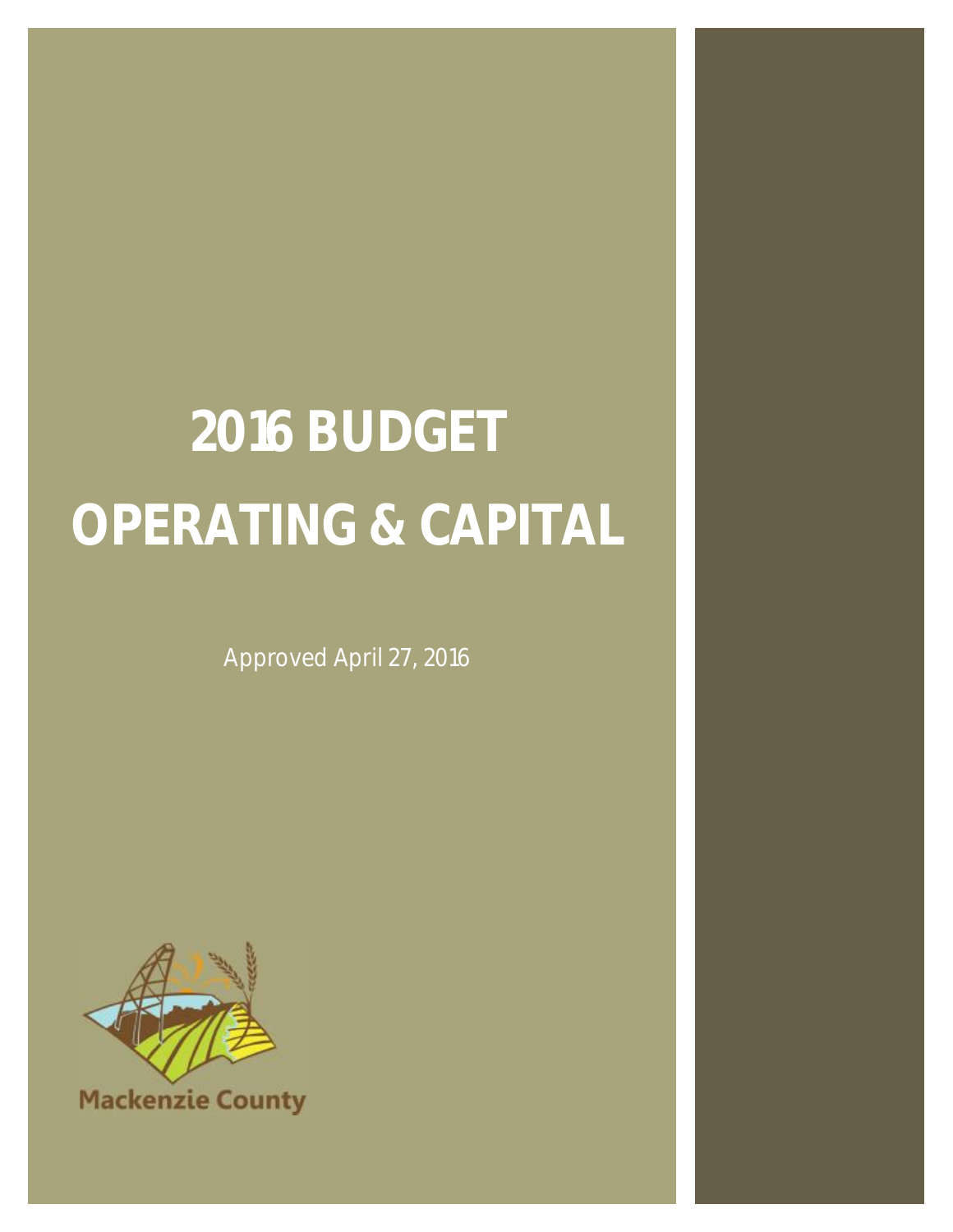### Contents:

| 1. Operating Budget                       | pg. 1          |
|-------------------------------------------|----------------|
| 2. Capital Budget (TCA)                   | pg. $\sqrt{ }$ |
| 3. Assessment and Tax Revenues            | pg. 11         |
| 4. Cash Flow Requirement                  | pg. 13         |
| 5. Grants to Not-for-Profit Organizations | pg. 22         |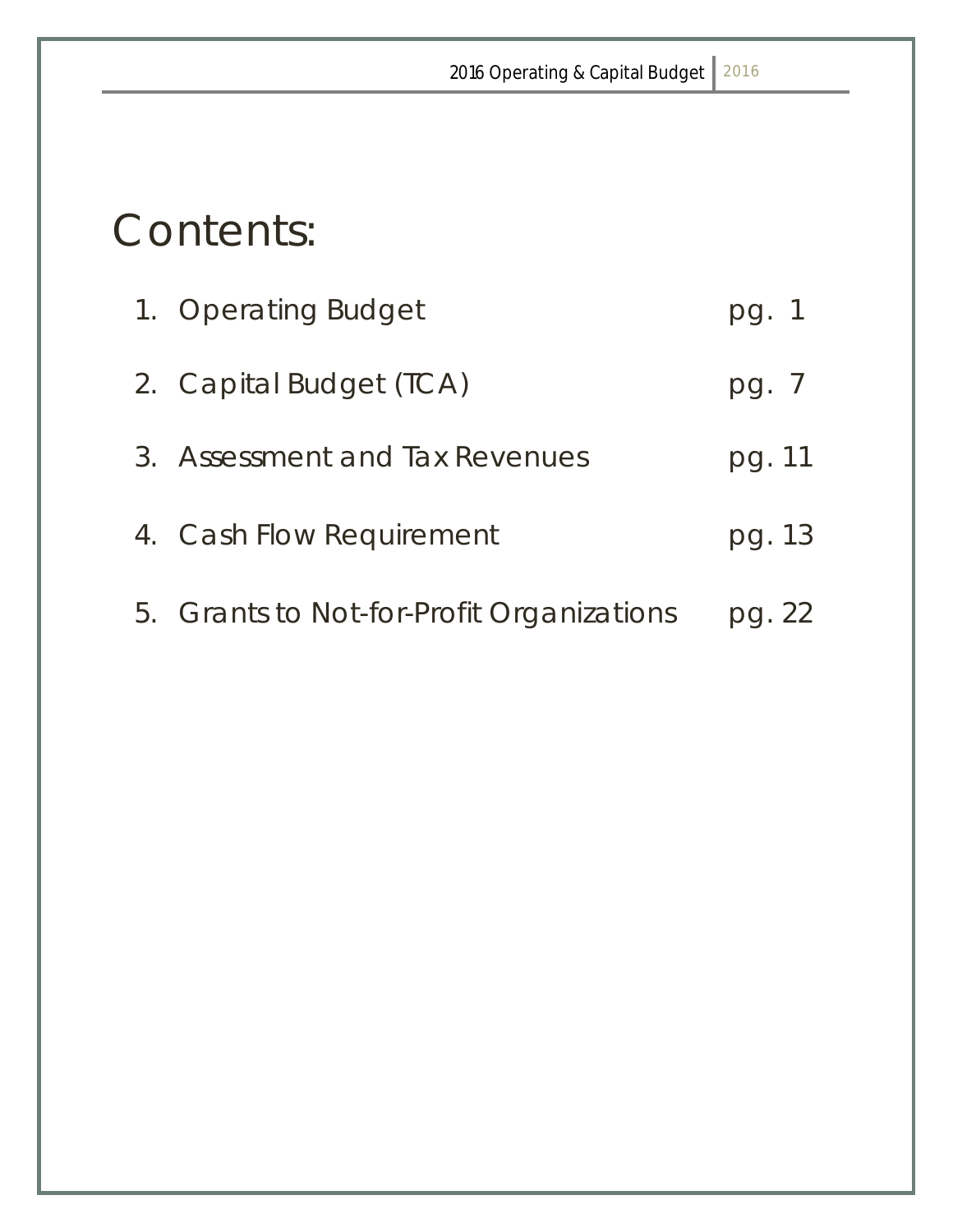### **Operating Budget**

1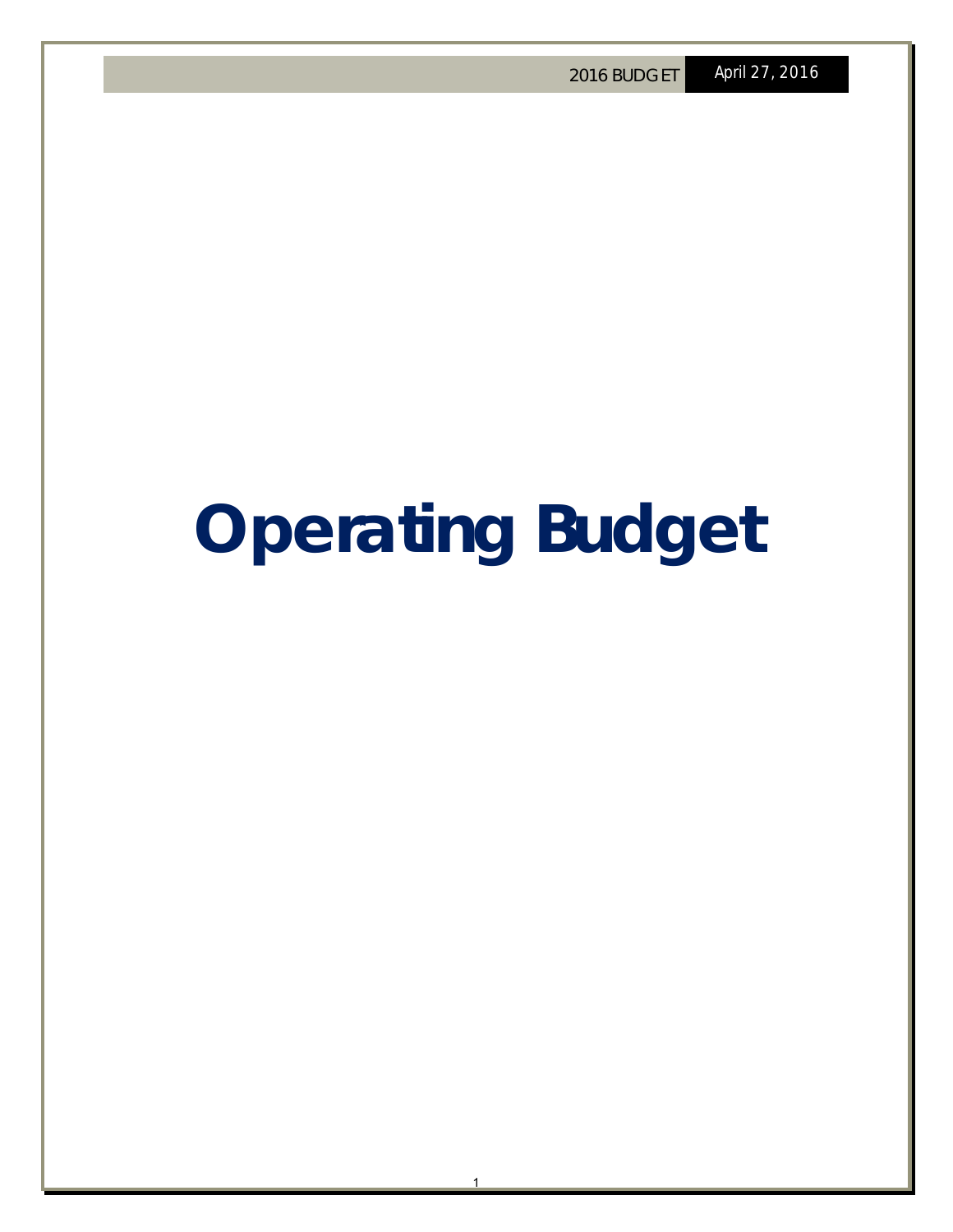### **MACKENZIE COUNTY STATEMENT OF OPERATIONS - 2016 BUDGET (including depreciation of capital assets)**

|                                           | 2013 Actual   | 2014 Actual    | 2015 Actual   | 2015 Budget 2016 Budget  |                | \$ Variance | %<br>Variance |
|-------------------------------------------|---------------|----------------|---------------|--------------------------|----------------|-------------|---------------|
| <b>OPERATIONAL REVENUES</b>               |               |                |               |                          |                |             |               |
| Property taxes                            | 31,120,528    | 33,960,244     | 35,309,093    | 35,424,395               | 33,921,049     | (1,503,346) | $-4.24%$      |
| <b>School requisitions</b>                | 6,222,152     | 6,306,111      | 6,635,781     | 6,535,310                | 6,836,582      | 301,272     | 4.61%         |
| Lodge requisitions                        | 392,262       | 490,719        | 788,108       | 783,885                  | 852,083        | 68,198      | 8.70%         |
| Net property taxes                        | 24,506,114    | 27, 163, 414   | 27,885,204    | 28,105,200               | 26,232,384     | (1,872,816) |               |
| User fees and sales of goods              | 3,232,396     | 4,317,992      | 4,619,126     | 4,558,590                | 4,594,216      | 35,626      | 0.78%         |
| <b>Government transfers</b>               | 1,821,615     | 1,867,856      | 1,501,319     | 1,353,602                | 1,302,914      | (50,688)    | $-3.74%$      |
| Investment income (operating)             | 377,428       | 422,686        | 500,870       | 350,000                  | 360,000        | 10,000      | 2.86%         |
| Penalties and costs on taxes              | 240,452       | 444,838        | 1,057,962     | 250,000                  | 1,288,413      | 1,038,413   | 415.37%       |
| Licenses, permits and fines               | 404,159       | 527,160        | 539,489       | 383,800                  | 448,000        | 64,200      | 16.73%        |
| Rentals                                   | 107,152       | 124,928        | 140,117       | 77,831                   | 80,455         | 2,624       | 3.37%         |
| Insurance proceeds                        | 16,236        | 25,603         | 329,409       |                          |                |             |               |
| Development levies                        | 156,593       | 112,359        | 47,870        |                          |                |             |               |
| Muncipal reserve revenue                  | 110,066       | 60,132         | 92,428        | 50,000                   | 50,000         |             | 0.00%         |
| Sale of non-TCA equipment                 |               | 76,982         | 8,061         |                          |                |             |               |
| Other                                     | 617,888       | 482,106        | 501,684       | 347,425                  | 308,000        | (39, 425)   | $-11.35%$     |
| Total operating revenues                  | 31,590,099    | 35,626,055     | 37,223,541    | 35,476,448               | 34,664,382     | (812,066)   |               |
| <b>OPERATIONAL EXPENSES</b>               |               |                |               |                          |                |             |               |
| Legislative                               | 617,724       | 616,185        | 543,500       | 781,734                  | 796,640        | 14,906      | 1.91%         |
| Administration                            | 3,325,795     | 4,502,402      | 4,955,429     | 4,059,751                | 5,674,653      | 1,614,902   | 39.78%        |
| Grants to other governments               | 1,786,210     | 1,711,647      | 1,927,281     | 2,317,400                | 1,805,000      | (512, 400)  | $-22.11%$     |
| Protective services                       | 1,264,879     | 1,608,343      | 1,406,990     | 1,808,679                | 1,864,996      | 56,317      | 3.11%         |
| Transportation                            | 12,941,082    | 16,084,363     | 16,128,251    | 18,918,919               | 18,428,976     | (489, 943)  | $-2.59%$      |
| Water, sewer, solid waste disposal        | 4,557,490     | 4,846,137      | 4,793,168     | 4,888,386                | 4,925,216      | 36,830      | 0.75%         |
| Public health and welfare (FCSS)          | 611,618       | 693,797        | 639,256       | 721,841                  | 781,053        | 59,212      | 8.20%         |
| Planning, development                     | 943,560       | 1,054,417      | 1,072,553     | 1,116,749                | 1,296,071      | 179,322     | 16.06%        |
| <b>Agriculture and Veterinary</b>         | 1,132,801     | 1,315,747      | 1,397,583     | 1,652,736                | 1,343,446      | (309, 290)  | $-18.71%$     |
| Recreation and culture                    | 1,762,047     | 2,009,584      | 2,268,946     | 2,200,034                | 2,308,449      | 108,415     | 4.93%         |
| Non-TCA projects                          | 592,124       | 379,279        | 1,092,265     | 2,094,122                | 1,569,288      | (524, 834)  | $-25.06%$     |
| <b>Total operating expenses</b>           | 29,535,331    | 34,821,902     | 36,225,223    | 40,560,351               | 40,793,788     | 233,437     |               |
| Excess (deficiency) before other          | 2,054,768     | 804,153        | 998,318       | (5,083,903)              | (6, 129, 406)  | (1,045,503) |               |
| <b>CAPITAL REVENUES</b>                   |               |                |               |                          |                |             |               |
| Government transfers for capital          | 4,954,981     | 8,481,362      | 5,102,465     | 14,231,923               | 12,635,212     | (1,596,711) | $-11.22%$     |
| Other revenue for capital                 | 207,455       | 1,401,131      | 733,150       | 628,800                  | 787,495        | 158,695     | 25.24%        |
| Proceeds from sale of TCA assets          | 1,523         | 553,000        | 528,614       | 525,403                  | 492,932        | (32, 471)   | $-6.18%$      |
|                                           | 5,163,959     | 10,435,494     | 6,364,229     | 15,386,126               | 13,915,639     | (1,470,487) |               |
| <b>EXCESS (DEFICIENCY) - PSAB Model</b>   | 7,218,728     | 11,239,647     | 7,362,547     | 10,302,223               | 7,786,233      | (2,515,990) |               |
| Convert to local government model         |               |                |               |                          |                |             |               |
| Remove non-cash transactions              | 7,471,124     | 8,244,062      | 9,541,342     | 10,452,577               | 10,629,659     | 177,082     | 1.69%         |
| Remove revenue for capital projects       | (5, 163, 959) | (10, 435, 493) | (6, 364, 229) | (15, 386, 126)           | (13, 915, 639) | 1,470,487   | $-9.56%$      |
| Long term debt principal                  | 1,826,572     | 2,090,929      | 1,669,369     | 1,669,369                | 1,578,512      | (90, 857)   | $-5.44%$      |
| Transfers to/from reserves or for capital | 7,699,321     | 6,907,287      |               | 3,699,305                | 2,921,741      | (777, 564)  | $-21.02%$     |
| <b>EXCESS (DEFICIENCY) - LG Model</b>     | $\mathbf 0$   | 50,000         | 50,000        | $\overline{\phantom{a}}$ | (0)            | (0)         |               |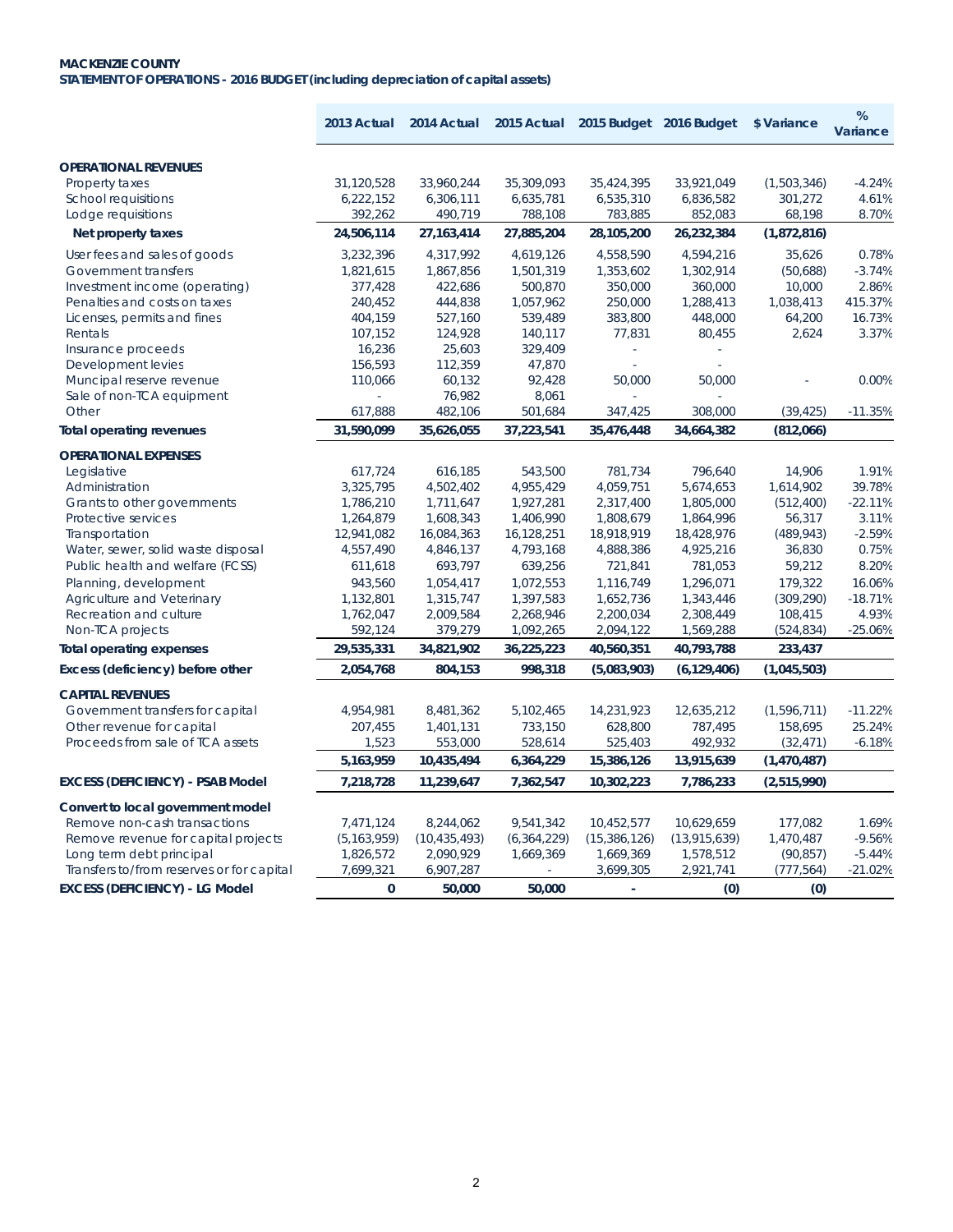### **Mackenzie County 2016 Operating Budget**

|                                                          | 2013              | 2014              | 2015              | 2015              | 2016              | \$ Variance              | %                    |
|----------------------------------------------------------|-------------------|-------------------|-------------------|-------------------|-------------------|--------------------------|----------------------|
|                                                          | Actual            | Actual            | Actual            | <b>Budget</b>     | <b>Budget</b>     | <b>Budget</b>            | Variance             |
|                                                          |                   |                   |                   |                   |                   |                          |                      |
| <b>OPERATING REVENUES</b>                                |                   |                   |                   |                   |                   |                          |                      |
| 100-Taxation                                             | 30,860,986        | 33,718,682        | 34,974,510        | 35, 153, 924      | 33,782,194        | (1, 371, 730)            | $-3.90%$             |
| 990-Over/under tax collections                           | 10,836            | (113, 435)        | 137,336           |                   | (32,642)          | (32, 642)                |                      |
| 124-Frontage                                             | 248,706           | 354,997           | 197,247           | 270,471           | 171,497           | (98, 974)                | -36.59%              |
| Less:                                                    |                   |                   |                   |                   |                   |                          |                      |
| 747-School requisition                                   | 6,222,152         | 6,306,111         | 6,635,781         | 6,535,310         | 6,836,582         | 301,272                  | 4.61%                |
| 750-Lodge requisition                                    | 392,262           | 490,719           | 788,108           | 783,885           | 852,083           | 68,198                   | 8.70%                |
| Net property taxes                                       | 24,506,113        | 27, 163, 414      | 27,885,204        | 28,105,200        | 26,232,384        | (1,872,816)              |                      |
| 261-Ice Bridge                                           |                   |                   | 95,530            |                   | 140,000           | 140,000                  |                      |
| 420-Sales of goods and services                          | 372,681           | 732,369           | 693,522           | 623,595           | 590,395           | (33,200)                 | $-5.32%$             |
| 421-Sale of water - metered                              | 2,158,057         | 2,715,197         | 3,006,884         | 3,011,440         | 3,093,285         | 81,845                   | 2.72%                |
| 422-Sale of water - bulk                                 | 701,657           | 870,425           | 918,721           | 923,555           | 910,536           | (13,019)                 | $-1.41%$             |
| 424-Sale of land                                         | 46,859            | 45,956            | 1                 |                   |                   |                          |                      |
| 510-Penalties on taxes                                   | 240,452           | 444,838           | 1,057,962         | 250,000           | 1,288,413         | 1,038,413                | 415.37%              |
| 511-Penalties of AR and utilities                        | 41,766            | 49,657            | 61,483            | 40,000            | 48,000            | 8,000                    | 20.00%               |
| 520-Licenses and permits                                 | 22,484            | 49,296            | 49,879            | 32,800            | 36,000            | 3,200                    | 9.76%                |
| 521-Offsite levy                                         | 156,593           | 112,359           | 47,870            |                   |                   |                          |                      |
| 522-Municipal reserve revenue                            | 110,066           | 60,132            | 92,428            | 50,000            | 50,000            | $\mathbf{r}$             | 0.00%                |
| 526-Safety code permits                                  | 308,789           | 369,776           | 342,366           | 275,000           | 325,000           | 50,000                   | 18.18%               |
| 525-Subdivision fees                                     | 44,674            | 55,162            | 55,156            | 30,000            | 35,000            | 5,000                    | 16.67%               |
| 530-Fines                                                | 15,221            | 38,974            | 78,310            | 36,000            | 39,000            | 3,000                    | 8.33%                |
| 531-Safety code fees                                     | 12,993            | 13,952            | 13,777            | 10,000            | 13,000            | 3,000                    | 30.00%               |
| 550-Interest revenue                                     | 402,125           | 533,261           | 548,519           | 350,000           | 360,000           | 10,000                   | 2.86%                |
| 551-Market value changes                                 | (24, 697)         | (110, 574)        | (47, 649)         |                   |                   |                          |                      |
| 560-Rental and lease revenue                             | 107,152           | 124,927           | 140,118           | 77,831            | 80,455            | 2,624                    | 3.37%                |
| 570-Insurance proceeds                                   | 16,236<br>147,804 | 25,603            | 329,409           |                   |                   |                          |                      |
| 592-Well drilling revenue                                |                   | 103,826           | 11,114<br>206,704 | 50,000<br>159,000 | 20,000<br>3,500   | (30,000)                 | $-60.00%$<br>-97.80% |
| 597-Other revenue<br>598-Community aggregate levy        | 282,095<br>97,889 | 165,028<br>92,623 | 101,272           | 75,000            | 70,000            | (155,500)<br>(5,000)     |                      |
| 630-Sale of non-TCA equipment                            |                   | 76,982            | 8,062             |                   |                   |                          | $-6.67%$             |
| 790-Tradeshow Revenues                                   | 1,475             | 25,016            | 25,580            | 23,425            | 26,500            | 3,075                    | 13.13%               |
| 840-Provincial grants                                    | 1,821,614         | 1,867,857         | 1,501,318         | 1,353,602         | 1,302,914         | (50,688)                 | $-3.74%$             |
| 890-Gain (Loss) Penny Rounding                           |                   |                   | 1                 |                   |                   |                          |                      |
| 990-Over/under tax collections                           |                   |                   |                   |                   |                   |                          |                      |
| <b>TOTAL REVENUE</b>                                     | 31,590,099        | 35,626,055        | 37,223,541        | 35,476,448        | 34,664,382        | (812,066)                |                      |
|                                                          |                   |                   |                   |                   |                   |                          |                      |
| <b>OPERATING EXPENSES</b>                                |                   |                   |                   |                   |                   |                          |                      |
| 110-Wages and salaries                                   | 5,645,161         | 5,810,098         | 6,354,973         | 6,630,578         | 7,168,699         | 538,121                  | 8.12%                |
| 132-Benefits                                             | 1,017,601         | 1,107,370         | 1,255,906         | 1,414,901         | 1,514,850         | 99,949                   | 7.06%                |
| 136-WCB contributions                                    | 63,139            | 39,501            | 40,547            | 38,833            | 51,743            | 12,910                   | 33.24%               |
| 142-Recruiting                                           |                   | 10,306            | 12,848            | 20,000            | 20,000            |                          | 0.00%                |
| 150-Isolation cost                                       | 43,798            | 66,439            | 66,993            | 78,000            | 72,000            | (6,000)                  | $-7.69%$             |
| 151-Honoraria                                            | 515,231           | 571,863           | 478,774           | 602,250           | 648,900           | 46,650                   | 7.75%                |
| 211-Travel and subsistence                               | 317,291           | 288,543           | 265,578           | 396,920           | 405,635           | 8,715                    | 2.20%                |
| 212-Promotional expense                                  | 102,704           | 100,672           | 77,983            | 82,500            | 82,500            |                          | 0.00%                |
| 214-Memberships & conference fees                        | 78,290            | 99,553            | 107,460           | 137,618           | 143,321           | 5,703                    | 4.14%                |
| 215-Freight                                              | 111,900           | 117,871           | 107,164           | 134,640           | 141,460           | 6,820                    | 5.07%                |
| 216-Postage                                              | 44,113            | 52,064            | 44,344            | 45,800            | 43,150            | (2,650)                  | $-5.79%$             |
| 217-Telephone                                            | 140,049           | 128,212           | 124,467           | 131,454           | 123,640           | (7, 814)                 | $-5.94%$             |
| 221-Advertising                                          | 40,296            | 43,806            | 36,405            | 63,850            | 63,220            | (630)                    | $-0.99%$             |
| 223-Subscriptions and publications                       | 6,227             | 7,254             | 6,878             | 12,245            | 12,738            | 493                      | 4.03%                |
| 231-Audit fee                                            | 64,125            | 116,650           | 75,950            | 72,000            | 76,000            | 4,000                    | 5.56%                |
| 232-Legal fee                                            | 75,109            | 50,814            | 68,527            | 73,000            | 60,500            | (12,500)                 | $-17.12%$            |
| 233-Engineering consulting                               | 99,267            | 122,247           | 240,054           | 256,500           | 166,000           | (90,500)                 | $-35.28%$            |
| 235-Professional fee                                     | 1,420,979         | 1,535,391         | 1,669,025         | 1,721,364         | 1,805,514         | 84,150                   | 4.89%                |
| 236-Enhanced policing fee                                | 257,812           | 265,408           | 153,400           | 297,200           | 297,200           | $\overline{\phantom{a}}$ | 0.00%                |
| 239-Training and education                               | 53,302            | 157,584           | 96,483            | 165,273           | 163,329           | (1,944)                  | $-1.18%$             |
| 242-Computer programming                                 | 47,267            | 78,337            | 78,633            | 98,428            | 108,681           | 10,253                   | 10.42%               |
| 251-Repair & maintenance - bridges                       | 35,702            | 26,536            | 205,079           | 838,500           | 602,000           | (236, 500)               | $-28.21%$            |
| 252-Repair & maintenance - buildings                     | 134,595           | 150,823           | 151,352           | 158,320           | 195,820           | 37,500                   | 23.69%               |
| 253-Repair & maintenance - equipment                     | 332,207           | 339,439           | 421,486           | 379,870           | 369,800           | (10,070)                 | $-2.65%$             |
| 255-Repair & maintenance - vehicles                      | 67,877            | 79,639            | 64,432            | 85,800            | 81,900            | (3,900)                  | $-4.55%$             |
| 258-Contract graders                                     | 182,425           | 144,000           | 104,461           | 150,840           | 150,840           |                          | 0.00%                |
| 259-Repair & maintenance - structural                    | 1,543,401         | 1,636,879         | 1,596,984         | 1,780,370         | 1,588,193         | (192, 177)               | $-10.79%$            |
| 261-Ice bridge construction                              | 144,054           | 79,564            | 77,703            | 120,000           | 120,000           |                          | 0.00%                |
| 262-Rental - building and land                           | 23,443            | 30,085            | 29,340            | 32,210            | 29,812            | (2, 398)                 | $-7.44%$             |
| 263-Rental - vehicle and equipment<br>266-Communications | 55,572<br>73,018  | 56,286<br>93,612  | 56,773<br>97,814  | 60,045<br>109,892 | 81,695<br>117,638 | 21,650<br>7,746          | 36.06%<br>7.05%      |
|                                                          |                   |                   |                   |                   |                   |                          |                      |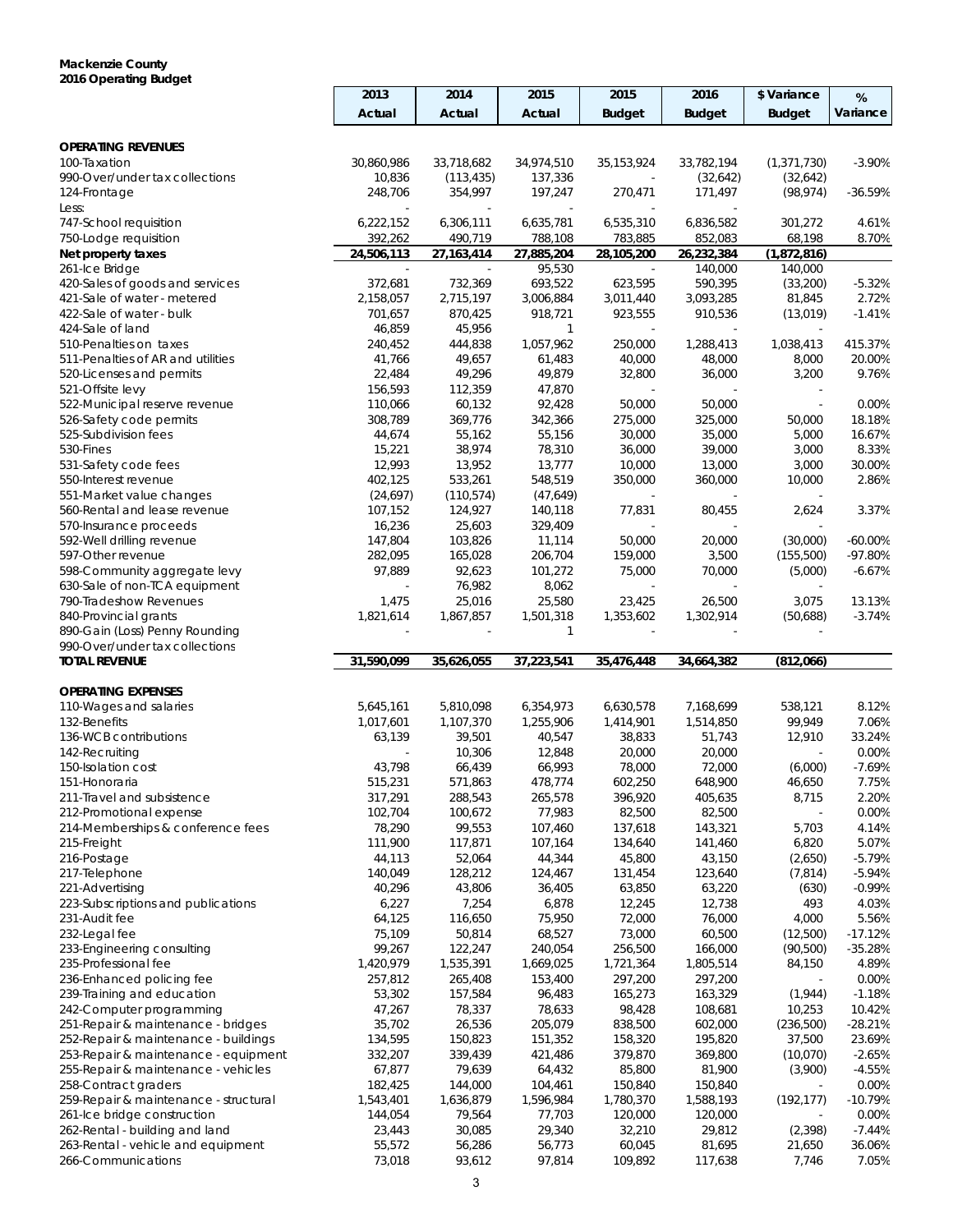### **Mackenzie County 2016 Operating Budget**

|                                                           | 2013               | 2014                 | 2015                | 2015                 | 2016                   | \$ Variance              | %              |
|-----------------------------------------------------------|--------------------|----------------------|---------------------|----------------------|------------------------|--------------------------|----------------|
|                                                           | Actual             | Actual               | Actual              | <b>Budget</b>        | <b>Budget</b>          | <b>Budget</b>            | Variance       |
|                                                           |                    |                      |                     |                      |                        |                          |                |
| 271-Licenses and permits                                  | 10,171             | 4,119                | 1,290               | 8,300                | 8,568                  | 268                      | 3.23%          |
| 272-Damage claims                                         | 27,916             | 285                  |                     | 5,000                | 5,000                  | ÷.                       | 0.00%          |
| 273-Taxes                                                 | 817                |                      |                     | 1,000                |                        | (1,000)                  | $-100.00\%$    |
| 274-Insurance                                             | 271,727            | 279,949              | 313,112             | 298,960              | 298,960                | $\overline{\phantom{a}}$ | 0.00%          |
| 342-Assessor fees                                         | 261,782            | 260,117              | 264,623             | 263,000              | 263,000                |                          | 0.00%          |
| 290-Election cost                                         | 14,282             | $\sim$               | $\blacksquare$      | 5,000                | 5,000                  | ÷.                       | 0.00%          |
| 511-Goods and supplies                                    | 761,848            | 786,447              | 861,048             | 893,803              | 905,094                | 11,291                   | 1.26%          |
| 521-Fuel and oil                                          | 944,697            | 920,643              | 740,479             | 905,350              | 1,017,070              | 111,720                  | 12.34%         |
| 531-Chemicals and salt                                    | 233,129            | 204,158              | 268,567             | 319,100              | 328,700                | 9,600                    | 3.01%          |
| 532-Dust control                                          | 458,750            | 698,227              | 568,170<br>149,959  | 694,018              | 728,405                | 34,387<br>$\sim$         | 4.95%<br>0.00% |
| 533-Grader blades<br>534-Gravel (apply; supply and apply) | 119,161<br>806,073 | 123,534<br>2,767,176 |                     | 137,500<br>2,369,955 | 137,500<br>1,617,378   | (752, 577)               | -31.75%        |
| 535-Gravel reclamation cost                               | 26,529             | 132,375              | 1,612,430<br>29,792 |                      |                        |                          |                |
| 543-Natural gas                                           | 106,150            | 132,864              | 87,911              | 122,966              | 113,877                | (9,089)                  | $-7.39%$       |
| 544-Electrical power                                      | 692,902            | 597,385              | 689,859             | 846,392              | 679,037                | (167, 355)               | $-19.77%$      |
| 710-Grants to local governments                           | 1,786,210          | 1,711,647            | 1,927,281           | 2,317,400            | 1,805,000              | (512, 400)               | $-22.11%$      |
| 735-Grants to other organizations                         | 1,745,667          | 2,020,466            | 2,068,118           | 1,925,012            | 2,080,245              | 155,233                  | 8.06%          |
| 810-Interest and service charges                          | 17,865             | 39,831               | 29,536              | 36,000               | 27,000                 | (9,000)                  | $-25.00%$      |
| 831-Interest - long term debt                             | 396,044            | 687,928              | 614,288             | 621,195              | 562,323                | (58, 872)                | $-9.48%$       |
| 921-Bad debt expense                                      | (3,301)            | 2,697                | 4,324               | 4,500                | 3,800                  | (700)                    | $-15.56%$      |
| 922-Tax cancellation/write-off                            | 32,222             | 1,402,310            | 1,190,753           | 50,000               | 1,502,106              | 1,452,106                | 2904.21%       |
| 970-Other expenses                                        | ä,                 |                      | 2,260               |                      |                        |                          |                |
| 992-Cost of land sold                                     | 25,486             | 19,557               |                     |                      |                        |                          |                |
| 993-NBV value of disposed TCA                             | 7,000              | 771,676              | 834,784             | 315,993              | 880,169                | 564,176                  | 178.54%        |
| 994-Change in inventory                                   | 250,883            | (779, 765)           | (216, 403)          | 1,197,655            | 580,324                | (617, 331)               | $-51.54%$      |
| 995-Depreciation of TCA                                   | 7,213,241          | 8,252,151            | 8,922,961           | 8,938,929            | 9,169,166              | 230,237                  | 2.58%          |
| <b>TOTAL</b>                                              | 28,943,206         | 34,442,623           | 35, 132, 958        | 38,466,229           | 39,224,500             | 758,271                  |                |
| Non-TCA projects                                          | 592,124            | 379,279              | 1,092,265           | 2,094,122            | $\overline{1,569,288}$ | (524, 834)               | $-25.06%$      |
| <b>TOTAL EXPENSES</b>                                     | 29,535,331         | 34,821,902           | 36,225,223          | 40,560,351           | 40,793,788             | 233,437                  |                |
| <b>EXCESS (DEFICIENCY)</b>                                | 2,054,768          | 804,153              | 998,318             | (5,083,903)          | (6, 129, 406)          | (1,045,503)              |                |
|                                                           |                    |                      |                     |                      |                        |                          |                |
| <b>OTHER</b>                                              |                    |                      |                     |                      |                        |                          |                |
| 840-Provincial transfers for capital                      | 4,954,981          | 8,481,362            | 5,102,465           | 14,231,923           | 12,635,212             | (1,596,711)              | $-11.22%$      |
| 575-Contributed TCA                                       | 150,000            | 1,401,132            | 718,363             | 298,800              | 323,020                | 24,220                   |                |
| 597-Other capital revenue                                 | 57,455             |                      | 14,787              | 330,000              | 464,475                | 134,475                  | 40.75%         |
| 630-Proceeds of sold TCA asset                            | 1,523              | 553,000              | 528,614             | 525,403              | 492,932                | (32, 471)                | $-6.18%$       |
|                                                           | 5,163,959          | 10,435,494           | 6,364,229           | 15,386,126           | 13,915,639             | (1, 470, 487)            |                |
| EXCESS (DEFICIENCY) - PS MODEL                            | 7,218,728          | 11,239,647           | 7,362,547           | 10,302,223           | 7,786,233              | (2,515,990)              |                |
| <b>CONVERT TO LG INCOME STATEMENT</b>                     |                    |                      |                     |                      |                        |                          |                |
| Remove non-cash transactions                              |                    |                      |                     |                      |                        |                          |                |
| 993-NBV value of disposed TCA                             | 7,000              | 771,676              | 834,784             | 315,993              | 880,169                | 564,176                  | 178.54%        |
| 994-Change in inventory                                   | 250,883            | (779, 765)           | (216, 403)          | 1,197,655            | 580,324                | (617, 331)               | $-51.54%$      |
| 995-Amortization of TCA                                   | 7,213,241          | 8,252,151            | 8,922,961           | 8,938,929            | 9,169,166              | 230,237                  | 2.58%          |
| Remove TCA revenues                                       |                    |                      |                     |                      |                        |                          |                |
| Total of OTHER per above                                  | (5, 163, 959)      | (10, 435, 494)       | (6, 364, 229)       | (15, 386, 126)       | (13,915,639)           | 1,470,487                |                |
| Add LTD principle paid                                    |                    |                      |                     |                      |                        |                          |                |
| 832-Principle Payments                                    | 1,826,572          | 2,090,929            | 1,669,369           | 1,669,369            | 1,578,512              | (90, 857)                | $-5.44%$       |
| LG model TF to/from reserves                              |                    |                      |                     |                      |                        |                          |                |
| 920-Contribution from Capital Reserve                     | (353,085)          | (3,832)              |                     |                      |                        |                          |                |
| 930-Contribution from Operating Reserve                   |                    | (1,605,110)          | (370, 205)          | (2, 178, 076)        | (1, 114, 906)          | 1,063,170                |                |
| 940-Contribution from Capital Reserve                     |                    | (7, 764)             | (515, 310)          | (509, 645)           | (322, 326)             | 187,319                  |                |
| 762-Contribution to Capital                               | 3,583,050          | 2,112,492            | 3,459,941           | 4,152,026            | 871,748                | (3,280,278)              |                |
| 763-Contribution to Capital Reserves                      | 2,889,832          | 3,678,692            | 3,716,473           | 1,735,000            | 3,240,266              | 1,505,266                | 86.76%         |
| 764-Contribution to Operating Reserves                    | 1,579,524          | 2,732,808            | 2,529,390           | 500,000              | 246,958                | (253, 042)               | $-50.61%$      |
|                                                           |                    |                      |                     |                      |                        |                          |                |
| <b>EXCESS (DEFICIENCY) - LG MODEL</b>                     | 0                  | 50,000               | 50,000              |                      | (0)                    | (0)                      |                |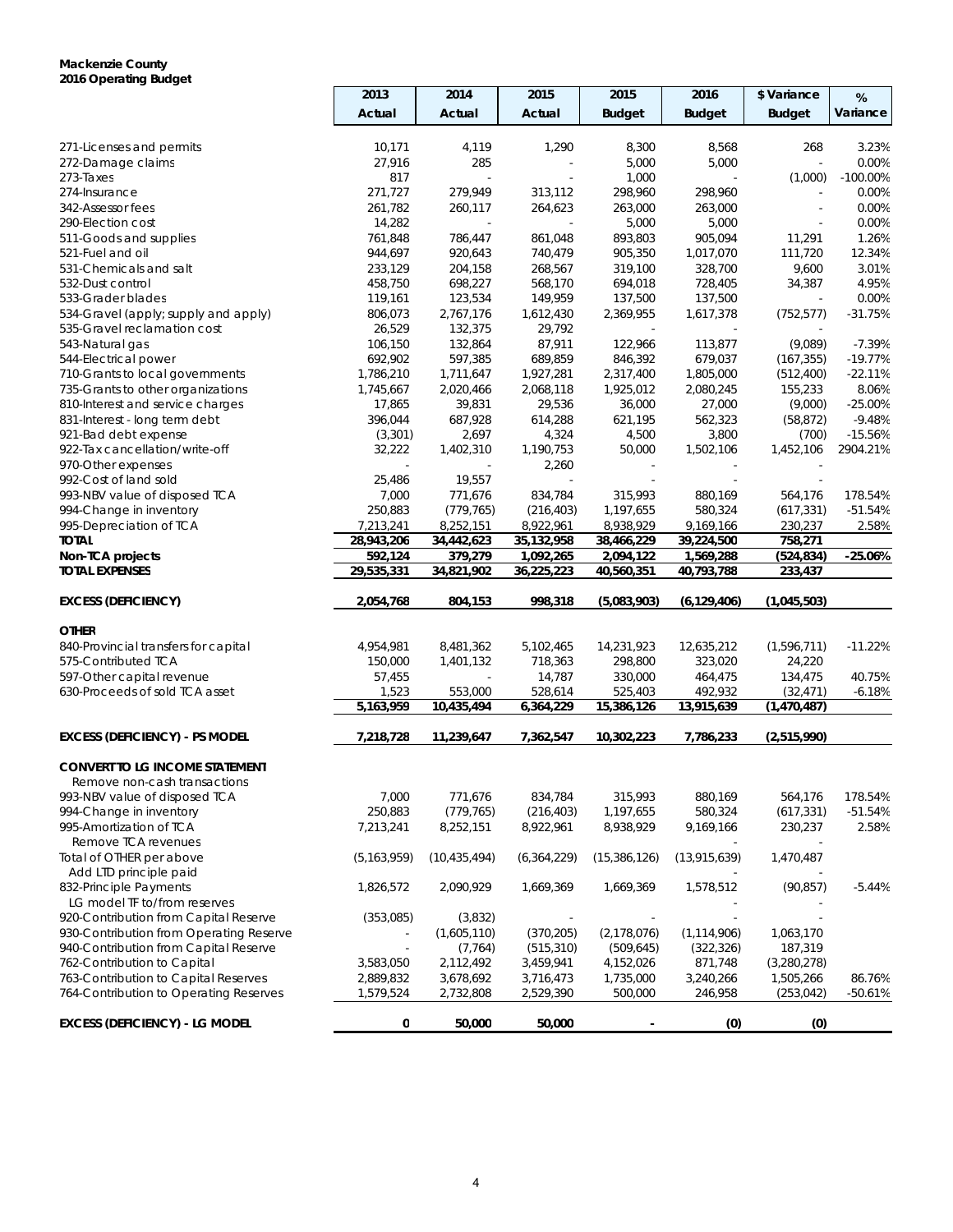#### **MACKENZIE COUNTY**

#### **Non-TCA Projects 2016**

|                            |                      |                |                   |                  | <b>External Funding</b> |                                 |                          |         | Internal Funding                              |           |              |
|----------------------------|----------------------|----------------|-------------------|------------------|-------------------------|---------------------------------|--------------------------|---------|-----------------------------------------------|-----------|--------------|
| <b>Project Description</b> | 2016 project<br>cost | Countv<br>Cost | <b>FGTF Grant</b> | <b>MSI Grant</b> | <b>Other Grant</b>      | Other<br>Sources<br>(non-grant) | <b>Municipal</b><br>levy | RS-type | Restricted<br>Surplus<br>(previous)<br>vears) | Debenture | <b>NOTES</b> |

#### **Administration Department**

| Information Technology budget (CF)                                       | 20,213  | 20,213  |  |  |        | GO        | 20,213 |  |
|--------------------------------------------------------------------------|---------|---------|--|--|--------|-----------|--------|--|
| LC - Meeting Room Furniture                                              | 6,100   | 6,100   |  |  | 6,100  |           |        |  |
| <b>HL</b> - Building Repairs (CF)                                        | 8,000   | 8,000   |  |  |        | <b>GO</b> | 8,000  |  |
| Zama Office Furniture (CF)                                               | 12,955  | 12,955  |  |  |        | GO        | 12,955 |  |
| Server Backup Infrastructure Upgrade                                     | 15,000  | 15,000  |  |  | 15,000 |           |        |  |
| Information Technology budget                                            | 62,900  | 62,900  |  |  | 62,900 |           |        |  |
| <u>I.I. Budget - Stall P.C.ST, software licenses, etc.</u><br>$\sqrt{2}$ | 4,524   | 4,524   |  |  |        | GO        | 4,524  |  |
| <b>I.T. Budget - Wireless infrastructure &amp; Website</b>               | 7,020   | 7,020   |  |  |        | GO        | 7,020  |  |
| <b>Disaster Emergency Risk Assessment &amp; Planning</b><br>$\sqrt{2}$   | 8,010   | 8,010   |  |  |        | GO        | 8,010  |  |
| Total department 12                                                      | 144,722 | 144,722 |  |  | 84,000 |           | 60,722 |  |

#### **Fire Department**

| <b>Pagers/Radios for FDs (CF)</b>           | 21.918l | 21.918l |  |  | 5,000  | GO <sub>1</sub> | 5.918 |                  |
|---------------------------------------------|---------|---------|--|--|--------|-----------------|-------|------------------|
| FV - 5" Piston Intake Valves (Pumper Truck) | 5,500   | 5,500   |  |  | 5,500  |                 |       |                  |
| LC - 5" Piston Intake Valves (Pumper Truck) | 5,500   | 5,500   |  |  | 5,500  |                 |       |                  |
| LC - Special Rescue Equipment               | 13,500  | 13,500  |  |  | 13,500 |                 |       | Motion 15-12-957 |
| Total department 23                         | 46.418  | 46.418  |  |  | 39,500 |                 | 6,918 |                  |

### **Transportation Department**

| <b>FV</b> - Variety of Tools (CF)                        | 3,859   | 3,859   |  |  |         | <b>GO</b>      | 3,859   |                  |
|----------------------------------------------------------|---------|---------|--|--|---------|----------------|---------|------------------|
| ZA - Zama Access Road Geotech (CF)                       | 100.099 | 100,099 |  |  | 30,000  | <b>RD</b>      | 70,099  |                  |
| ZA - Aspen Drive Ditch Repair                            | 60.000  | 60.000  |  |  | 60,000  |                |         |                  |
| Street Light Pole Repairs                                |         |         |  |  |         |                |         |                  |
| ZA - Lot Clean up                                        | 50,000  | 50,000  |  |  |         | GO             | 50,000  |                  |
| Main Street Repair - LC                                  | 50,000  | 50,000  |  |  | 50,000  |                |         |                  |
| <b>FV</b> - Antique fire truck restoration (CF)          | 4,443   | 4,443   |  |  |         | <b>GO</b>      | 4,443   |                  |
| <b>LC &amp; FV - Road disposition - Survey work (CF)</b> | 45,005  | 45,005  |  |  |         | G <sub>O</sub> | 45,005  |                  |
| <b>Assumption Hill Improvement (ditching) (CF)</b>       | 17,290  | 17.290  |  |  |         | GO             | 17.290  |                  |
| Zama Road LOC                                            | 100,000 | 100,000 |  |  | 100,000 |                |         | Motion 15-12-959 |
| Total department 32                                      | 430,696 | 430.696 |  |  | 240.000 |                | 190.696 |                  |

#### **Airport Department**

| Airport Master Plan                 | 75,000                | 75,000  |  |  | 75,000 |    |        |  |
|-------------------------------------|-----------------------|---------|--|--|--------|----|--------|--|
| <b>FV &amp; LC Papi Lights (CF)</b> | 32,413                | 32,413  |  |  | 10,700 | GO |        |  |
| <b>FV Airport Development (CF)</b>  | 16,382 <mark> </mark> | 16,382  |  |  |        | GO | 16,382 |  |
| <b>LC Instrument Approach (CF)</b>  | 5.331                 | 5,331   |  |  |        | GO | 5,331  |  |
| Total department 33                 | 129,126               | 129.126 |  |  | 85,700 |    | 43.426 |  |

### **Water Treatment & Distribution Department**

| <b>FV</b> - Filter Media Replacement   | 32.400 | 32.400 |  | 32.400 |  |  |
|----------------------------------------|--------|--------|--|--------|--|--|
| <b>FV</b> - Atco Power Pole Relocation |        |        |  |        |  |  |
| <b>FV Chemical Pump Replacement</b>    | 5,000  | 5,000  |  | 5.000  |  |  |
| <b>IFV</b> - Exhaust Thimbles          | 20,000 | 20,000 |  | 20,000 |  |  |
| <b>ILC</b> - Exhaust Thimbles          | 20,000 | 20,000 |  | 20,000 |  |  |
| ZA - Exhaust Thimbles                  | 20,000 | 20,000 |  | 20,000 |  |  |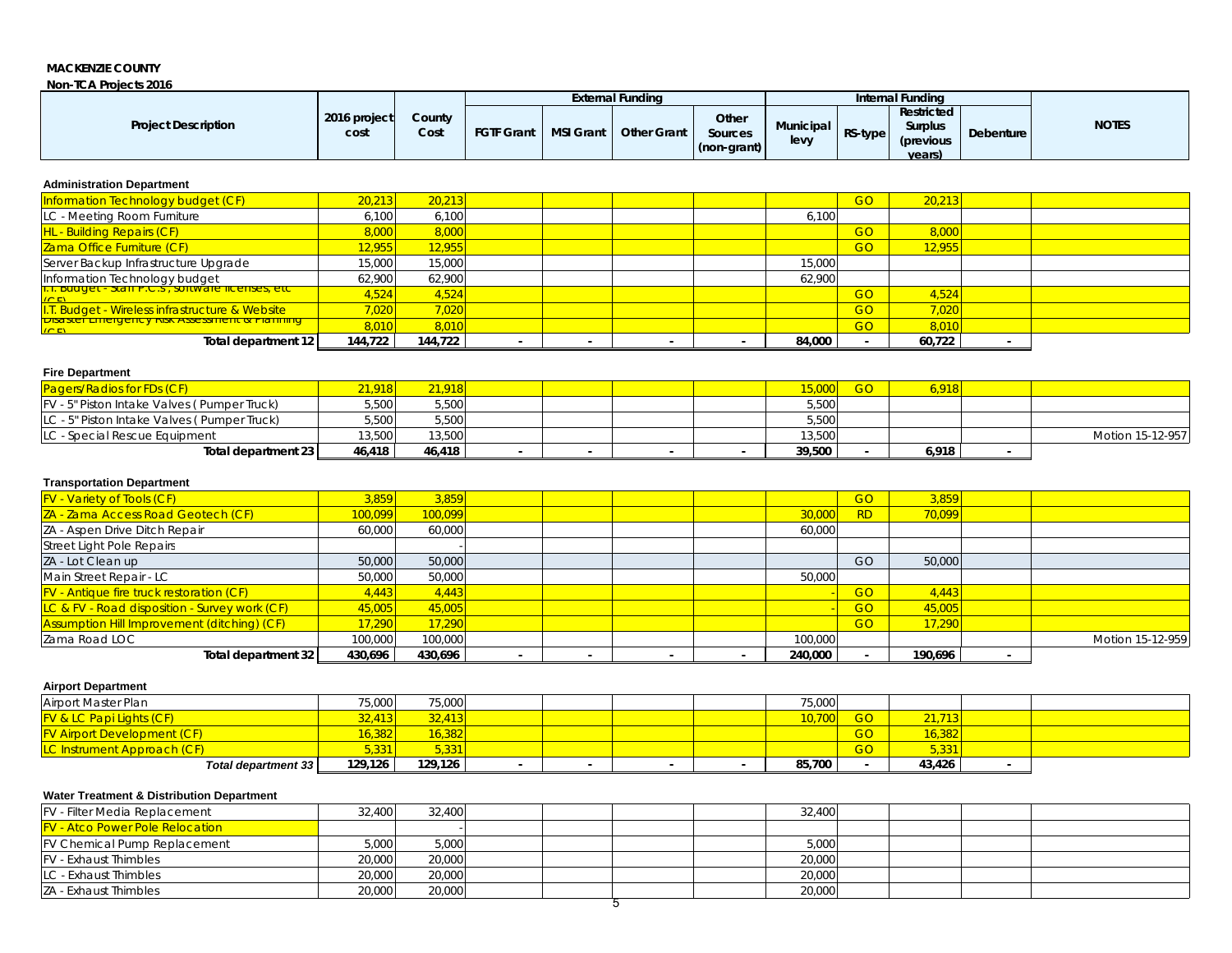|                            |              |        |                   |           | External Funding   |             |                     |         | Internal Funding      |           |              |
|----------------------------|--------------|--------|-------------------|-----------|--------------------|-------------|---------------------|---------|-----------------------|-----------|--------------|
| <b>Project Description</b> | 2016 project | County |                   |           |                    | Other       |                     |         | Restricted            |           | <b>NOTES</b> |
|                            | cost         | Cost   | <b>FGTF Grant</b> | MSI Grant | <b>Other Grant</b> | Sources     | Municipal I<br>levy | RS-type | Surplus<br>(previous) | Debenture |              |
|                            |              |        |                   |           |                    | (non-grant) |                     |         | years)                |           |              |
| Total department 41        | 97,400       | 97.400 |                   |           |                    |             | 97.400              |         |                       |           |              |

### **Sewer Disposal Department** *Sewer Disposal Department*

| EV.<br>i agoon<br>פחמו י<br>auuu | 70.250 | 70.250 |  |  | 70.250<br>70.ZOU   |  |  |
|----------------------------------|--------|--------|--|--|--------------------|--|--|
| Total department 42              | 70,250 | 70,250 |  |  | ግግ 250 L<br>70,250 |  |  |

### **Solid Waste Disposal**

| <b>Transfer Station Composting Program (</b><br><u>ACF</u> | 5,000  | 5,000  |  |  | $\sim$ $\sim$<br>GU | 5,000  |  |  |
|------------------------------------------------------------|--------|--------|--|--|---------------------|--------|--|--|
|                                                            | 000,   | 5,000  |  |  | GO <sub>1</sub>     | 5,000  |  |  |
| - Waste Packer Plan (CF)                                   | 5,000  | 5,000  |  |  | $\sim$ $\sim$<br>GU | 5,000  |  |  |
| Total department 43                                        | 15,000 | 15,000 |  |  |                     | 15,000 |  |  |

### **Planning & Development Department**

| <b>Economic Development and Streetscape (CF)</b> | 120.465l | 120.465 |  |        | 5,000  | GO.       | 115.465 |  |
|--------------------------------------------------|----------|---------|--|--------|--------|-----------|---------|--|
| <b>Infrastructure Master Plans (CF)</b>          | 74.351   | 74,351  |  |        |        | GO        | 74,351  |  |
| Land Use Bylaw Update                            | 100.000  | 50,000  |  | 50,000 | 50,000 |           |         |  |
| Hamlet Orthophotos                               | 33.000   | 33,000  |  |        | 33,000 |           |         |  |
| <b>Rural addressing signs (CF)</b>               | 226.700  | 226.700 |  |        |        | <b>GO</b> | 226,700 |  |
| Total department 61                              | 554,516  | 504,516 |  | 50,000 | 88,000 |           | 416.516 |  |

### **Agricultural Services Department**

| $\sim$ $\sim$ $\sim$<br>$M$ octor<br>er Drainage | 2933   | $\sim$ $\sim$ |  |  | $\sim$ $\sim$<br>99 |                  |  |
|--------------------------------------------------|--------|---------------|--|--|---------------------|------------------|--|
| Total department 63                              | 43,933 | 43,933        |  |  |                     | 13 033<br>70. JU |  |

### **Parks & Playgrounds Department**

| <b>FV</b> - Bridge Campsite - Clear Trees | 5,000      | 5,000     |  |        | 5,000   |           |         |  |
|-------------------------------------------|------------|-----------|--|--------|---------|-----------|---------|--|
| Fire Pits & Picnic Tables                 | 10,000     | 10,000    |  |        | 10,000  |           |         |  |
| <b>Wadlin Lake - Fire pits (CF)</b>       | 1,500      | 1,500     |  |        |         | <b>RP</b> | 1,500   |  |
| La Crete Main Street Beautification (CF)  | 18,227     | 18,227    |  |        |         | RP        | 18,227  |  |
| Wadlin Lake - Blocking for dock (CF)      | 2,500      | 2,500     |  |        |         | GO        | 2,500   |  |
| Total department 72                       | 37,227     | 37,227    |  |        | 15,000  |           | 22.227  |  |
|                                           |            |           |  |        |         |           |         |  |
| <b>TOTAL 2016 Non-Capital Projects</b>    | 569,288. ا | 1,519,288 |  | 50,000 | 719,850 |           | 799.438 |  |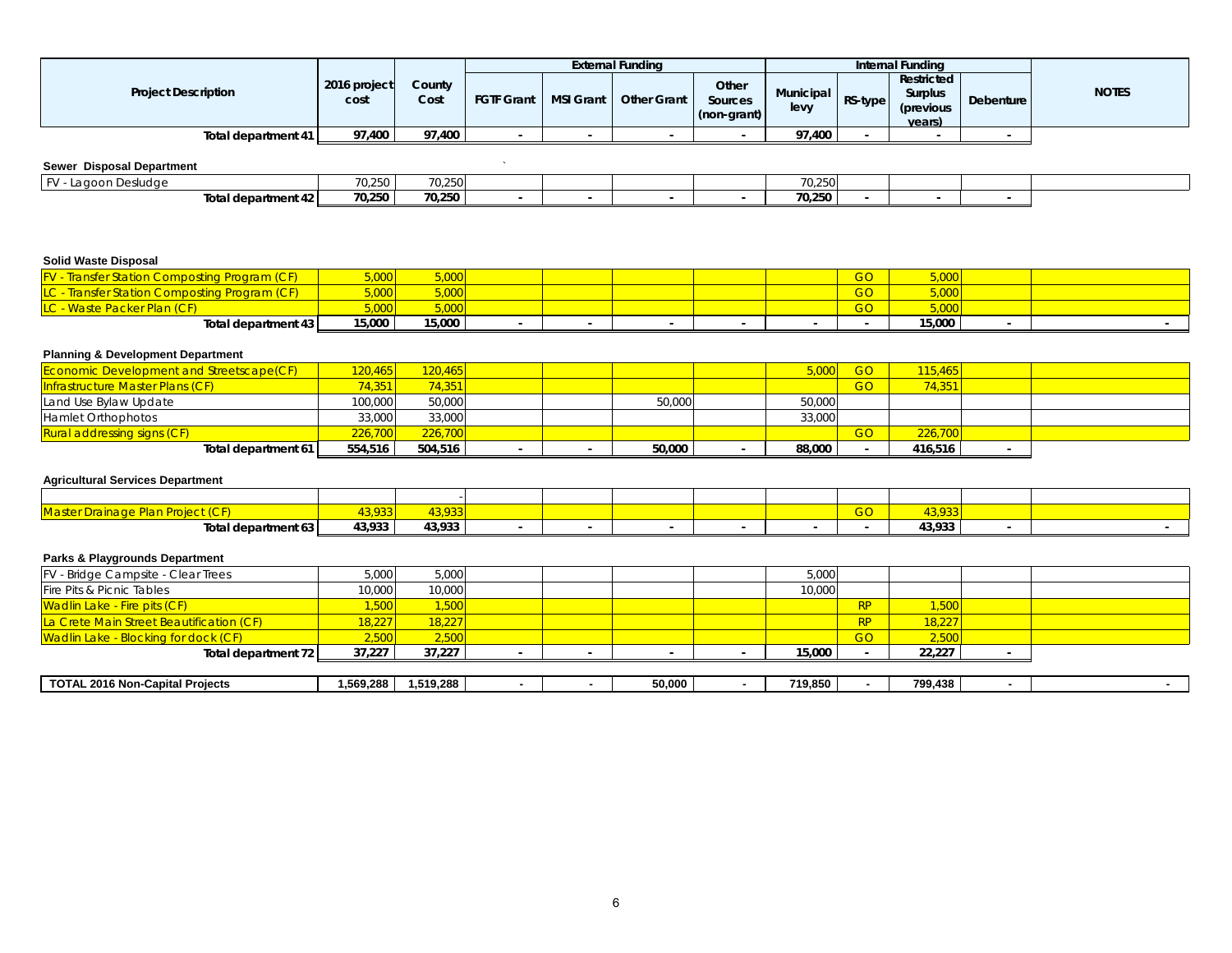### **Capital Budget**

### **(Tangible Capital Assets)**

**Note:** 

Carry forward capital items have been included in this budget package.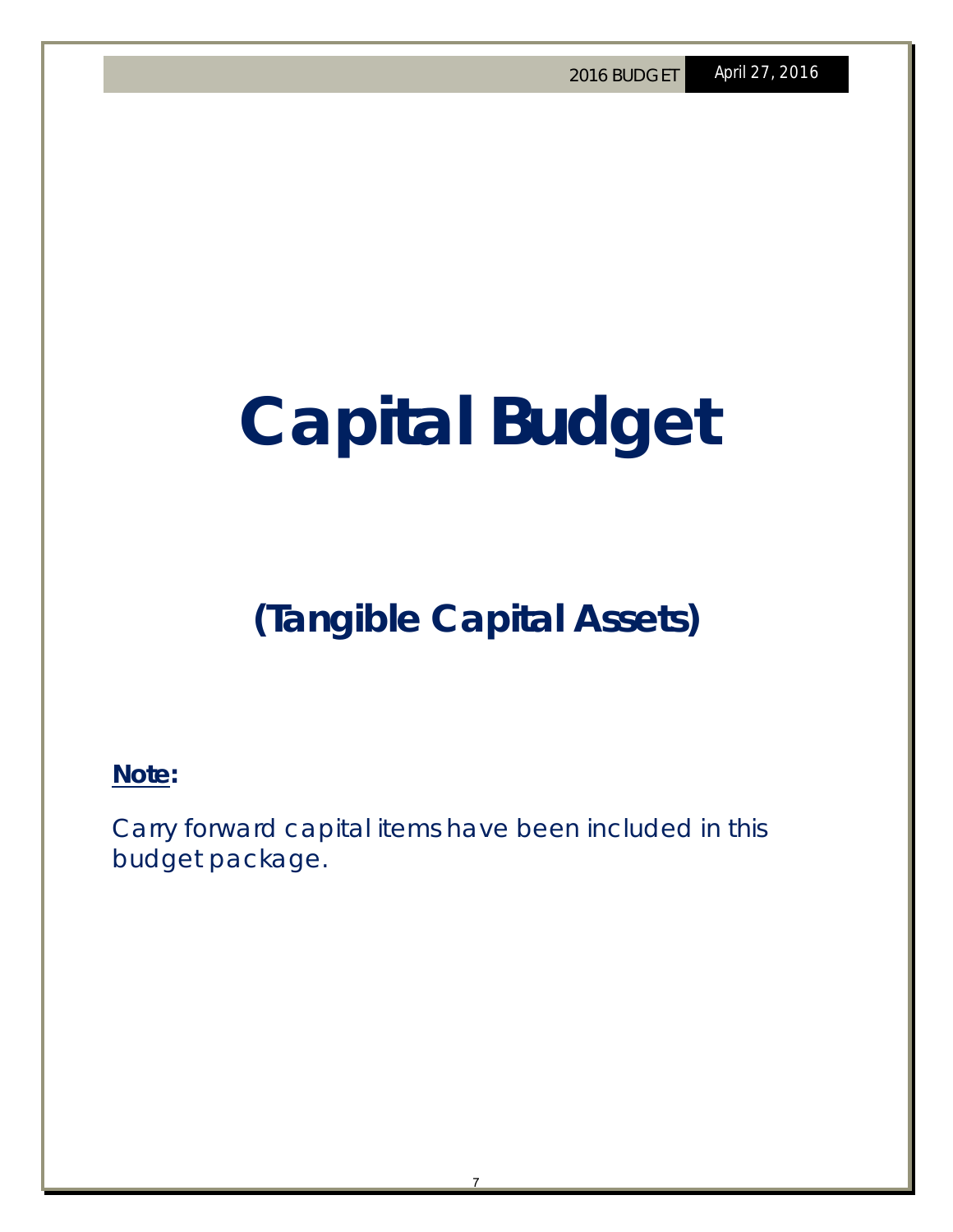### **MACKENZIE COUNTY**

| <b>TCA Projects 2016</b>                        |                      |                    |                   |                  |                         |                                              |                   |           |                                              |           |                         |
|-------------------------------------------------|----------------------|--------------------|-------------------|------------------|-------------------------|----------------------------------------------|-------------------|-----------|----------------------------------------------|-----------|-------------------------|
|                                                 |                      |                    |                   |                  | <b>External Funding</b> |                                              |                   |           | Internal Funding                             |           |                         |
| <b>Project Description</b>                      | 2016 project<br>cost | <b>County Cost</b> | <b>FGTF Grant</b> | <b>MSI Grant</b> |                         | Other<br>Other Grant Sources (non-<br>grant) | Municipal<br>levy | RS-type   | Restricted<br>Surplus<br>(previous<br>vears) | Debenture | <b>NOTES</b>            |
| (12) - Administration Department                |                      |                    |                   |                  |                         |                                              |                   |           |                                              |           |                         |
| Signs with Flags for FV Office (CF)             | 18,060               | 18,060             |                   |                  |                         |                                              |                   | <b>GC</b> | 18,060                                       |           |                         |
| Payroll software                                | 20,000               | 20,000             |                   |                  |                         |                                              |                   | GC        | 20,000                                       |           | <b>New</b>              |
| FV - Phone System Upgrade                       | 20,000               | 20,000             |                   |                  |                         |                                              | 20,000            |           |                                              |           |                         |
| <b>High Level Office Security</b>               | 10,000               | 10,000             |                   |                  |                         |                                              |                   | <b>GC</b> | 10,000                                       |           | <b>New</b>              |
| <b>FV</b> - Fireproof Storage Cabinet (Records) | 8,000                | 8,000              |                   |                  |                         |                                              |                   | <b>GC</b> | 8,000                                        |           |                         |
| <b>LC</b> - Library Building                    | <b>107,970</b>       | 107,970            |                   |                  |                         |                                              |                   | <b>GO</b> | 107,970                                      |           | <b>MOTION 16-03-227</b> |

| Zama Office Entrance (stones and a sign) CF) | 10,754  | 10,754  |         |  |        | GO        | 10,754  |                  |
|----------------------------------------------|---------|---------|---------|--|--------|-----------|---------|------------------|
| Land Purchase (South of High Level)          | 13,000  | 13,000  |         |  |        | <b>GC</b> | 13,000  |                  |
| LC Office - Installation of Gnerator         | 28,000  | 28,000  |         |  | 28,000 |           |         | Motion 15-12-975 |
| Total department 12                          | 235,784 | 235,784 |         |  | 48,000 |           | 187.784 |                  |
|                                              |         |         |         |  |        |           |         |                  |
| (23) - Fire Department                       |         |         |         |  |        |           |         |                  |
| LC -Aerial Unit Upgrade                      | 30,000  | 30,000  |         |  | 30,000 |           |         |                  |
| FV - New tanker/pumper, with equipment (CF)  | 375,000 |         | 375,000 |  |        |           |         |                  |
| Total department 23                          | 405,000 | 30,000  | 375,000 |  | 30,000 |           |         |                  |
|                                              |         |         |         |  |        |           |         |                  |

| (26) - Enforcement    |        |        |  |  |                         |  |                  |
|-----------------------|--------|--------|--|--|-------------------------|--|------------------|
| Peace officer vehicle | 80,000 | 80,000 |  |  | 00.000<br><b>80,000</b> |  | Motion 15-12-973 |
| Total department 26   | 80,000 | 80,000 |  |  | 80,000                  |  |                  |

| (32) - Transportation Department |
|----------------------------------|

| <b>Heliport Road</b><br>285,000<br>285,000<br>Was \$500k changed to oil<br>AWD Graders (x3) LC, ZA, FV (2-16M, 1-14M)<br>934.068<br>481.932<br>1,416,000<br>#2134, #2135, #2136<br>28,000<br>28,000<br>28,000<br>FV - 6" pump w/hoses<br>135,000<br>13,500<br>121,500<br>13,500<br>FV-43rd Ave, East of 50th Street<br>126,000<br>14,000<br>140,000<br>14,000<br>Rural std<br>FV - 45 Ave Cul-de-sac. East of 52nd Street<br>38,500<br>FV - PW Pick up Truck<br>40.000<br>38.500<br>1,500<br>#1223<br>380.000<br>20.000<br>Rocky Lane Store Road Reconstruction<br>20,000<br>400.000<br>10,000<br>10,000<br>FV - Sander<br>10.000<br><b>RD</b><br>204.981<br>204,981<br><b>New Road Infrastructure (CF)</b><br>204,981<br>7.000<br>FV - Skid Steer Broom<br>7.000<br>7,000<br>5.500<br>5,500<br>5,500<br>FV - Snowplow blade<br>LC - Packer/Roller<br>25,000<br>25,000<br>25.000<br>10,000<br>10,000<br>10,000<br>LC - Sander/Spreader<br>80.000<br>78,500<br>1,500<br>78,500<br>LC - Crew Cab 4x4 Trucks (x2)<br>#1143 & LH replacement<br><b>RD</b><br>46,451<br>LC - Engineering & Design for 113 Street and 109 Ave (CF)<br>46,451<br>46,451<br>850,000<br>20,000<br>LC - 94th Ave Ashphalt Overlay<br>870,000<br>20,000<br>25,000<br>25,000<br>LC - Lagoon Access Paving<br>22,000<br>17.000<br>#2524<br>LC - Dump Trailer<br>17,000<br>5,000<br>47,012<br><b>RD</b><br><b>High Level South Rebuild (CF)</b><br>50,000<br>2,988<br>2,988<br>9,996<br>9.996<br>9.996<br>LC - Loader Scales<br>Zama Access Pave (PH V) (CF)<br>3,000,000<br>3,000,000<br>6,000,000<br>3,000,000<br>LC - Salt shed<br>300,000<br>185,525<br>114,475<br>Insurance payment - Dec 2015<br>9,588<br>20,412<br>ZA - Tractor<br>30,000<br>9,588<br>BF 78103<br>120,000<br>120,000<br><b>RD</b><br>LC - South-Shoulder pull and road rehabilitation(CF)<br>128,081<br>128,081<br>128,081<br>119,101<br><b>RD</b><br>Gravel Reserve (to secure gravel source) (CF)<br>119,101<br>119,101<br>175,000<br>FV - Sand and salt shelter (CF)<br>200,000<br><b>RD</b><br>25,000<br>25,000<br>FV - Cold storage/Emergency generator building (CF)<br>132.250<br>132.250<br><b>RD</b><br>FV - North-Shoulder pull and road rehabilitation (CF)<br>461,661<br>461,661<br>461.661<br>4,294,847<br>497.424<br>2,904,343<br>3.000.000<br>604.407<br>306.584<br>988.263<br>Total department 32<br>11,301,021<br>3,000,000 | (32) - transportation Department |  |  |  |  |  |  |
|---------------------------------------------------------------------------------------------------------------------------------------------------------------------------------------------------------------------------------------------------------------------------------------------------------------------------------------------------------------------------------------------------------------------------------------------------------------------------------------------------------------------------------------------------------------------------------------------------------------------------------------------------------------------------------------------------------------------------------------------------------------------------------------------------------------------------------------------------------------------------------------------------------------------------------------------------------------------------------------------------------------------------------------------------------------------------------------------------------------------------------------------------------------------------------------------------------------------------------------------------------------------------------------------------------------------------------------------------------------------------------------------------------------------------------------------------------------------------------------------------------------------------------------------------------------------------------------------------------------------------------------------------------------------------------------------------------------------------------------------------------------------------------------------------------------------------------------------------------------------------------------------------------------------------------------------------------------------------------------------------------------------------------------------------------------------------------------------------------------------------------------------------------------------------------------------------------------------------------------------------------------------------------------------------------------------------------------------------------------------------------------|----------------------------------|--|--|--|--|--|--|
|                                                                                                                                                                                                                                                                                                                                                                                                                                                                                                                                                                                                                                                                                                                                                                                                                                                                                                                                                                                                                                                                                                                                                                                                                                                                                                                                                                                                                                                                                                                                                                                                                                                                                                                                                                                                                                                                                                                                                                                                                                                                                                                                                                                                                                                                                                                                                                                       |                                  |  |  |  |  |  |  |
|                                                                                                                                                                                                                                                                                                                                                                                                                                                                                                                                                                                                                                                                                                                                                                                                                                                                                                                                                                                                                                                                                                                                                                                                                                                                                                                                                                                                                                                                                                                                                                                                                                                                                                                                                                                                                                                                                                                                                                                                                                                                                                                                                                                                                                                                                                                                                                                       |                                  |  |  |  |  |  |  |
|                                                                                                                                                                                                                                                                                                                                                                                                                                                                                                                                                                                                                                                                                                                                                                                                                                                                                                                                                                                                                                                                                                                                                                                                                                                                                                                                                                                                                                                                                                                                                                                                                                                                                                                                                                                                                                                                                                                                                                                                                                                                                                                                                                                                                                                                                                                                                                                       |                                  |  |  |  |  |  |  |
|                                                                                                                                                                                                                                                                                                                                                                                                                                                                                                                                                                                                                                                                                                                                                                                                                                                                                                                                                                                                                                                                                                                                                                                                                                                                                                                                                                                                                                                                                                                                                                                                                                                                                                                                                                                                                                                                                                                                                                                                                                                                                                                                                                                                                                                                                                                                                                                       |                                  |  |  |  |  |  |  |
|                                                                                                                                                                                                                                                                                                                                                                                                                                                                                                                                                                                                                                                                                                                                                                                                                                                                                                                                                                                                                                                                                                                                                                                                                                                                                                                                                                                                                                                                                                                                                                                                                                                                                                                                                                                                                                                                                                                                                                                                                                                                                                                                                                                                                                                                                                                                                                                       |                                  |  |  |  |  |  |  |
|                                                                                                                                                                                                                                                                                                                                                                                                                                                                                                                                                                                                                                                                                                                                                                                                                                                                                                                                                                                                                                                                                                                                                                                                                                                                                                                                                                                                                                                                                                                                                                                                                                                                                                                                                                                                                                                                                                                                                                                                                                                                                                                                                                                                                                                                                                                                                                                       |                                  |  |  |  |  |  |  |
|                                                                                                                                                                                                                                                                                                                                                                                                                                                                                                                                                                                                                                                                                                                                                                                                                                                                                                                                                                                                                                                                                                                                                                                                                                                                                                                                                                                                                                                                                                                                                                                                                                                                                                                                                                                                                                                                                                                                                                                                                                                                                                                                                                                                                                                                                                                                                                                       |                                  |  |  |  |  |  |  |
|                                                                                                                                                                                                                                                                                                                                                                                                                                                                                                                                                                                                                                                                                                                                                                                                                                                                                                                                                                                                                                                                                                                                                                                                                                                                                                                                                                                                                                                                                                                                                                                                                                                                                                                                                                                                                                                                                                                                                                                                                                                                                                                                                                                                                                                                                                                                                                                       |                                  |  |  |  |  |  |  |
|                                                                                                                                                                                                                                                                                                                                                                                                                                                                                                                                                                                                                                                                                                                                                                                                                                                                                                                                                                                                                                                                                                                                                                                                                                                                                                                                                                                                                                                                                                                                                                                                                                                                                                                                                                                                                                                                                                                                                                                                                                                                                                                                                                                                                                                                                                                                                                                       |                                  |  |  |  |  |  |  |
|                                                                                                                                                                                                                                                                                                                                                                                                                                                                                                                                                                                                                                                                                                                                                                                                                                                                                                                                                                                                                                                                                                                                                                                                                                                                                                                                                                                                                                                                                                                                                                                                                                                                                                                                                                                                                                                                                                                                                                                                                                                                                                                                                                                                                                                                                                                                                                                       |                                  |  |  |  |  |  |  |
|                                                                                                                                                                                                                                                                                                                                                                                                                                                                                                                                                                                                                                                                                                                                                                                                                                                                                                                                                                                                                                                                                                                                                                                                                                                                                                                                                                                                                                                                                                                                                                                                                                                                                                                                                                                                                                                                                                                                                                                                                                                                                                                                                                                                                                                                                                                                                                                       |                                  |  |  |  |  |  |  |
|                                                                                                                                                                                                                                                                                                                                                                                                                                                                                                                                                                                                                                                                                                                                                                                                                                                                                                                                                                                                                                                                                                                                                                                                                                                                                                                                                                                                                                                                                                                                                                                                                                                                                                                                                                                                                                                                                                                                                                                                                                                                                                                                                                                                                                                                                                                                                                                       |                                  |  |  |  |  |  |  |
|                                                                                                                                                                                                                                                                                                                                                                                                                                                                                                                                                                                                                                                                                                                                                                                                                                                                                                                                                                                                                                                                                                                                                                                                                                                                                                                                                                                                                                                                                                                                                                                                                                                                                                                                                                                                                                                                                                                                                                                                                                                                                                                                                                                                                                                                                                                                                                                       |                                  |  |  |  |  |  |  |
|                                                                                                                                                                                                                                                                                                                                                                                                                                                                                                                                                                                                                                                                                                                                                                                                                                                                                                                                                                                                                                                                                                                                                                                                                                                                                                                                                                                                                                                                                                                                                                                                                                                                                                                                                                                                                                                                                                                                                                                                                                                                                                                                                                                                                                                                                                                                                                                       |                                  |  |  |  |  |  |  |
|                                                                                                                                                                                                                                                                                                                                                                                                                                                                                                                                                                                                                                                                                                                                                                                                                                                                                                                                                                                                                                                                                                                                                                                                                                                                                                                                                                                                                                                                                                                                                                                                                                                                                                                                                                                                                                                                                                                                                                                                                                                                                                                                                                                                                                                                                                                                                                                       |                                  |  |  |  |  |  |  |
|                                                                                                                                                                                                                                                                                                                                                                                                                                                                                                                                                                                                                                                                                                                                                                                                                                                                                                                                                                                                                                                                                                                                                                                                                                                                                                                                                                                                                                                                                                                                                                                                                                                                                                                                                                                                                                                                                                                                                                                                                                                                                                                                                                                                                                                                                                                                                                                       |                                  |  |  |  |  |  |  |
|                                                                                                                                                                                                                                                                                                                                                                                                                                                                                                                                                                                                                                                                                                                                                                                                                                                                                                                                                                                                                                                                                                                                                                                                                                                                                                                                                                                                                                                                                                                                                                                                                                                                                                                                                                                                                                                                                                                                                                                                                                                                                                                                                                                                                                                                                                                                                                                       |                                  |  |  |  |  |  |  |
|                                                                                                                                                                                                                                                                                                                                                                                                                                                                                                                                                                                                                                                                                                                                                                                                                                                                                                                                                                                                                                                                                                                                                                                                                                                                                                                                                                                                                                                                                                                                                                                                                                                                                                                                                                                                                                                                                                                                                                                                                                                                                                                                                                                                                                                                                                                                                                                       |                                  |  |  |  |  |  |  |
|                                                                                                                                                                                                                                                                                                                                                                                                                                                                                                                                                                                                                                                                                                                                                                                                                                                                                                                                                                                                                                                                                                                                                                                                                                                                                                                                                                                                                                                                                                                                                                                                                                                                                                                                                                                                                                                                                                                                                                                                                                                                                                                                                                                                                                                                                                                                                                                       |                                  |  |  |  |  |  |  |
|                                                                                                                                                                                                                                                                                                                                                                                                                                                                                                                                                                                                                                                                                                                                                                                                                                                                                                                                                                                                                                                                                                                                                                                                                                                                                                                                                                                                                                                                                                                                                                                                                                                                                                                                                                                                                                                                                                                                                                                                                                                                                                                                                                                                                                                                                                                                                                                       |                                  |  |  |  |  |  |  |
|                                                                                                                                                                                                                                                                                                                                                                                                                                                                                                                                                                                                                                                                                                                                                                                                                                                                                                                                                                                                                                                                                                                                                                                                                                                                                                                                                                                                                                                                                                                                                                                                                                                                                                                                                                                                                                                                                                                                                                                                                                                                                                                                                                                                                                                                                                                                                                                       |                                  |  |  |  |  |  |  |
|                                                                                                                                                                                                                                                                                                                                                                                                                                                                                                                                                                                                                                                                                                                                                                                                                                                                                                                                                                                                                                                                                                                                                                                                                                                                                                                                                                                                                                                                                                                                                                                                                                                                                                                                                                                                                                                                                                                                                                                                                                                                                                                                                                                                                                                                                                                                                                                       |                                  |  |  |  |  |  |  |
|                                                                                                                                                                                                                                                                                                                                                                                                                                                                                                                                                                                                                                                                                                                                                                                                                                                                                                                                                                                                                                                                                                                                                                                                                                                                                                                                                                                                                                                                                                                                                                                                                                                                                                                                                                                                                                                                                                                                                                                                                                                                                                                                                                                                                                                                                                                                                                                       |                                  |  |  |  |  |  |  |
|                                                                                                                                                                                                                                                                                                                                                                                                                                                                                                                                                                                                                                                                                                                                                                                                                                                                                                                                                                                                                                                                                                                                                                                                                                                                                                                                                                                                                                                                                                                                                                                                                                                                                                                                                                                                                                                                                                                                                                                                                                                                                                                                                                                                                                                                                                                                                                                       |                                  |  |  |  |  |  |  |
|                                                                                                                                                                                                                                                                                                                                                                                                                                                                                                                                                                                                                                                                                                                                                                                                                                                                                                                                                                                                                                                                                                                                                                                                                                                                                                                                                                                                                                                                                                                                                                                                                                                                                                                                                                                                                                                                                                                                                                                                                                                                                                                                                                                                                                                                                                                                                                                       |                                  |  |  |  |  |  |  |
|                                                                                                                                                                                                                                                                                                                                                                                                                                                                                                                                                                                                                                                                                                                                                                                                                                                                                                                                                                                                                                                                                                                                                                                                                                                                                                                                                                                                                                                                                                                                                                                                                                                                                                                                                                                                                                                                                                                                                                                                                                                                                                                                                                                                                                                                                                                                                                                       |                                  |  |  |  |  |  |  |
|                                                                                                                                                                                                                                                                                                                                                                                                                                                                                                                                                                                                                                                                                                                                                                                                                                                                                                                                                                                                                                                                                                                                                                                                                                                                                                                                                                                                                                                                                                                                                                                                                                                                                                                                                                                                                                                                                                                                                                                                                                                                                                                                                                                                                                                                                                                                                                                       |                                  |  |  |  |  |  |  |
|                                                                                                                                                                                                                                                                                                                                                                                                                                                                                                                                                                                                                                                                                                                                                                                                                                                                                                                                                                                                                                                                                                                                                                                                                                                                                                                                                                                                                                                                                                                                                                                                                                                                                                                                                                                                                                                                                                                                                                                                                                                                                                                                                                                                                                                                                                                                                                                       |                                  |  |  |  |  |  |  |
|                                                                                                                                                                                                                                                                                                                                                                                                                                                                                                                                                                                                                                                                                                                                                                                                                                                                                                                                                                                                                                                                                                                                                                                                                                                                                                                                                                                                                                                                                                                                                                                                                                                                                                                                                                                                                                                                                                                                                                                                                                                                                                                                                                                                                                                                                                                                                                                       |                                  |  |  |  |  |  |  |
|                                                                                                                                                                                                                                                                                                                                                                                                                                                                                                                                                                                                                                                                                                                                                                                                                                                                                                                                                                                                                                                                                                                                                                                                                                                                                                                                                                                                                                                                                                                                                                                                                                                                                                                                                                                                                                                                                                                                                                                                                                                                                                                                                                                                                                                                                                                                                                                       |                                  |  |  |  |  |  |  |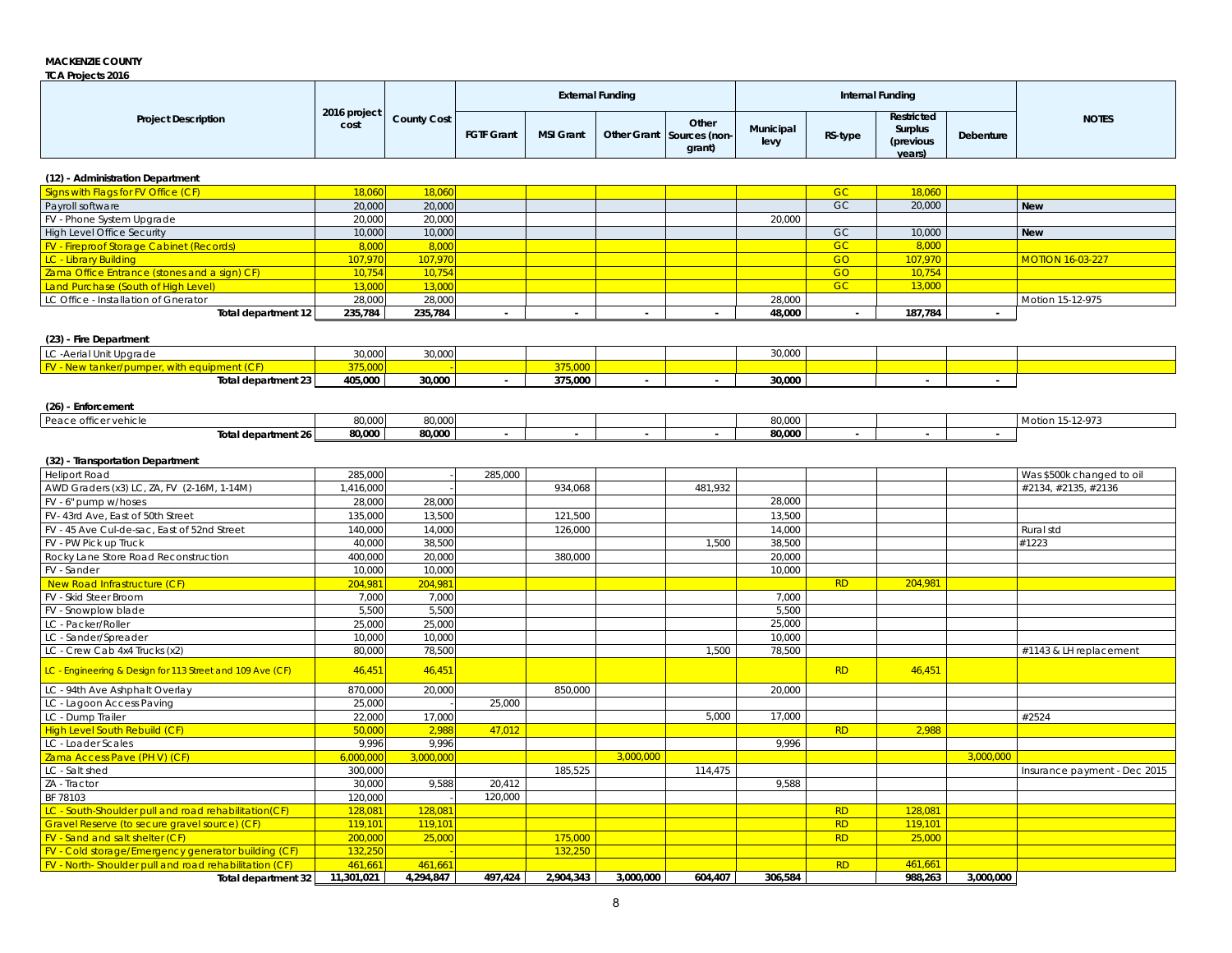|                                                                        |                      |                    |                   |                  | <b>External Funding</b> |                                              |                   |                          | Internal Funding                             |           |                             |
|------------------------------------------------------------------------|----------------------|--------------------|-------------------|------------------|-------------------------|----------------------------------------------|-------------------|--------------------------|----------------------------------------------|-----------|-----------------------------|
| <b>Project Description</b>                                             | 2016 project<br>cost | <b>County Cost</b> | <b>FGTF Grant</b> | <b>MSI Grant</b> |                         | Other<br>Other Grant Sources (non-<br>grant) | Municipal<br>levy | RS-type                  | Restricted<br>Surplus<br>(previous<br>vears) | Debenture | <b>NOTES</b>                |
| (33) - Airport Department                                              |                      |                    |                   |                  |                         |                                              |                   |                          |                                              |           |                             |
| FV - Pole Tarp Storage Shed                                            | 45,000               |                    | 45,000            |                  |                         |                                              |                   |                          |                                              |           | NOT Consider Zama tarp shed |
| Total department 33                                                    | 45,000               | $\sim$             | 45,000            | $\sim$           | $\sim$                  |                                              |                   |                          |                                              |           |                             |
|                                                                        |                      |                    |                   |                  |                         |                                              |                   |                          |                                              |           |                             |
| (41) - Water Treatment & Distribution Department                       |                      |                    |                   |                  |                         |                                              |                   |                          |                                              |           |                             |
| LC - Paving Raw Water Truckfill Station                                | 48,000               | 4,800              |                   | 43,200           |                         |                                              | 4,800             |                          |                                              |           |                             |
| FV - 48th Ave Waterline Replacement(CF)                                | 25,774               | 25,774             |                   |                  |                         |                                              |                   | <b>WTR</b>               | 25,774                                       |           |                             |
| FV - Paving for Water Treatment Plant                                  | 250,000              | 19,008             |                   | 230,992          |                         |                                              | 19,008            |                          |                                              |           |                             |
| <b>FV</b> - Hydrant Replacement (CF)                                   | 15,980               | 15,980             |                   |                  |                         |                                              |                   | <b>WTR</b>               | 15,980                                       |           |                             |
| LA - Well number 4<br>ZA - Distribution pump house upgrades (CF & New) | 150,000<br>838,944   | 150,000<br>157,487 |                   |                  | 681,457                 |                                              | 124,509           | <b>WTR</b><br><b>WTR</b> | 25,491<br>157,487                            |           | <b>New</b>                  |
| <b>FV - Frozen Water Services Repairs (River Road) (CF)</b>            | 196,214              | 196,214            |                   |                  |                         |                                              |                   | <b>PLT</b>               | 196,214                                      |           |                             |
| FV - Raw Water Truck fill (pressured and filtered) (CF)                | 28,400               | 28,400             |                   |                  |                         |                                              |                   | <b>WTR</b>               | 28,400                                       |           |                             |
| LC - Raw Water Truckfill Upgrade                                       | 42,163               | 42,163             |                   |                  |                         |                                              |                   | <b>WTR</b>               | 42,163                                       |           |                             |
| LC - Waterline Bluehills                                               | 833,250              | 833,250            |                   |                  |                         |                                              |                   | <b>WTR</b>               | 833,250                                      |           |                             |
| LA - Rural Potable Water Infrastructure (CF)                           | 5,260,041            | 1,731,975          |                   |                  | 3,528,066               |                                              |                   | <b>WTR</b>               | 1,731,975                                    |           |                             |
| FV - 50th St - Water & sewer extension (CF)                            | 563,480              | 330,000            |                   | 233,480          |                         |                                              |                   | GC                       | 330,000                                      |           |                             |
| Total department 41                                                    | 8,252,246            | 3,535,050          |                   | 507,672          | 4,209,523               |                                              | 148,317           |                          | 3,386,733                                    | $\sim$    |                             |
|                                                                        |                      |                    |                   |                  |                         |                                              |                   |                          |                                              |           |                             |
| (42) - Sewer Disposal Department                                       |                      |                    |                   |                  |                         |                                              |                   |                          |                                              |           |                             |
| LC Lagoon Upgrade (CF)                                                 | 84,433               | 84,433             |                   |                  |                         |                                              |                   | <b>WTR</b>               | 84,433                                       |           |                             |
| Zama - Lift station upgrade (CF & New)                                 | 1,256,052            | 221,802            |                   |                  | 1,034,250               |                                              |                   | <b>WTR</b>               | 221,802                                      |           |                             |
| LC - Main Lift Station Repair & Modification (CF)                      | 51,100               | 51,100             |                   |                  |                         |                                              |                   | <b>WTR</b>               | 51,100                                       |           |                             |
| LC - Sanitary Sewermain Upgrades (CF)                                  | 793,813              | 443,813            |                   |                  |                         | 350,000                                      |                   | <b>GC</b>                | 443,813                                      |           |                             |
| FV - River Road Lift Sation Repair                                     | 10,000               | 10,000             |                   |                  |                         |                                              |                   | <b>WTR</b>               | 10,000                                       |           | <b>New</b>                  |
| Total department 42                                                    | 2,195,397            | 811,147            |                   |                  | 1,034,250               | 350,000                                      |                   |                          | 811,147                                      |           |                             |
|                                                                        |                      |                    |                   |                  |                         |                                              |                   |                          |                                              |           |                             |
| (43) - Solid Waste Disposal<br>Waste Bins 40 & 6 yd                    |                      |                    |                   |                  |                         |                                              |                   |                          |                                              |           |                             |
| ZA - WTS Fence                                                         | 40,000<br>25,000     |                    | 37,000<br>25,000  |                  |                         | 3,000                                        | $\sim$<br>$\sim$  |                          |                                              |           | Bins                        |
| LC - Blue Hills - Build up ramp (CF)                                   | 3,590                | 3,590              |                   |                  |                         |                                              | <b>CO</b>         | <b>GC</b>                | 3,590                                        |           |                             |
| Total department 43                                                    | 68,590               | 3,590              | 62,000            | $\sim$           | $\sim$                  | 3,000                                        | $\sim$            |                          | 3,590                                        | $\sim$    |                             |
|                                                                        |                      |                    |                   |                  |                         |                                              |                   |                          |                                              |           |                             |
| (61) - Planning & Development Department                               |                      |                    |                   |                  |                         |                                              |                   |                          |                                              |           |                             |
| New GIS Computer                                                       | 9,000                | 9,000              |                   |                  |                         |                                              | 9,000             |                          |                                              |           |                             |
| Total department 61                                                    | 9,000                | 9,000              |                   |                  |                         |                                              | 9,000             |                          |                                              | $\sim$    |                             |
|                                                                        |                      |                    |                   |                  |                         |                                              |                   |                          |                                              |           |                             |
| (63) - Agricultural Services Department                                |                      |                    |                   |                  |                         |                                              |                   |                          |                                              |           |                             |
| HL - Rural Drainage - Phase II & Phase III (CF)                        | 100,000              | 100,000            |                   |                  |                         |                                              |                   | <b>DR</b>                | 100,000                                      |           |                             |
| LC - Buffalo Head/Steep Hill water mangement (Phase I)                 | 1,721,800            | 1,721,800          |                   |                  |                         |                                              |                   | <b>DR</b>                | 1,721,800                                    |           |                             |
| CF <br>Total department 63                                             | 1,821,800            | 1,821,800          | $\sim$            | $\sim$           | $\sim$                  | $\sim$                                       | $\sim$            |                          | 1,821,800                                    | $\sim$    |                             |
|                                                                        |                      |                    |                   |                  |                         |                                              |                   |                          |                                              |           |                             |
| (71) - Recreation                                                      |                      |                    |                   |                  |                         |                                              |                   |                          |                                              |           |                             |
| <b>FV - Ball Diamonds CF</b>                                           | 160,000              | 80,000             |                   |                  |                         | 80,000                                       |                   | <b>RB-FV</b>             | 80,000                                       |           |                             |
| <b>FV</b> - Ventilations/fans installed                                | 6,000                | 6,000              |                   |                  |                         |                                              |                   | <b>RB-FV</b>             | 6,000                                        |           |                             |
| <b>FV</b> - Skate Shack                                                | 30,000               | 30,000             |                   |                  |                         |                                              |                   | <b>RB-FV</b>             | 30,000                                       |           |                             |
| LC - Capital (requests from Recreation Society) CF                     | 15,000               | 15,000             |                   |                  |                         |                                              |                   | <b>RB-LC</b>             | 15,000                                       |           |                             |
| LC - Baseball Tractor/Gate for Arena                                   | 520                  | 520                |                   |                  |                         |                                              |                   | <b>RB-LC</b>             | 520                                          |           |                             |
| Grounds Improvements (2014 - FV Walking Trail) (CF)                    | 25,394               | 25,394             |                   |                  |                         |                                              |                   | <b>RB-FV</b>             | 25,394                                       |           |                             |
| ZA - Old County office - window replacement CF                         | 9,000                | 9,000              |                   |                  |                         |                                              |                   | <b>RB-ZA</b>             | 9,000                                        |           |                             |
| ZA - Com. Hall: Back Storage Room/Loading dock step                    | 2,000                | 1,000              |                   |                  |                         | 1,000                                        |                   | RB-ZA                    | 1,000                                        |           |                             |
| ZA - Com. Hall: Table & Chair Trolleys (6)                             | 6,000                | $\sim$             |                   |                  |                         | 6,000                                        |                   |                          |                                              |           |                             |
| ZA - Com. Hall: Storage room industrial floor covering                 | 6,500                | 3,700              |                   |                  |                         | 2,800                                        |                   | <b>RB-ZA</b>             | 3,700                                        |           |                             |
| ZA - Com. Hall: Property Full landscaping                              | 126,000              | 63,000             |                   |                  |                         | 63,000                                       |                   | <b>RB-ZA</b>             | 63,000                                       |           |                             |
| ZA - Security Camera System                                            | 5,500                | 1,500              |                   |                  |                         | 4,000                                        |                   | <b>RB-ZA</b>             | 1,500                                        |           |                             |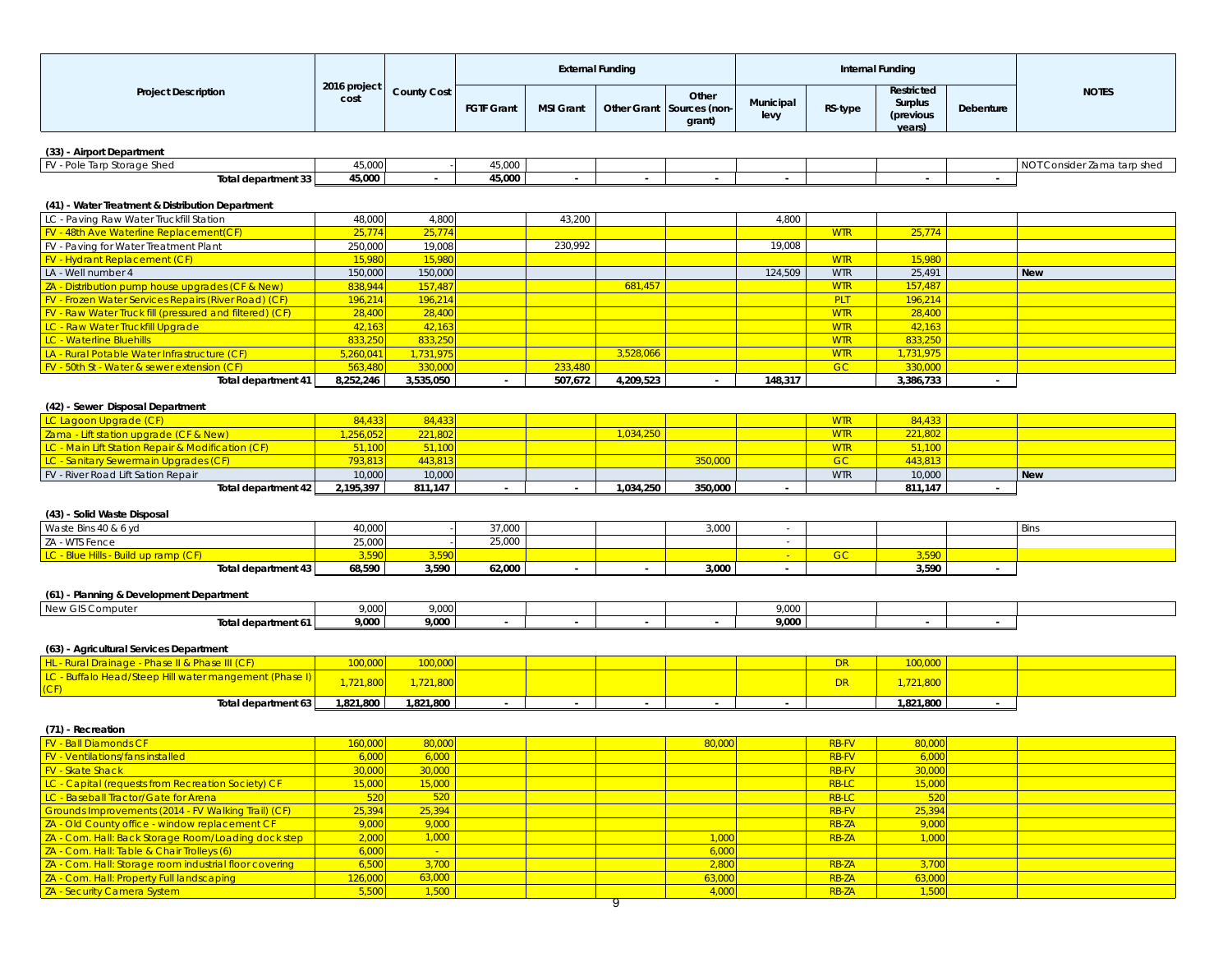|                                                           |                      |             |                   |                          | <b>External Funding</b> |                                              |                   |              | Internal Funding                             |           |                          |
|-----------------------------------------------------------|----------------------|-------------|-------------------|--------------------------|-------------------------|----------------------------------------------|-------------------|--------------|----------------------------------------------|-----------|--------------------------|
| <b>Project Description</b>                                | 2016 project<br>cost | County Cost | <b>FGTF Grant</b> | <b>MSI Grant</b>         |                         | Other<br>Other Grant Sources (non-<br>grant) | Municipal<br>levy | RS-type      | Restricted<br>Surplus<br>(previous<br>vears) | Debenture | <b>NOTES</b>             |
| ZA - Hall electrical upgrades                             | 1.887                | 1.887       |                   |                          |                         |                                              |                   | <b>RB-ZA</b> | 1.887                                        |           |                          |
| ZA - Shower facilities at campground                      | 41,613               | 15,393      |                   |                          |                         | 26,220                                       |                   | <b>RB-ZA</b> | 15,393                                       |           |                          |
| LC - Splash Park (CF)                                     | 255,000              | 195,000     |                   |                          |                         | 60,000                                       |                   | <b>RB-LC</b> | 195,000                                      |           |                          |
| <b>FV</b> - Skate Park (CF)                               | 70,000               | 10,000      |                   |                          |                         | 60,000                                       |                   | <b>RB-FV</b> | 10,000                                       |           |                          |
| FV - Rodeo Grounds                                        | 40,000               | 20,000      |                   |                          |                         | 20,000                                       | 20,000            |              |                                              |           |                          |
| FV - Covered Gazebo for Splash Park                       | 10,000               | 10.000      |                   |                          |                         |                                              | 10,000            |              |                                              |           |                          |
| FV - Playground Equipment                                 | 10.000               | 10,000      |                   |                          |                         |                                              | 10.000            |              |                                              |           |                          |
| <b>FV</b> - Curling Rink Renovations                      | 20.000               | 20,000      |                   |                          |                         |                                              | 20.000            |              |                                              |           |                          |
| LC - Bluehills Rink                                       | 30.000               | 30,000      |                   |                          |                         |                                              | 30.000            |              |                                              |           |                          |
| LC - Outdoor lights (front arena & players' entrance)     | 5,200                | 5,200       |                   |                          |                         |                                              | 5,200             |              |                                              |           |                          |
| LC - Upgrade counters & cupboards in minor hockey kitchen | 4,800                | 4,800       |                   |                          |                         |                                              | 4.800             |              |                                              |           |                          |
| LC - Bowling Alley repairs & upgrade                      | 20,147               | 20,147      |                   |                          |                         |                                              | 20,147            |              |                                              |           |                          |
| LC - 2 NHL nets                                           | 2,700                | 2,700       |                   |                          |                         |                                              | 2.700             |              |                                              |           |                          |
| LC - Wind mesh for Blumenort tennis courts                | 3,500                | 3,500       |                   |                          |                         |                                              | 3,500             |              |                                              |           |                          |
| LC - Painting pickleball courts                           | 1,500                | 1,500       |                   |                          |                         |                                              | 1,500             |              |                                              |           |                          |
| LC - Outdoor Storage Facility (uninsulated)               | 11,000               | 11,000      |                   |                          |                         |                                              | 11,000            |              |                                              |           |                          |
| ZA - Water Line to Outdoor Rink Shack                     | 30,000               | 30.000      |                   |                          |                         |                                              | 30.000            |              |                                              |           |                          |
| LA - Ice Chiller Replacement                              | 375.400              | 375,400     |                   |                          |                         |                                              |                   | RF-LC        | 375.400                                      |           | <b>MOTION 16-02-064</b>  |
| Total department 71                                       | 1,324,661            | 1,001,641   |                   |                          |                         | 323.020                                      | 168.847           |              | 832.794                                      |           |                          |
| (72) - Parks & Playgrounds Department                     |                      |             |                   |                          |                         |                                              |                   |              |                                              |           |                          |
| FV - Hutch Lake Caretaker Site Development                | 15,000               | 15,000      |                   |                          |                         |                                              | 15,000            |              |                                              |           |                          |
| Dock Blocks Hutch Lake & Wadlin Lake (CF)                 | 49.000               | 49,000      |                   |                          |                         |                                              |                   | RP           | 49,000                                       |           |                          |
| D.A. Thomas Park - Shelter Repair                         | 6,000                | 6,000       |                   |                          |                         |                                              | 6,000             |              |                                              |           |                          |
| Machesis Lake - Horse camp - road (CF)                    | 23.562               | 23,562      |                   |                          |                         |                                              |                   | RP           | 23,562                                       |           |                          |
| Bridge campground - Survey & improvements (CF)            | 12,050               | 12,050      |                   |                          |                         |                                              |                   | RP           | 12,050                                       |           |                          |
| LC - Concrete Toilets Knelsen Park                        | 16.000               | 16.000      |                   |                          |                         |                                              |                   | <b>MR</b>    | 16,000                                       |           | <b>Municipal Reserve</b> |
| FV - D.A. Thomas Park - Steps                             | 10,000               | 10,000      |                   |                          |                         |                                              | 10,000            |              |                                              |           |                          |
| <b>Wadlin Lake - Grounds improvements (CF)</b>            | 70,000               | 70,000      |                   |                          |                         |                                              | 50,000            | RP           | 20,000                                       |           |                          |
| Total department 72                                       | 201,612              | 201,612     | $\sim$            | $\overline{\phantom{a}}$ | $\sim$                  |                                              | 81,000            |              | 120,612                                      | ٠         |                          |

| 010112<br>.<br>.<br>, ت ک | 12,024,473 | 604,424 | 1.787.015 | 8.243.773 | ,280,427 | 871.748<br>O/I | 8,152,725 | 3,000,000 |
|---------------------------|------------|---------|-----------|-----------|----------|----------------|-----------|-----------|
|                           |            |         |           |           |          |                |           |           |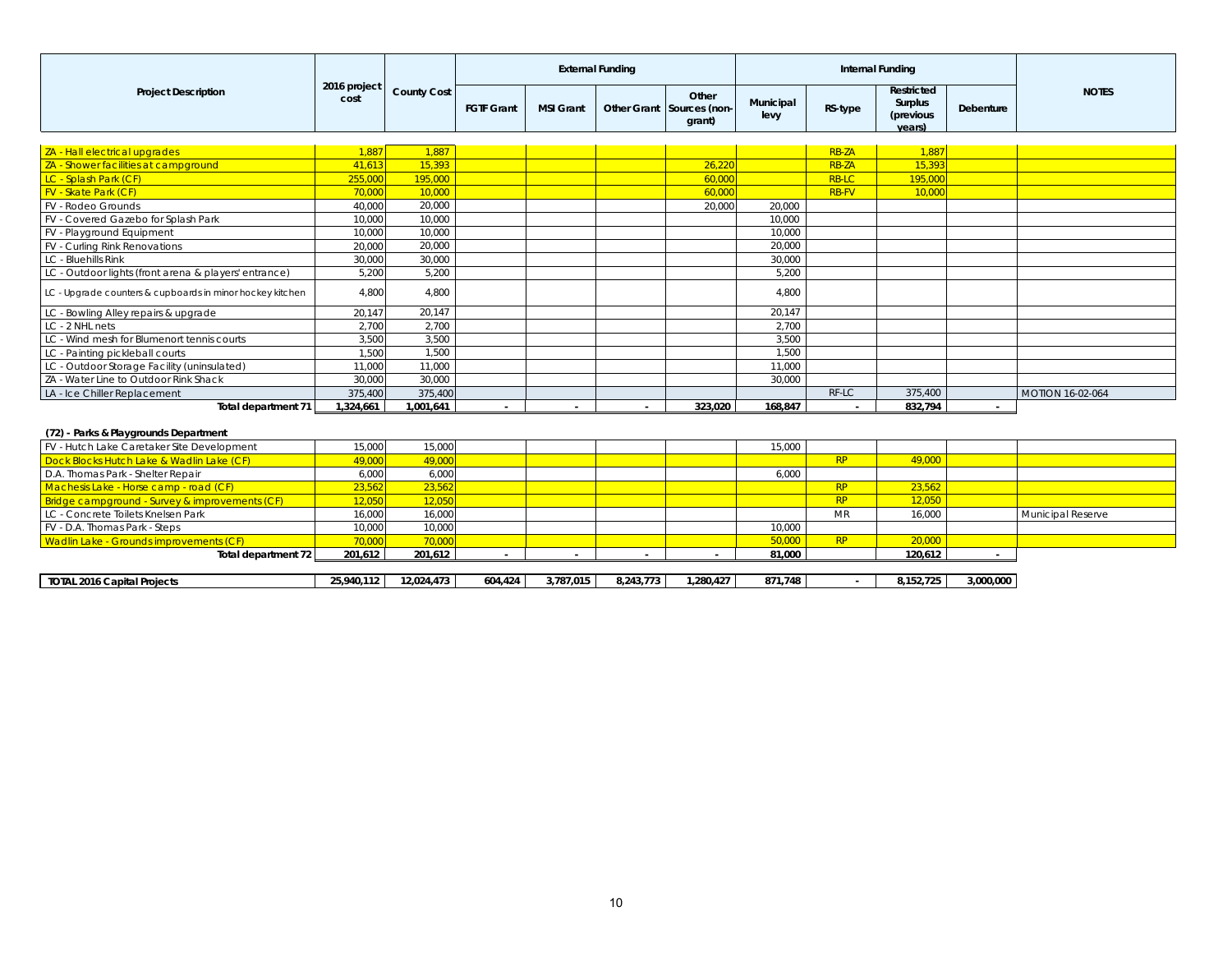## **Assessment And Municipal Tax Revenue**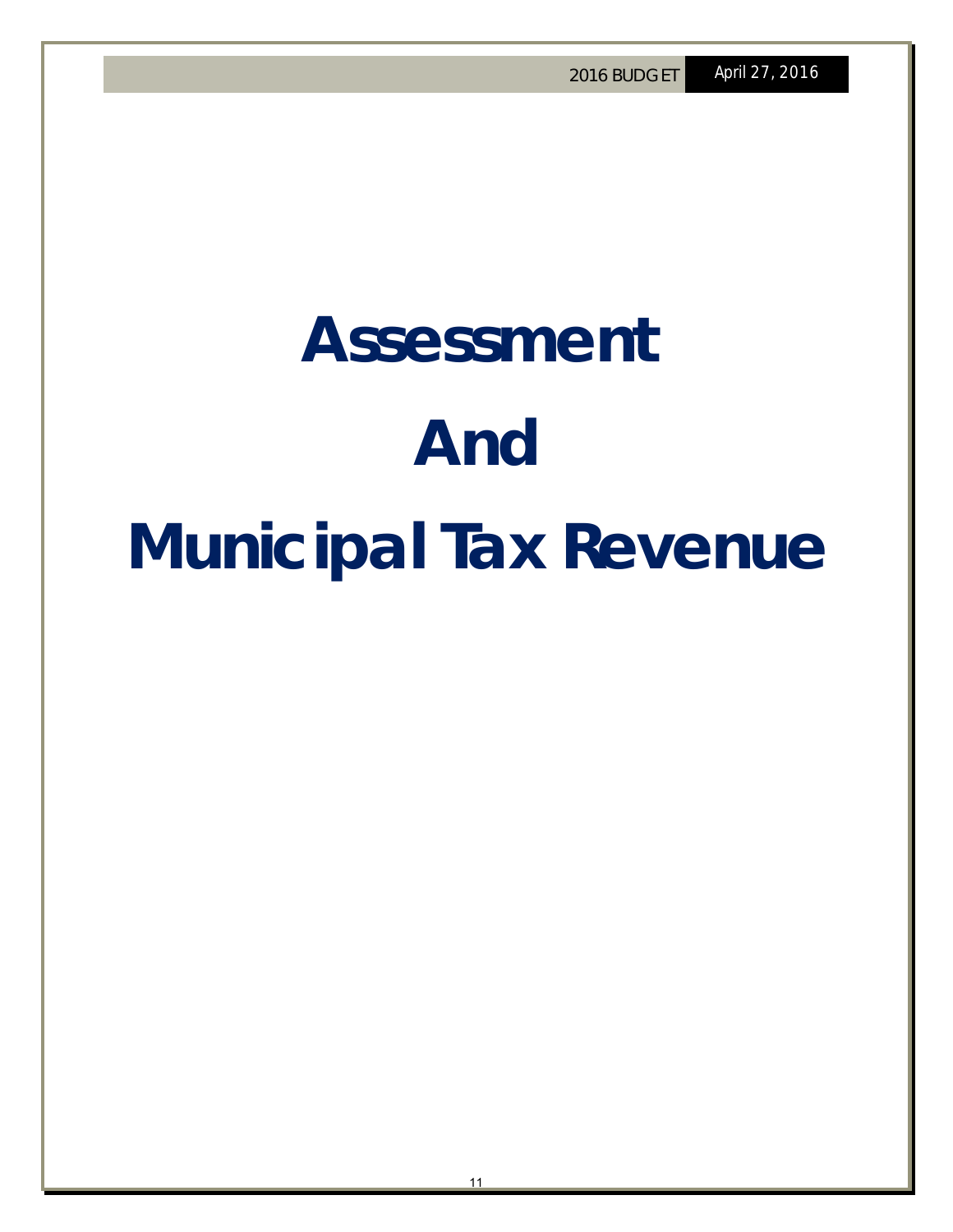### **Mackenzie County 2016 Budget 2016 Estimated Assessment and Municipal Tax Revenue**

|                                 | 2015 Assessment | % change  | 2016 Assessment | 2016 projected<br>revenue |
|---------------------------------|-----------------|-----------|-----------------|---------------------------|
| <b>Residential Property</b>     | 661,227,720     | 11.18%    | 735,181,220     | 5,387,077                 |
| <b>Commercial Property</b>      | 127,738,210     | 11.02%    | 141,811,830     | 1,716,903                 |
| <b>Industrial Property</b>      | 130,728,160     | $-1.34%$  | 128,970,970     | 1,723,772                 |
| <b>Farmland Property</b>        | 44,367,980      | $-0.09%$  | 44,327,560      | 413,061                   |
| Machinery & Equipment           | 415,631,390     | $-5.09\%$ | 394,460,400     | 4,698,606                 |
| Linear                          | 1,171,219,970   | $-13.64%$ | 1,011,502,060   | 12,043,396                |
| <b>Grants in Lieu</b>           | 9.549.090       | 4.32%     | 9,961,360       | 110,714                   |
| <b>Total Taxable Assessment</b> | 2,560,462,520   | $-3.68%$  | 2,466,215,400   | 26,093,529                |
| Tax exempt assessment           | 174,542,800     | 4.62%     | 182,604,710     |                           |
| <b>Total Assessment</b>         | 2.735.005.320   | $-3.15%$  | 2.648.820.110   | 26.093.529                |

### Notes:

Municipal tax revenue has decreased from \$27,885,203 (2015 actual) to \$26,093,529 (2016 budget) due to an decrease in taxable assessment by 3.68%.

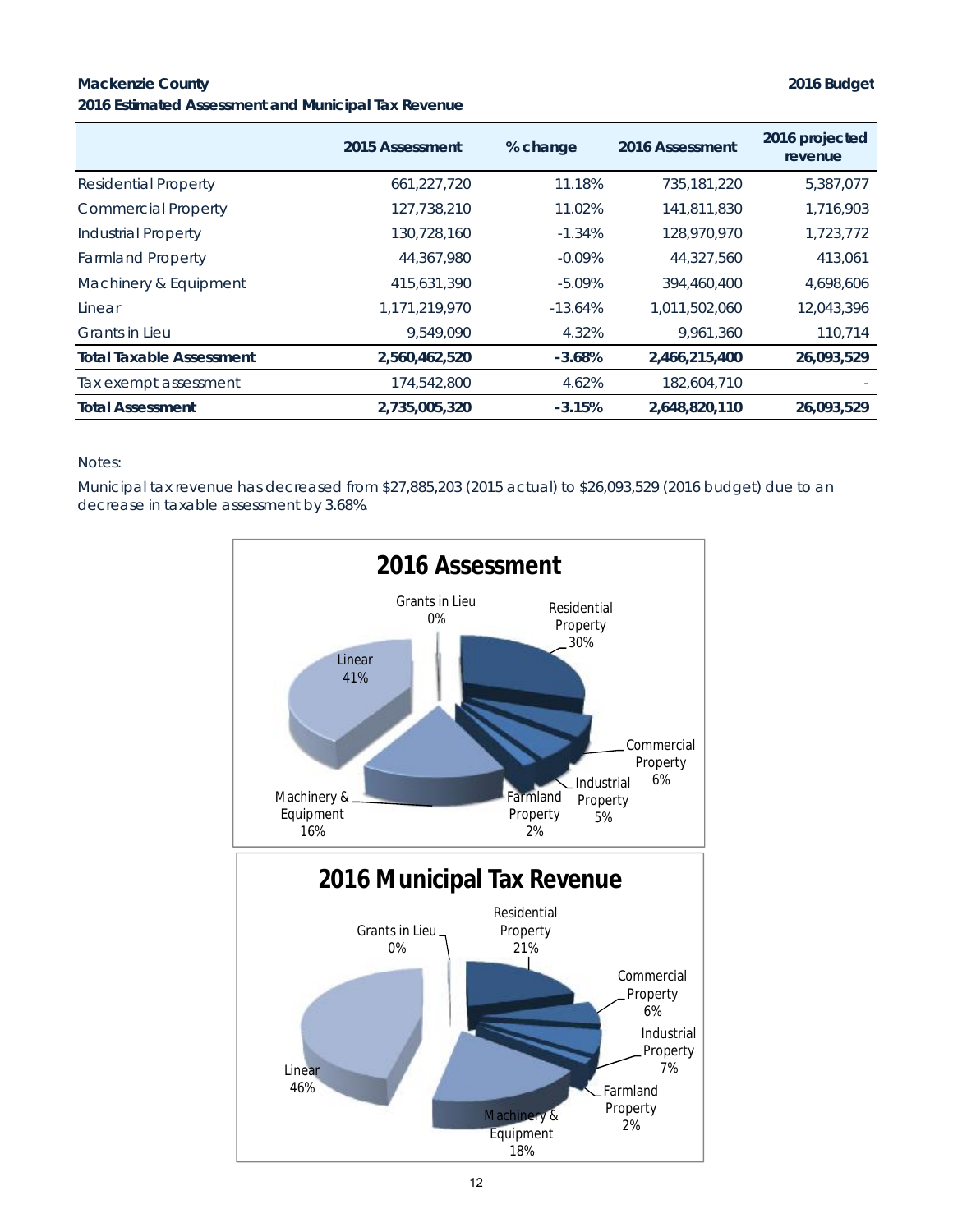# **Cash Flow Requirement & Supporting Schedules**

**Outline:** 

- i. Cash Flow Requirement Schedule
- ii. Supporting Schedules A F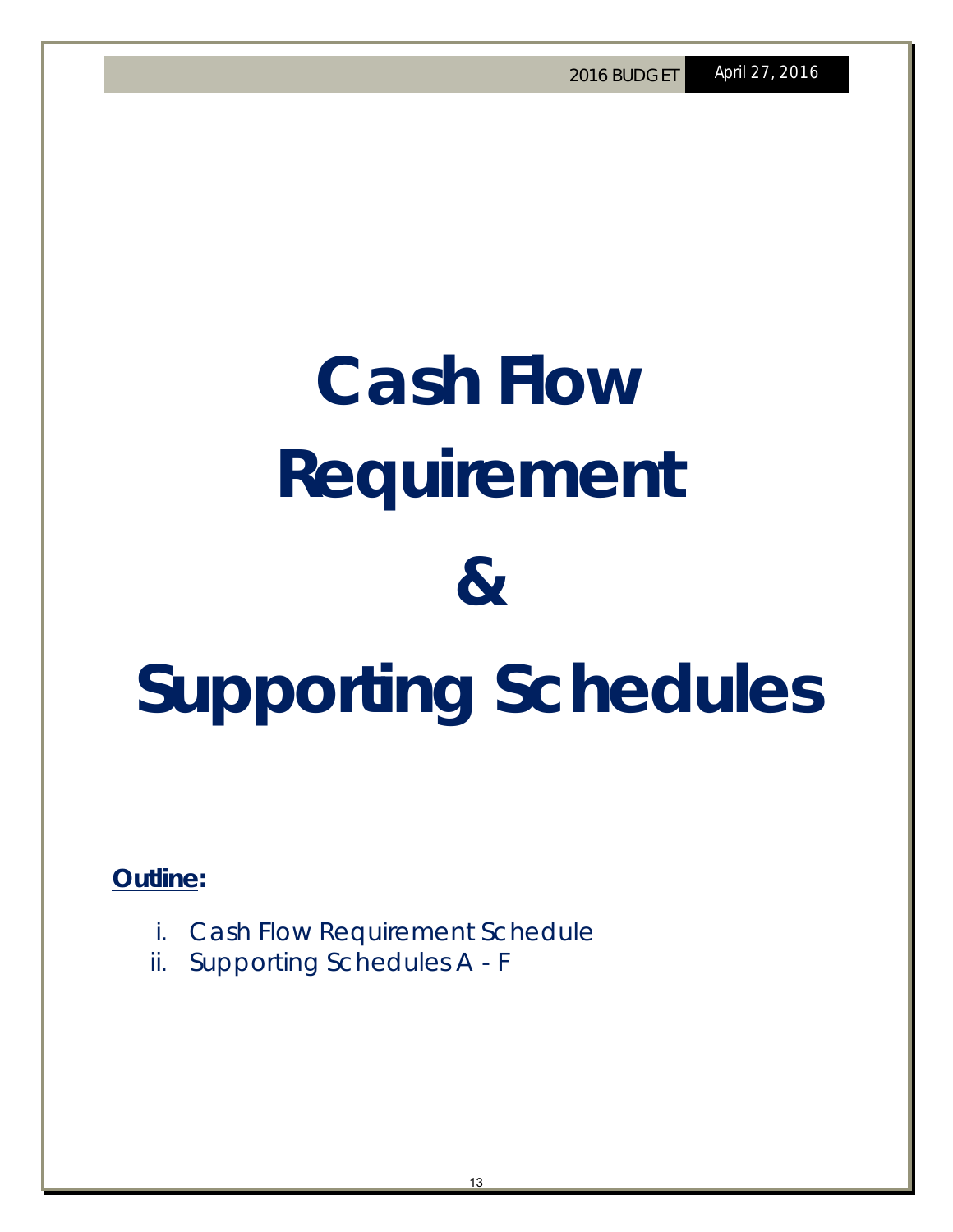### **Mackenzie County 2016 BUDGET - Cash Requirement**

|                                                                                               | 2015 Actual    | % change | 2016 Budget             |                                 |
|-----------------------------------------------------------------------------------------------|----------------|----------|-------------------------|---------------------------------|
| <b>Operating Cash Requirements:</b>                                                           |                |          |                         |                                 |
| Operating Cost (excluding non-cash items and<br>capital debt interest expense)                | 24,977,328     | 12%      |                         | 28,032,518 Schedule A-2         |
| Non-TCA                                                                                       | 1,092,265      | 44%      | 1,569,288               |                                 |
| Non-TCA revenue - Fees                                                                        |                |          |                         |                                 |
| Less: Other Operating Revenue (excluding<br>municipal tax levy)                               | (9,535,584)    | $-10%$   |                         | (8,570,853) Schedule A-1        |
| Anticipated draw from prior year accumulated<br>surplus - restricted (for Non-TCA projects)   | (515, 310)     | 55%      | $(799, 438)$ (1)        |                                 |
| Anticipated draw from prior year accumulated<br>surplus - restricted (for operating purposes) | (370, 205)     |          | $(637, 794)$ (1)        |                                 |
| Tax levy for operations                                                                       | 15,648,494     |          | 19,593,721              |                                 |
| <b>Capital Cash Requirements:</b>                                                             |                |          |                         |                                 |
| Capital costs - New Projects                                                                  | 9,990,373      | 160%     | 5,334,743               |                                 |
| Capital costs - Carry Forward                                                                 |                |          |                         | 20,605,369 Carry Forward        |
| Capital debt interest                                                                         | 614,288        | $-8%$    |                         | 562,323 Schedule E              |
| Capital debt principal                                                                        | 1,669,369      | $-5%$    |                         | 1,578,512 Schedule E            |
| Less:                                                                                         |                |          |                         |                                 |
| Capital revenue - grants                                                                      | (5, 102, 465)  | 148%     | (12,635,212) Schedule B |                                 |
| Other capital revenue (community, developers'<br>contributions; contributed assets)           | (718, 363)     | $-6%$    | (673,020)               |                                 |
| Proceeds on disposal of assets                                                                | (528, 614)     | $-7%$    |                         | (492,932) Schedule D            |
| <b>Insurance Proceeds</b>                                                                     |                |          | (114, 475)              |                                 |
| Proceeds from new debentures                                                                  |                |          |                         | (3,000,000) Schedule E          |
| Contribution (from)/to prior year accumulated                                                 |                |          |                         |                                 |
| surplus                                                                                       | (166, 205)     | 4805%    | $(8, 152, 725)$ $(2)$   |                                 |
| Tax levy for capital                                                                          | 5,758,383      | $-48%$   | 3,012,583               |                                 |
| Minimum Tax Levy Required                                                                     | 21,406,877     | 6%       | 22,606,304              |                                 |
| Municipal Tax Revenue                                                                         | (27, 885, 203) |          | (26,093,529)            |                                 |
| (Surplus)/Deficit                                                                             | (6, 478, 326)  |          | (3,487,225)             |                                 |
| <b>Future Financial Plans:</b>                                                                |                |          |                         |                                 |
| <b>Contributions to Reserves</b>                                                              | 6,245,863      |          | 3,487,225               | Schedule C                      |
| Tax levy for future financial plans                                                           | 6,245,863      | $-44%$   | 3,487,225               | (3)                             |
|                                                                                               |                |          |                         |                                 |
| <b>Total Tax Levy</b>                                                                         | 27,652,740     | $-6%$    | 26,093,529              |                                 |
| Net budgeted cash draw on accumulated surplus<br>accounts                                     | 5,194,143      | $-217%$  |                         | $(6,102,732)$ $(1) + (2) + (3)$ |
| OTHER:                                                                                        |                |          |                         |                                 |
| Restricted surplus (reserves), beginning of year                                              | 22,066,910     |          | 27,261,055              |                                 |
| Restricted surplus (reserves), ending of year                                                 | 27,261,055     |          | 21,158,323              |                                 |
| Changes in restricted surplus (reserves) per Motions                                          | 0              |          |                         |                                 |
| Restricted surplus (reserves), ending of year, revised                                        | 27,261,055     |          | 21, 158, 323            |                                 |
| Total budgeted operating and capital costs<br>(excluding non-cash items)                      | 38,343,623     |          | 37,077,384              |                                 |

**Note: 2016 Projected municipal tax revenue is \$26,093,529. This calculation is based on 2016 Draft Tax Rate Bylaw.**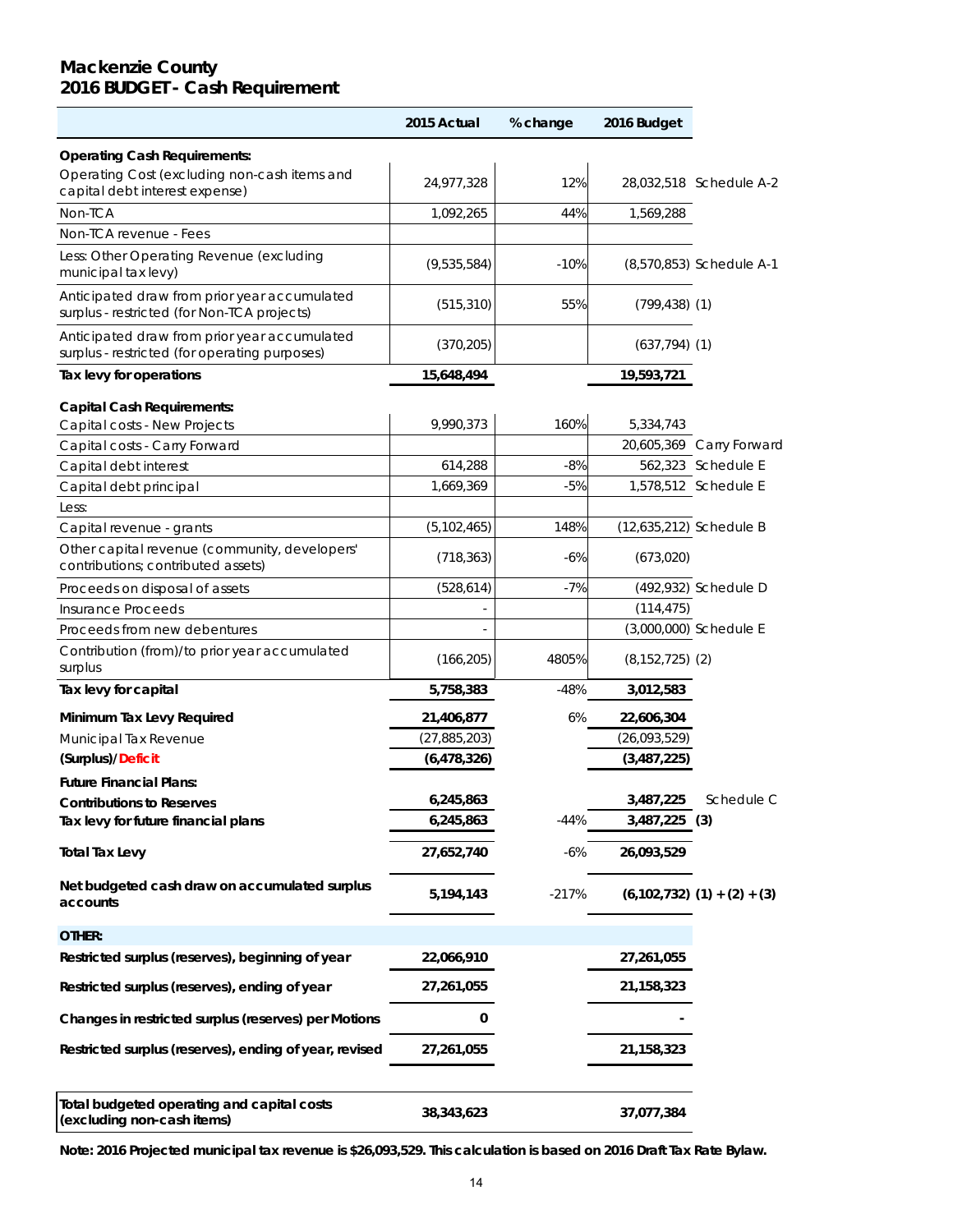### **Mackenzie County Schedules A-1 & A-2 2016 Budget Schedules of Operating Revenues and General Operating Expenses**

|                                                                                                                                | Legislative and<br>Administration | Protective<br>Services   | Transportation<br>and Airport | <b>Utilities</b> | Planning &<br>Development | Agricultural & Recreation &<br>Veterinary | Cultural                 | 2016          |
|--------------------------------------------------------------------------------------------------------------------------------|-----------------------------------|--------------------------|-------------------------------|------------------|---------------------------|-------------------------------------------|--------------------------|---------------|
|                                                                                                                                | $11 + 12$                         | $23 + 25 + 26$           | $32 + 33$                     | $41 + 42 + 43$   | $61 + 66$                 | $63 + 64$                                 | $51+71+72+$<br>$73 + 74$ | <b>Budget</b> |
| Schedule A-1: Operating Revenues (excluding municipal taxes, and excluding school and lodge requisitions)                      |                                   |                          |                               |                  |                           |                                           |                          | 6.00          |
|                                                                                                                                |                                   |                          |                               |                  |                           |                                           |                          |               |
| Sale of Goods & Services                                                                                                       | 33,000                            | 125,000                  | 105,000                       | 4,140,651        | 118,000                   | 2,835                                     | 69,730                   | 4,594,216     |
| Interest Revenue                                                                                                               | 360,000                           | $\sim$                   | $\sim$                        |                  | $\blacksquare$            |                                           | ÷                        | 360,000       |
| Provincial Grants - operating                                                                                                  |                                   | 40,000                   | 730,873                       | $\omega$         | 50,000                    | 183,359                                   | 298,682                  | 1,302,914     |
| Other Revenue including frontage                                                                                               | 1,412,647                         | 57,427                   | 298,439                       | 79,394           | 458,000                   | 40,458                                    | $\sim$                   | 2,346,365     |
| <b>TOTAL REVENUE</b>                                                                                                           | 1,805,647                         | 222,427                  | 1,134,312                     | 4,220,045        | 626,000                   | 226,652                                   | 368,412                  | 8,570,853     |
|                                                                                                                                |                                   |                          |                               |                  |                           |                                           |                          |               |
| Schedule A-2: General Operating Expenses (excluding school and lodge requisitions, and excluding debenture principal payments) |                                   |                          |                               |                  |                           |                                           |                          |               |
| Wages & Salaries, Benefits, WCB, Recruiting, Honorariums                                                                       | 2,876,513                         | 505,009                  | 3,507,526                     | 1,073,399        | 852,368                   | 262,248                                   | 379,129                  | 9,456,192     |
| <b>Contracted and General Services</b>                                                                                         | 1.435.913                         | 910,039                  | 2,638,313                     | 1,247,623        | 423,600                   | 718,548                                   | 257,078                  | 7,631,114     |
| Materials & Supplies, Fuel & Oil, Chemicals & Salt                                                                             | 126,850                           | 245,019                  | 4,404,937                     | 379,965          | 17,000                    | 79,650                                    | 61,050                   | 5,314,471     |
| Utilities (Gas, Power)                                                                                                         | 108,206                           | 24,603                   | 304,030                       | 356,075          |                           |                                           | ÷                        | 792,914       |
| Grants to local governments                                                                                                    | 1,800,000                         | 5,000                    |                               |                  |                           | $\sim$                                    | $\blacksquare$           | 1,805,000     |
| Grants to other organizations                                                                                                  | $\sim$                            | $\sim$                   | $\sim$                        | $\sim$           | ٠                         | 133,000                                   | 1,947,245                | 2,080,245     |
| Capital debt interest                                                                                                          | 49,168                            | $\overline{\phantom{a}}$ | 399,001                       | 114,154          | $\overline{\phantom{a}}$  | $\sim$                                    | ÷                        | 562,323       |
| Net Book Value of disposed TCA                                                                                                 |                                   |                          | 880,169                       | $\sim$           |                           |                                           |                          | 880,169       |
| Amortization                                                                                                                   | 350,237                           | 173,826                  | 6,295,000                     | 1,752,000        | 3,103                     | 150,000                                   | 445,000                  | 9,169,166     |
| Other                                                                                                                          | 1,529,406                         | 1,500                    |                               | 2,000            |                           |                                           |                          | 1,532,906     |
| <b>TOTAL OPERATING EXPENSES</b>                                                                                                | 8,276,293                         | 1,864,996                | 18,428,976                    | 4,925,216        | 1,296,071                 | 1,343,446                                 | 3,089,502                | 39,224,500    |
| Non-TCA projects                                                                                                               | 144,722                           | 46,418                   | 559,822                       | 182,650          | 554,516                   | 43,933                                    | 37,227                   | 1,569,288     |
| <b>TOTAL EXPENSES</b>                                                                                                          | 8,421,015                         | 1,911,414                | 18,988,798                    | 5,107,866        | 1,850,587                 | 1,387,379                                 | 3,126,729                | 40,793,788    |
| Less:                                                                                                                          |                                   |                          |                               |                  |                           |                                           |                          |               |
| Non-cash items included in the above:                                                                                          |                                   |                          |                               |                  |                           |                                           |                          |               |
| Estimated gravel inventory change at Year End                                                                                  |                                   |                          | 580,324                       |                  |                           |                                           |                          | 580,324       |
| Net Book Value of disposed TCA                                                                                                 |                                   |                          | 880,169                       |                  |                           |                                           |                          | 880,169       |
| Amortization                                                                                                                   | 350,237                           | 173,826                  | 6,295,000                     | 1,752,000        | 3,103                     | 150,000                                   | 445,000                  | 9,169,166     |
| Capital debt interest                                                                                                          | 49,168                            | $\blacksquare$           | 399,001                       | 114,154          | $\blacksquare$            |                                           | $\sim$                   | 562,323       |
| Total operational expenses excluding non-cash items and                                                                        |                                   |                          |                               |                  |                           |                                           |                          |               |
| capital debt interest                                                                                                          | 7,876,888                         | 1,691,170                | 10,274,482                    | 3,059,062        | 1,292,968                 | 1,193,446                                 | 2,644,502                | 28,032,518    |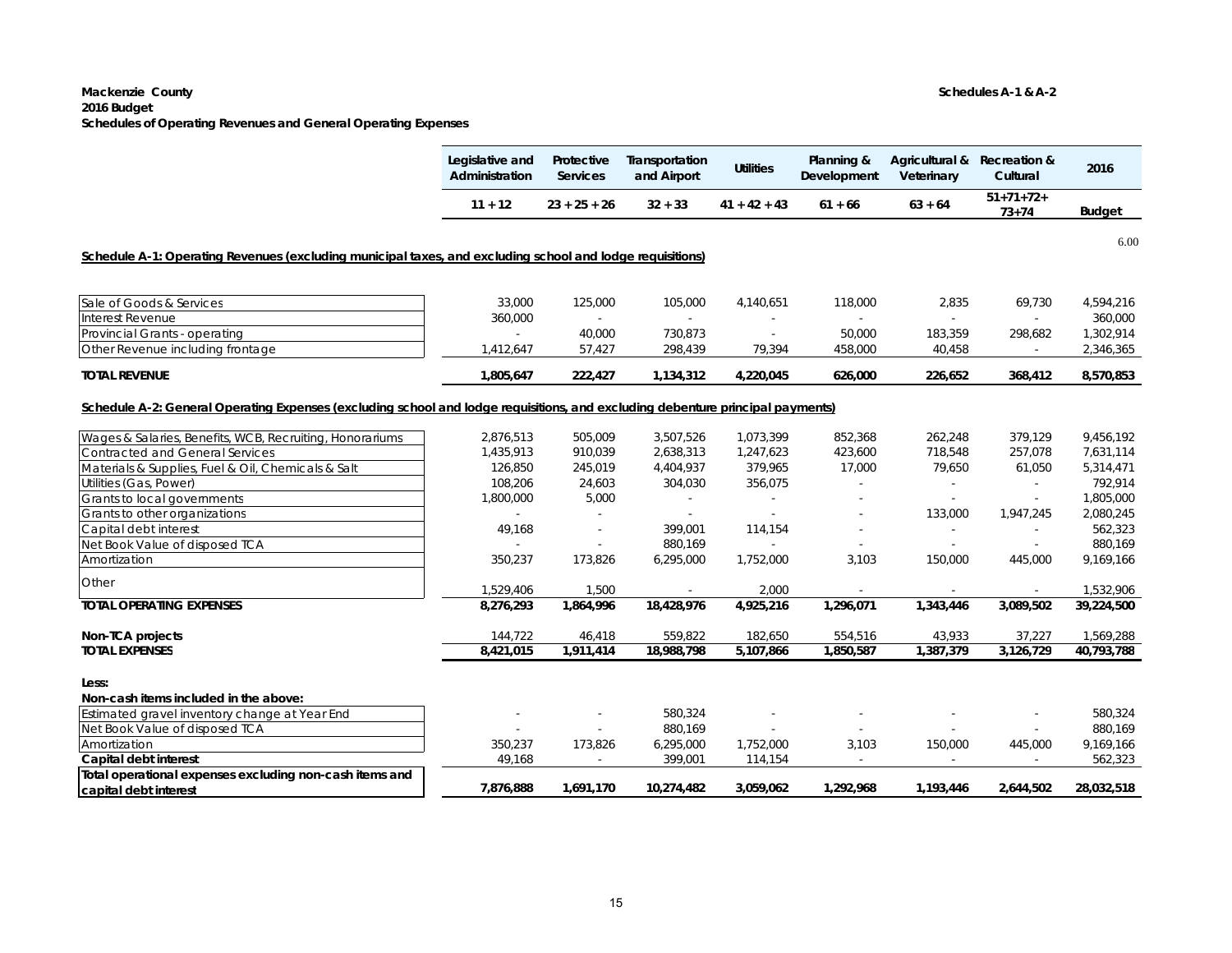### **Mackenzie County Schedule B Schedule B 2016 Budget Capital Grant Revenues (for TCA projects)**

|                                                  | Grant funding<br>deferred from<br>prior year | <b>New</b><br>2016 Funding | <b>Total Capital</b><br><b>Grant Revenue</b> |
|--------------------------------------------------|----------------------------------------------|----------------------------|----------------------------------------------|
| Provincial Capital Grants - FGTF                 | 47,012                                       | 557,412                    | 604,424                                      |
| Provincial Capital Grants - MSI (Capital)        | 915,730                                      | 2,871,285                  | 3,787,015                                    |
| Resource Road Program                            | 3,000,000                                    |                            | 3,000,000                                    |
| <b>Small Communities Grant</b>                   | 3,528,066                                    |                            | 3,528,066                                    |
| Provincial Grant - AB Water & Wastewater Program | 1,715,707                                    |                            | 1,715,707                                    |
| Other                                            |                                              |                            |                                              |
| <b>Total Capital Revenues</b>                    | 9,206,515                                    | 3,428,697                  | 12,635,212                                   |

### **Operating Grant Revenues**

|                                             | Grant funding<br>deferred from<br>prior year | <b>New</b><br>2016 Funding | <b>Total Operating</b><br><b>Grant Revenue</b> |
|---------------------------------------------|----------------------------------------------|----------------------------|------------------------------------------------|
| <b>Basic Municipal Transportation Grant</b> |                                              | 608.694                    | 608.694                                        |
| <b>FCSS Grant</b>                           |                                              | 298,682                    | 298,682                                        |
| <b>ASB Grant</b>                            |                                              | 183,359                    | 183,359                                        |
| <b>MSI</b>                                  |                                              | 122.179                    | 122,179                                        |
| Fire Smart - Land Use Bylaw                 |                                              | 50,000                     | 50,000                                         |
| Fire Smart - Fort Vermilion                 |                                              | 20,000                     | 20,000                                         |
| Fire Smart - La Crete                       |                                              | 20,000                     | 20,000                                         |
| Other                                       |                                              |                            |                                                |
| <b>Total Capital Revenues</b>               |                                              | 1,302,914                  | 1,302,914                                      |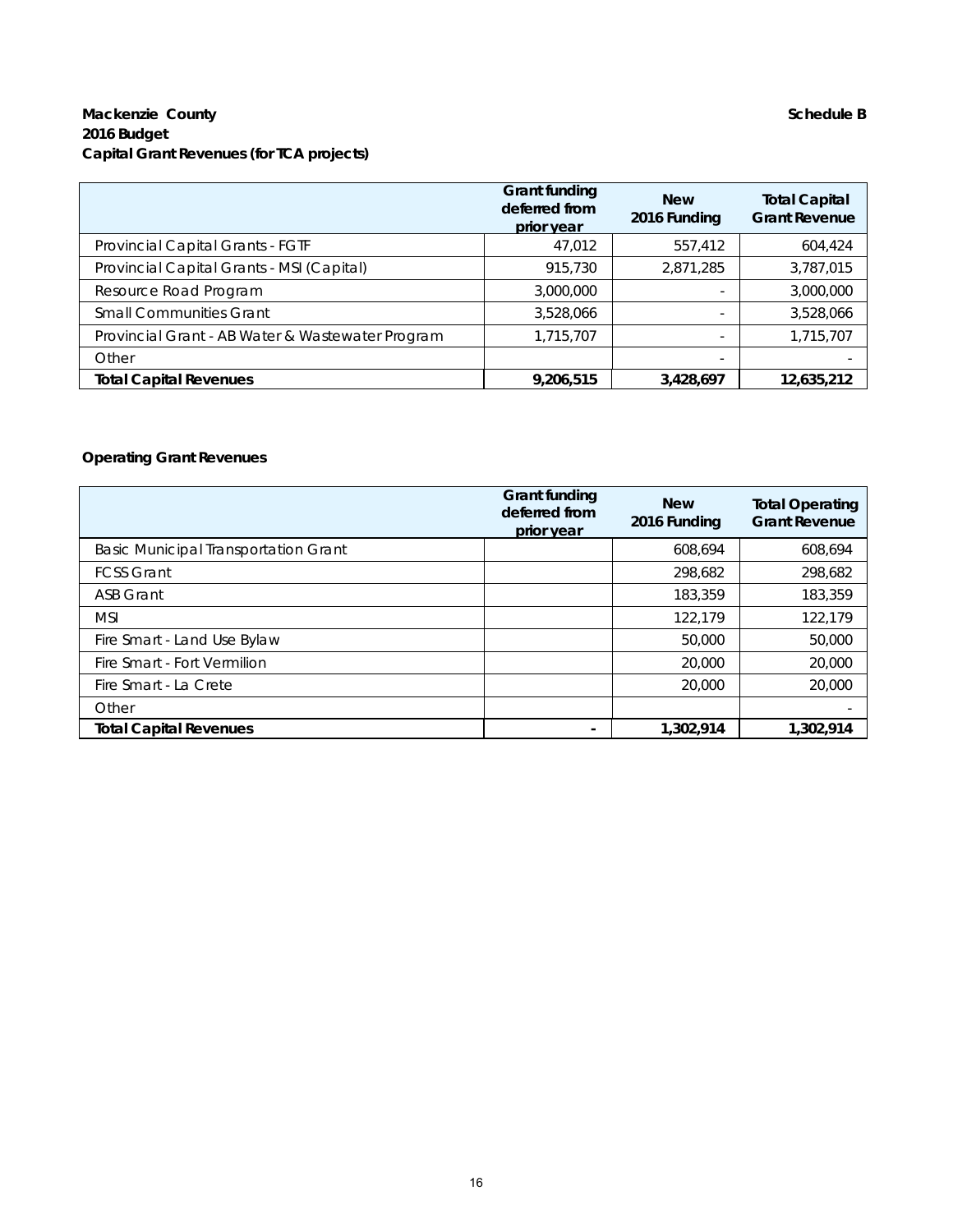### **Mackenzie County Schedule C Schedule C Schedule C Schedule C Schedule C Schedule C 2016 Budget Contributions to Reserves**

|                                                      | Minimal      |                                                                                                           |
|------------------------------------------------------|--------------|-----------------------------------------------------------------------------------------------------------|
| Reserves                                             | contribution | <b>Comments</b>                                                                                           |
| Roads                                                | 500,000      | Reserve Policy #4                                                                                         |
| Vehicle & Equipment                                  | 250,000      | Reserve Policy #6                                                                                         |
| <b>Emergency Service</b>                             | 200,000      | Reserve Policy #7                                                                                         |
| <b>Recreation and Parks</b>                          | 50,000       | Reserve Policy #8                                                                                         |
| Drainage                                             | 250,000      | Reserve Policy #9                                                                                         |
| Non-profit Organizations                             | 20,000       | Reserve Policy #15                                                                                        |
| Water                                                | 923,308      | Reserve Policy #18                                                                                        |
| <b>Emergency - Fort Vermilion Fire</b><br>Department | 225,000      | Annual \$225,000 transfer, upto \$675,000                                                                 |
| Emergency - La Crete Tompkins                        | 125,000      | Annual \$125,000 transfer, upto \$375,000                                                                 |
| Drainage                                             | 100,000      | \$100,000 reduction of operating repair &<br>maintenance                                                  |
| <b>Recreation Boards - Capital</b>                   | 390,000      | \$200,000 for two ice plants replacements<br>and \$190,000 for LC ice plant room (chiller)<br>replacement |
| <b>General Operating</b>                             | 226,958      | Reserve Policy #1                                                                                         |
| <b>General Capital</b>                               | 226,958      | Reserve Policy #2                                                                                         |
| Total                                                | 3,487,225    |                                                                                                           |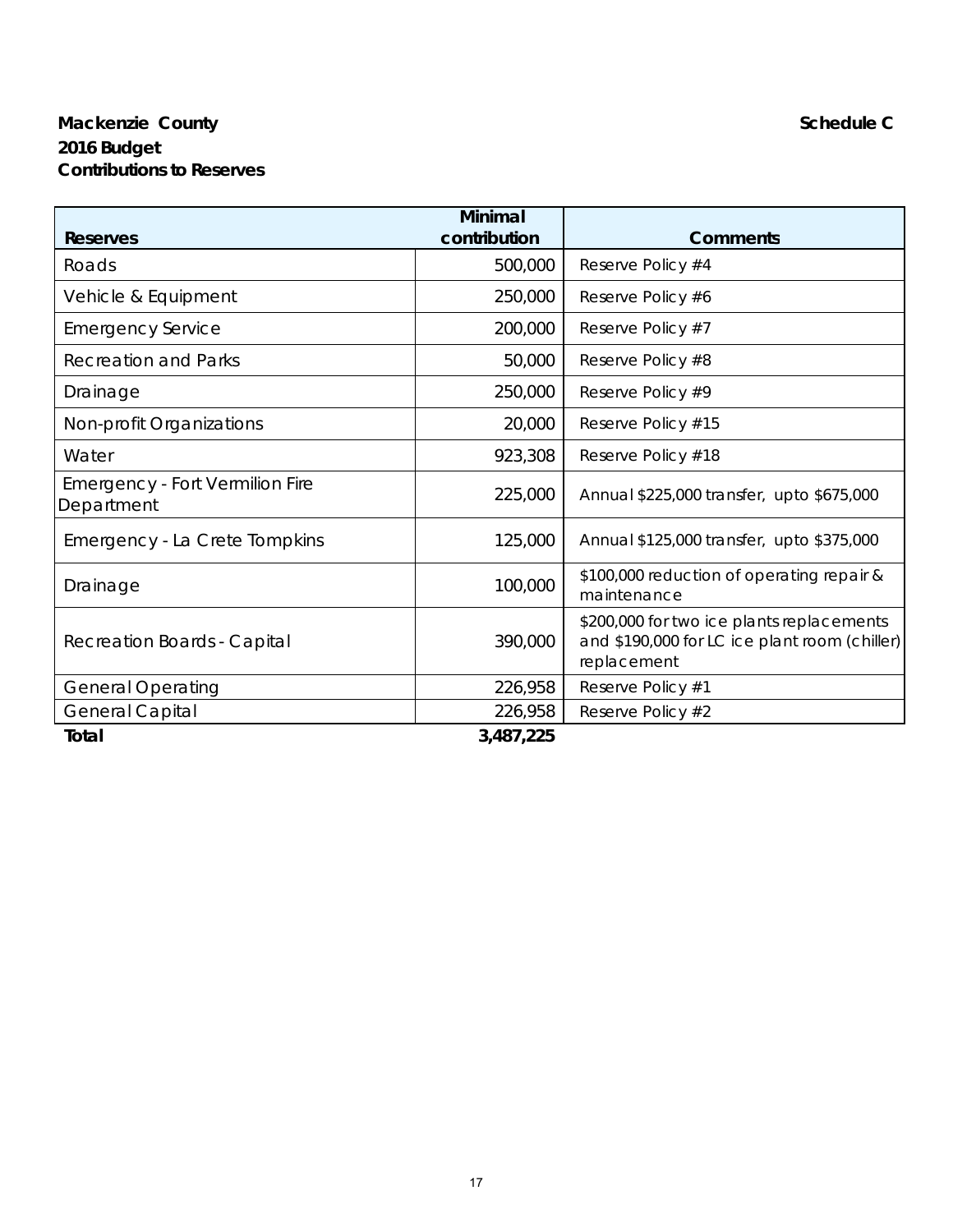### **Mackenzie County 2016 Budget Disposals of TCA in 2016 Schedule D**

| Unit $#$        | Dpt. | Year | <b>Description of Assets</b> | <b>Historical</b><br>Cost | Net Book<br>Value on<br>Jan 1, 2016 | Estimated<br><b>Selling Price</b> |
|-----------------|------|------|------------------------------|---------------------------|-------------------------------------|-----------------------------------|
| <b>Vehicles</b> |      |      |                              |                           |                                     |                                   |
| 1143            | 32   | 2004 | 1500 Silverado 4x4 Truck     | 26,900                    | 2,000                               | 1,500                             |
| 1223            | 32   | 2005 | Ford F150                    | 27,278                    | 3,000                               | 1,500                             |
| Equipment       |      |      |                              |                           |                                     |                                   |
| 2134            | 32   | 2012 | 2012 CAT 140M AWD GRADER     | 354,229                   | 289,051                             | 160,644                           |
| 2135            | 32   | 2012 | 2012 CAT 140M AWD GRADER     | 354,229                   | 289,051                             | 160,644                           |
| 2136            | 32   | 2012 | 2012 CAT 140M AWD GRADER     | 354,229                   | 289,051                             | 160,644                           |
| 2524            | 32   | 2011 | <b>TRAILER LOAD TRAIL</b>    | 12,685                    | 8,017                               | 5,000                             |
|                 | 43   |      | <b>Bins</b>                  |                           |                                     | 3,000                             |
|                 |      |      | Total                        | 1,129,550                 | 880,169                             | 492,932                           |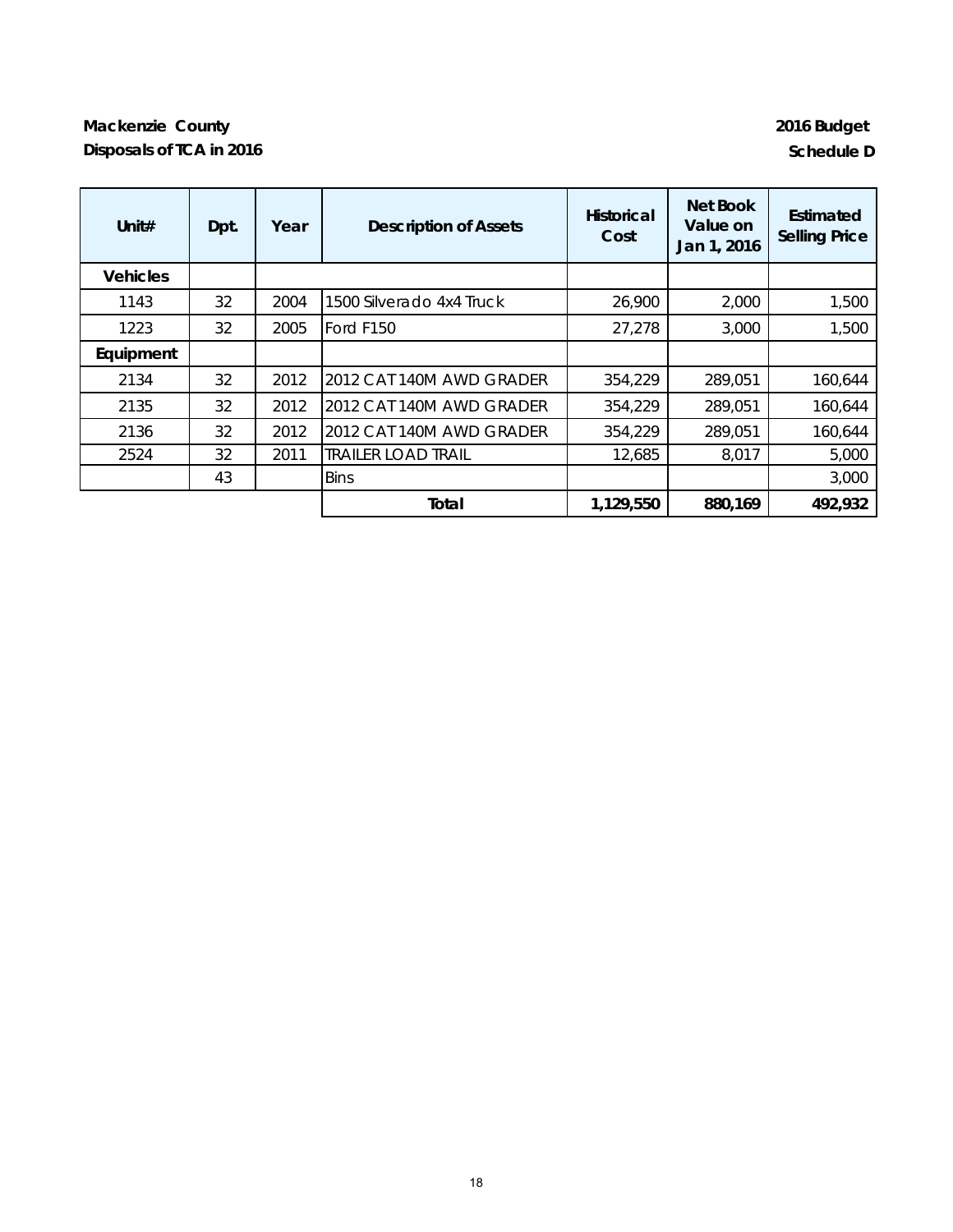**Mackenzie County Schedule E 2016 Budget Long Term Debt**

|              |                                                                       | 2016       | 2015       |
|--------------|-----------------------------------------------------------------------|------------|------------|
| Debentures - |                                                                       | \$         | \$         |
|              | From Alberta Capital Finance Authority:                               |            |            |
| 12           | 4.453% due 2016 (for La Crete Gravity Sewer Line)                     |            | 44,751     |
| 13           | 4.311% due 2017 (for La Crete 98th Ave, Curb, Gutter, Sidewalk)       | 8,958      | 26,312     |
| 14           | 4.501% due for 2027 (for Zama Tower Road Sewer)                       | 117,315    | 125,888    |
| 15           | 4.311% due for 2017 (for FV 46th Str Sewer Line Extension)            | 4,623      | 13,577     |
| 16           | 4.012% due for 2018 (for Zama Water Treatment Plant)                  | 370,217    | 544,584    |
| 17           | 4.012% due for 2018 (for Zama Wastewater System)                      | 181,532    | 267,031    |
| 19           | 3.718% due for 2019 (for Zama Water Treatment Plant)                  | 236,193    | 324,745    |
| 20           | 3.718% due for 2019 (for Zama Wastewater System)                      | 69,781     | 95,943     |
| 21           | 3.334% due for 2019 (for La Crete Office Building)                    | 370,752    | 486,363    |
| 22           | 3.334% due for 2019 (for Zama Multi-Use Cultural Building)            | 503,284    | 660,221    |
| 23           | 3.334% due for 2019 (for Zama Water Treatment Plant))                 | 255,623    | 335,333    |
| 25           | 3.377% due on Dec 15,2020 (Fort Vermilion Corporate Office Expansion) | 330,407    | 406,322    |
| 27           | 4.124% due on Dec 15, 2030 (La Crete Sewer Lift Station)              | 170,190    | 179,021    |
| 26           | 3.5635% due on Mar 15, 2021 (Ruaral Water Line)                       | 1,076,683  | 1,293,582  |
| 28           | 2.942% due on Dec 17, 2031 (Highway $#88$ connector)                  | 1,687,623  | 1,769,171  |
| 29           | 3.623% due on Dec 15, 2033 (Highway #88 connector)                    | 9,274,109  | 9,662,959  |
|              |                                                                       | 14,657,290 | 16,235,802 |

### **1. Schedule of ending balances for long term debt as of December 31, 2016**

### **2. Principal and interest repayment requirements on long-term debt over the next five years**

|                                | Principal  | <b>Interest</b> | Total      |
|--------------------------------|------------|-----------------|------------|
|                                | \$         | \$              | \$         |
|                                |            |                 |            |
| To be paid in 2016             | 1,578,512  | 562,323         | 2,140,835  |
| To be paid in 2017             | 1,575,520  | 505,190         | 2,080,710  |
| To be paid in 2018             | 1,618,408  | 448,429         | 2,066,837  |
| To be paid in 2019             | 1,319,527  | 392,813         | 1,712,340  |
| To be paid in 2020             | 897,810    | 350,987         | 1,248,797  |
| To be paid in 2021 to maturity | 9,246,025  | 2,294,530       | 11,540,554 |
|                                | 16,235,802 | 4,554,272       | 20,790,074 |
|                                |            |                 |            |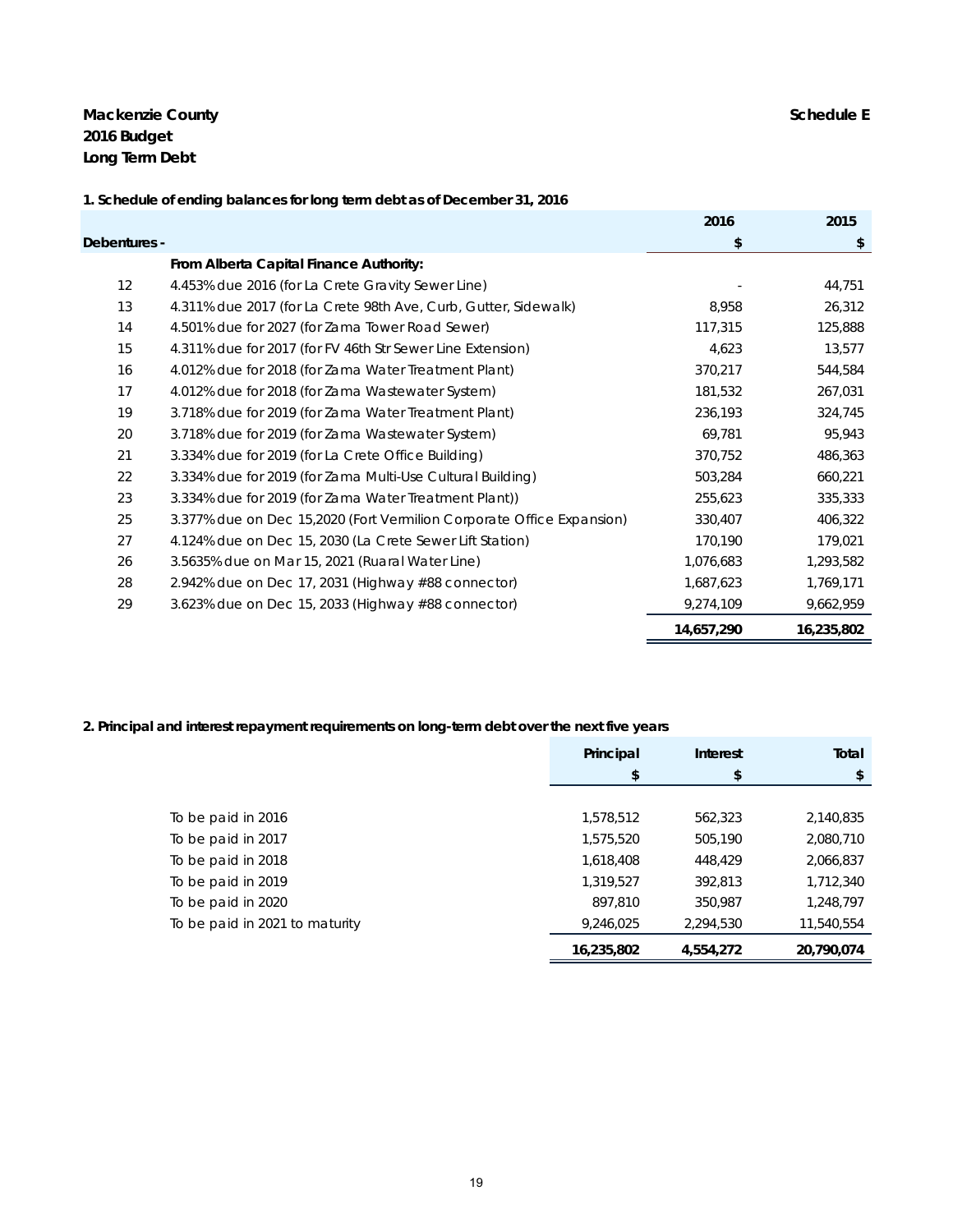### **3. Debt limit calculation**

Section 276(2) of the *Municipal Government Act* requires that debt and debt limits as defined by *Alberta Regulation 255/00* for the County be disclosed as follows:

|                                                                     | 2015           | 2014          |
|---------------------------------------------------------------------|----------------|---------------|
|                                                                     |                | \$            |
| Total debt limit, on December 31                                    | 55,835,307     | 53,439,083    |
| Total debt (principal on loans and loan guarantees), on December 31 | (16, 235, 802) | (17,905,171)  |
| Amount by which debt limit exceeds debt                             | 39.599.505     | 35,533,912    |
|                                                                     |                |               |
| Limit on debt service, in fiscal year                               | 9,305,885      | 8,906,514     |
| Service on debt in fiscal year (are interest & principal payments)  | (2, 140, 835)  | (2, 290, 564) |
| Amount by which debt servicing limit exceeds debt servicing         | 7,165,049      | 6,615,950     |

The debt limit is calculated at 1.5 times the revenue of the County (as defined in *Alberta Regulation 255/00* ) and the debt service limit is calculated at 0.25 times such revenue. Incurring debt beyond these limitations requires approval by the Minister of Municipal Affairs. These thresholds are guidelines used by Alberta Municipal Affairs to identify municipalities that could be at financial risk if further debt is acquired. The calculation taken alone does not represent the financial stability of the County. Rather, the financial statements must be interpreted as a whole.

### **4. Future Debt**

|              |                                         | 2016      |
|--------------|-----------------------------------------|-----------|
| Debentures - |                                         |           |
|              | From Alberta Capital Finance Authority: |           |
| 31           | Zama Access - BYLAW NO. 821-11          | 3,000,000 |
|              | Total new debt                          | 3,000,000 |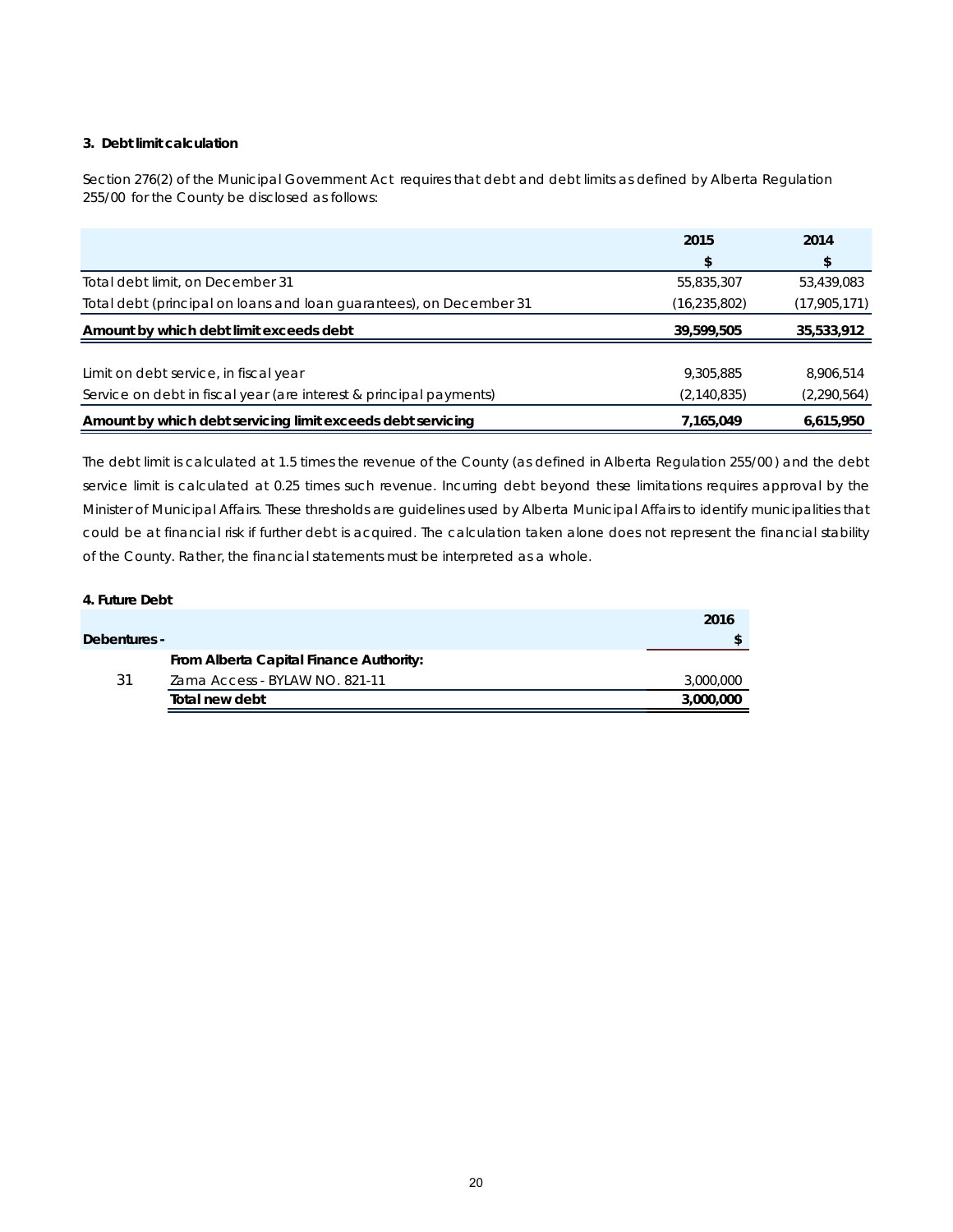### **Contributions to Reserves as per established Policies Schedule F MACKENZIE COUNTY MUNICIPAL RESERVES**

|                                            |                          |                          | Transfer from | Transfer from |            |                          |
|--------------------------------------------|--------------------------|--------------------------|---------------|---------------|------------|--------------------------|
|                                            | Actual                   | To be used for           | Operating to  | Reserve to    | Interfund  | Estimated                |
| Name                                       | (Dec. 31, 2015)          | projects                 | Reserve       | Operating     | Transfers  | (Dec. 31, 2016)          |
| <b>Operating Fund Reserves:</b>            |                          |                          |               |               |            |                          |
| <b>Bursaries</b>                           | 9,250                    |                          |               |               |            | 9,250                    |
| Operating Fund Reserve - incl. non-TCA     | 78,740                   |                          |               |               | (78, 740)  |                          |
| <b>General Operating</b>                   | 4,524,489                | (828, 336)               | 226,958       | (404, 594)    | 31,069     | 3,549,586                |
| <b>Gravel Reclamation</b>                  | 22,377                   |                          |               |               |            | 22,377                   |
| <b>Gravel Crushing</b>                     | 746,455                  | $\overline{\phantom{a}}$ |               | (202, 500)    |            | 543,955                  |
| <b>Off-Site Levy</b>                       | 1,177,196                |                          |               |               | 130,333    | 1,307,529                |
| <b>Grants to Other Organizations</b>       | 406,856                  | $\overline{\phantom{a}}$ |               | (700)         | (67, 762)  | 338,394                  |
| Development                                | 130,334                  |                          |               |               | (130, 333) | $\Omega$                 |
| <b>Non-profit Organizations</b>            |                          | $\overline{\phantom{a}}$ | 20,000        |               |            | 20,000                   |
| <b>Recreation Emergent Funding</b>         |                          | $\overline{\phantom{a}}$ |               |               | 130,333    | 130,333                  |
| <b>Subdivisions Reserve</b>                | 197,473                  |                          |               |               | (197, 473) |                          |
| <b>Municipal Reserve</b>                   | 297,199                  | (16,000)                 |               |               | 197,473    | 478,672                  |
| Subtotal - Operating Fund Reserves         | 7,590,368                | (844, 336)               | 246,958       | (607, 794)    | 14,900     | 6,400,096                |
| <b>Capital Fund Reserves:</b>              |                          |                          |               |               |            |                          |
| Incomplete Capital - Administration        | 215,025                  |                          |               |               | (215, 025) | $\blacksquare$           |
| Incomplete Capital - Fire Department       | 105,933                  |                          |               |               | (105, 933) |                          |
| <b>Emergency Service</b>                   | 657,413                  | $\overline{\phantom{a}}$ | 200,000       |               | 106,056    | 963,469                  |
| <b>Emergency Service - Fort Vermilion</b>  | 225,000                  |                          | 225,000       |               |            | 450,000                  |
| <b>Emergency Service - Tompkins</b>        | 125,000                  |                          | 125,000       |               |            | 250,000                  |
| Incomplete Capital - Enforcement           | 123                      |                          |               |               | (123)      |                          |
|                                            | 2,319,595                |                          | 250,000       |               | (569, 595) |                          |
| Vehicle & Equipment Replacement            |                          | $\blacksquare$           |               |               |            | 2,000,000                |
| Roads (General)                            | 3,299,973                | (1,058,362)              | 500,000       | (30,000)      | 1,231,229  | 3,942,839                |
| <b>Walking Trails - Fort Vermilion</b>     |                          |                          |               |               |            |                          |
| <b>Walking Trails - La Crete</b>           | $\overline{\phantom{a}}$ | $\overline{\phantom{a}}$ |               |               |            | $\overline{\phantom{a}}$ |
| <b>Walking Trails - Zama</b>               |                          |                          |               |               |            |                          |
| Incomplete Capital - Public Works          | 661,634                  |                          |               |               | (661, 634) | $\blacksquare$           |
| Incomplete Capital - Airport               | 142,155                  |                          |               |               | (142, 155) |                          |
| <b>Drainage</b>                            | 2,247,422                | (1,821,800)              | 350,000       |               |            | 775,622                  |
| <b>Water Treatment Plant</b>               | 235,740                  | (196, 214)               |               |               | 150,485    | 190,011                  |
| Water (Line and Surplus water & sewer)     | 3,389,496                | (3,227,855)              | 923,308       |               | 266,842    | $\overline{1,}351,791$   |
| Water Upgrading                            | 150,485                  |                          |               |               | (150, 485) |                          |
| Incomplete Capital - Sewer                 | 685,247                  |                          |               |               | (685, 247) | $\overline{\phantom{a}}$ |
| Sewer Upgrading                            | 229,104                  |                          |               |               | (229, 104) | $\overline{\phantom{a}}$ |
| Incomplete Capital - Waste                 | 34,737                   |                          |               |               | (34, 737)  | $\overline{\phantom{a}}$ |
| Waste                                      | 3,000                    |                          |               |               | (3,000)    | $\overline{\phantom{a}}$ |
| Garbage Projects (incl. capital)           | 8,500                    |                          |               |               | (8,500)    | $\overline{\phantom{a}}$ |
| Incomplete Capital - Development           | 28,509                   |                          |               |               | (28, 509)  |                          |
| <b>Recreation Board Reserve - Zama</b>     | 95.480                   | (95, 480)                |               |               |            | $\sim$                   |
| <b>Recreation Reserve - Fort Vermilion</b> | 234,176                  | (151, 394)               |               |               |            | 82,782                   |
| <b>Recreation Reserve - La Crete</b>       | 240,570                  | (210, 520)               |               |               |            | 30,050                   |
| Recreation Facilities - Zama               |                          |                          |               |               |            |                          |
| Recreation Facilities - Fort Vermilion     | 100,000                  |                          | 100,000       |               |            | 200,000                  |
| Recreation Facilities - La Crete           | 100,000                  | (375, 400)               | 290,000       |               | (14,600)   |                          |
| <b>Recreation and Parks</b>                | 330,629                  | (124, 339)               | 50,000        |               | (6, 290)   | 250,000                  |
| Incomplete Capital - Recreation            | 425,580                  |                          |               |               | (425, 580) |                          |
| <b>General Capital</b>                     | 3,380,161                | (846, 463)               | 226,958       |               | 1,511,005  | 4,271,662                |
| Subtotal - Capital Fund Reserves           | 19,670,687               | (8, 107, 827)            | 3,240,266     | (30,000)      | (14,900)   | 14,758,226               |
|                                            |                          |                          |               |               |            |                          |
| <b>TOTAL RESERVES</b>                      | 27,261,055               | (8,952,163)              | 3,487,225     | (637, 794)    | (0)        | 21,158,323               |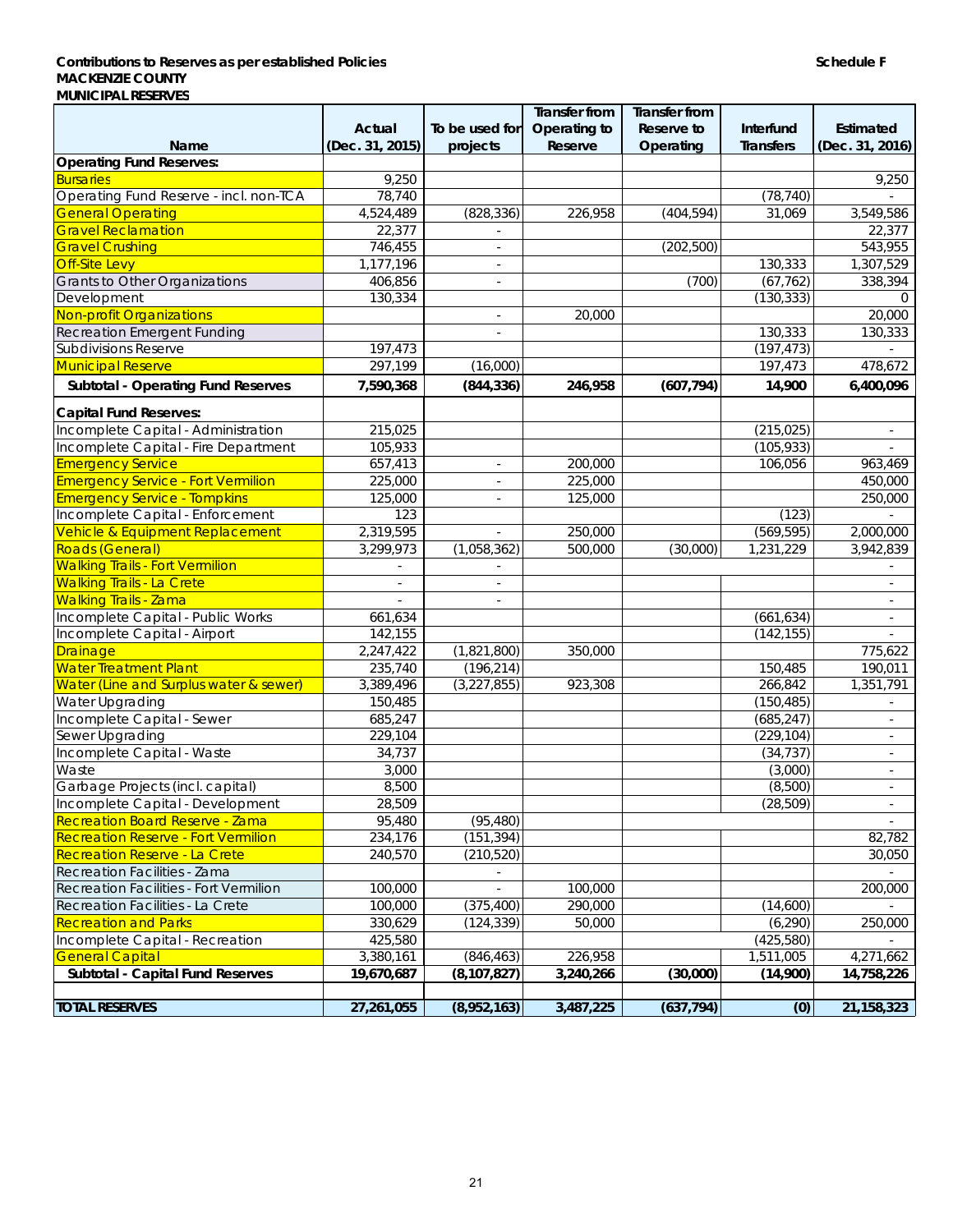## **Grants to Not-for-Profit Organizations**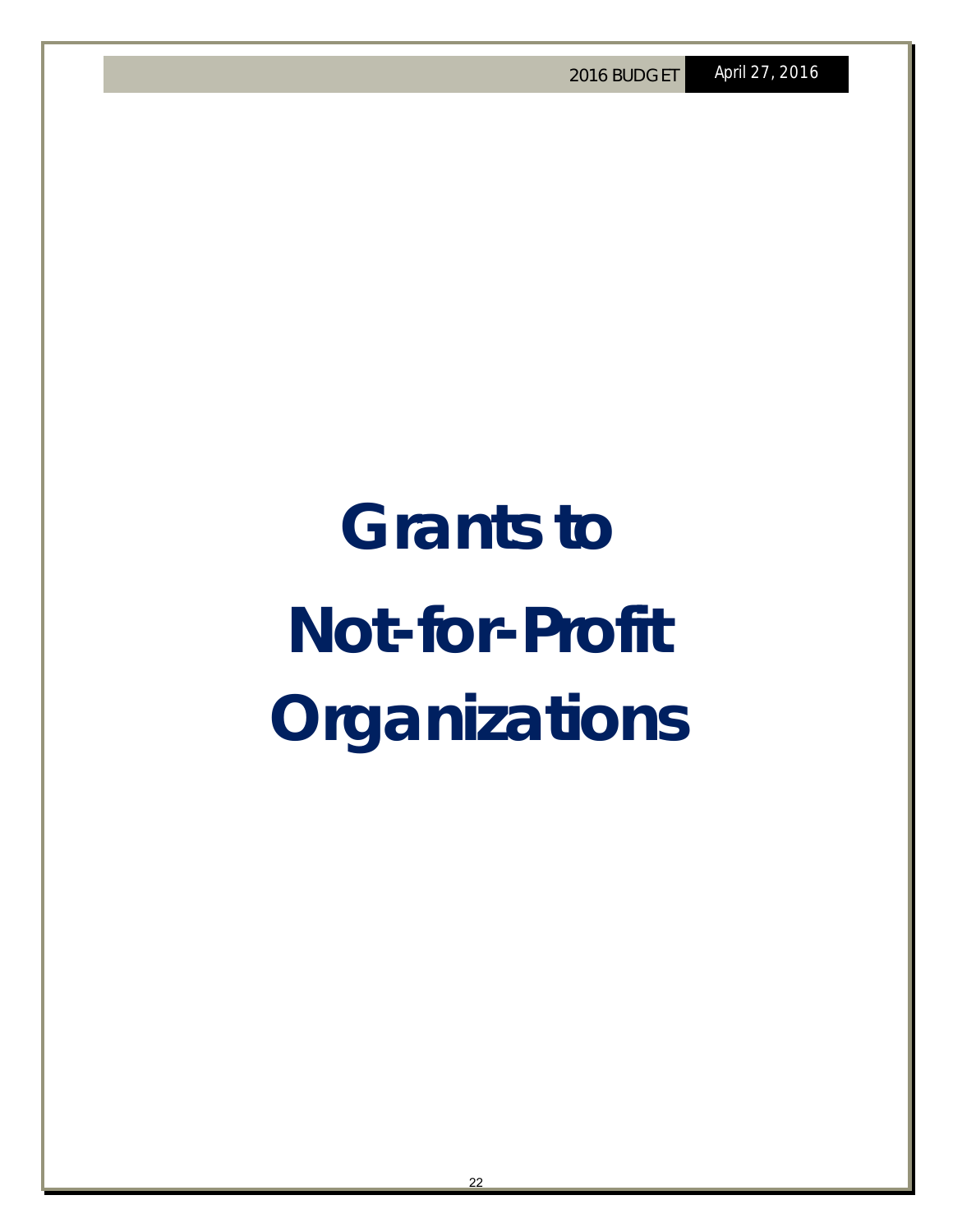### **MACKENZIE COUNTY**

|  | Summary of 2016 Grants to Other Organizations (NPOs) |  |
|--|------------------------------------------------------|--|
|  |                                                      |  |

| Orginazation                      | 2016 Budget | 2016<br>Request | 2015      | 2014      | 2013      |
|-----------------------------------|-------------|-----------------|-----------|-----------|-----------|
| Mackenzie County Library<br>Board | 228,000     | 228,000         | 228,000   | 226,026   | 226,026   |
| <b>Recreation Boards</b>          | 1,483,939   | 1,577,149       | 1,105,901 | 983,215   | 915,582   |
| <b>FCSS</b>                       | 373,353     | 406,514         | 293,341   | 293,341   | 293,341   |
| Agriculture                       | 133,000     | 133,000         | 150,000   | 85,500    |           |
| Other                             | 406,200     | 1,015,507       | 402,500   | 391,500   | 391,500   |
|                                   | 2,624,492   | 3,360,170       | 2,179,742 | 1,979,582 | 1,826,449 |

**Specification of requests by location:**

| Location                      | <b>FCSS</b> | Other<br>Grants | Recreation<br><b>Boards</b> | Agriculture | Mackenzie<br>County<br>Library | Total        |
|-------------------------------|-------------|-----------------|-----------------------------|-------------|--------------------------------|--------------|
| 3 Recreation Boards - Capital |             |                 | 544,247                     |             |                                | 544,247      |
| <b>Fort Vermilion</b>         | 149,202     | 47,000          | 320,369                     |             |                                | 516,571      |
| La Crete                      | 215,210     | 210,000         | 480,646                     |             |                                | 905,856      |
| Zama                          | 8,941       | 8,000           | 138,677                     |             |                                | 155,618      |
| High Level                    |             | 35,000          |                             |             |                                | 35,000       |
| <b>Rocky Lane</b>             |             | 26,000          |                             |             |                                | 26,000       |
| Rainbow Lake                  |             |                 |                             |             |                                | 0            |
| Library                       |             |                 |                             |             | 228,000                        | 228,000      |
| Other (Regional)              |             | 76,000          |                             | 133,000     |                                | 209,000      |
| Cemeteries                    |             | 4,200           |                             |             |                                | 4,200        |
| Tourism                       |             |                 |                             |             |                                | $\mathbf{0}$ |
| Total 2016 Budget             | 373,353     | 406,2003        | 1,483,939                   | 133,000     | 228,000                        | 2,624,492    |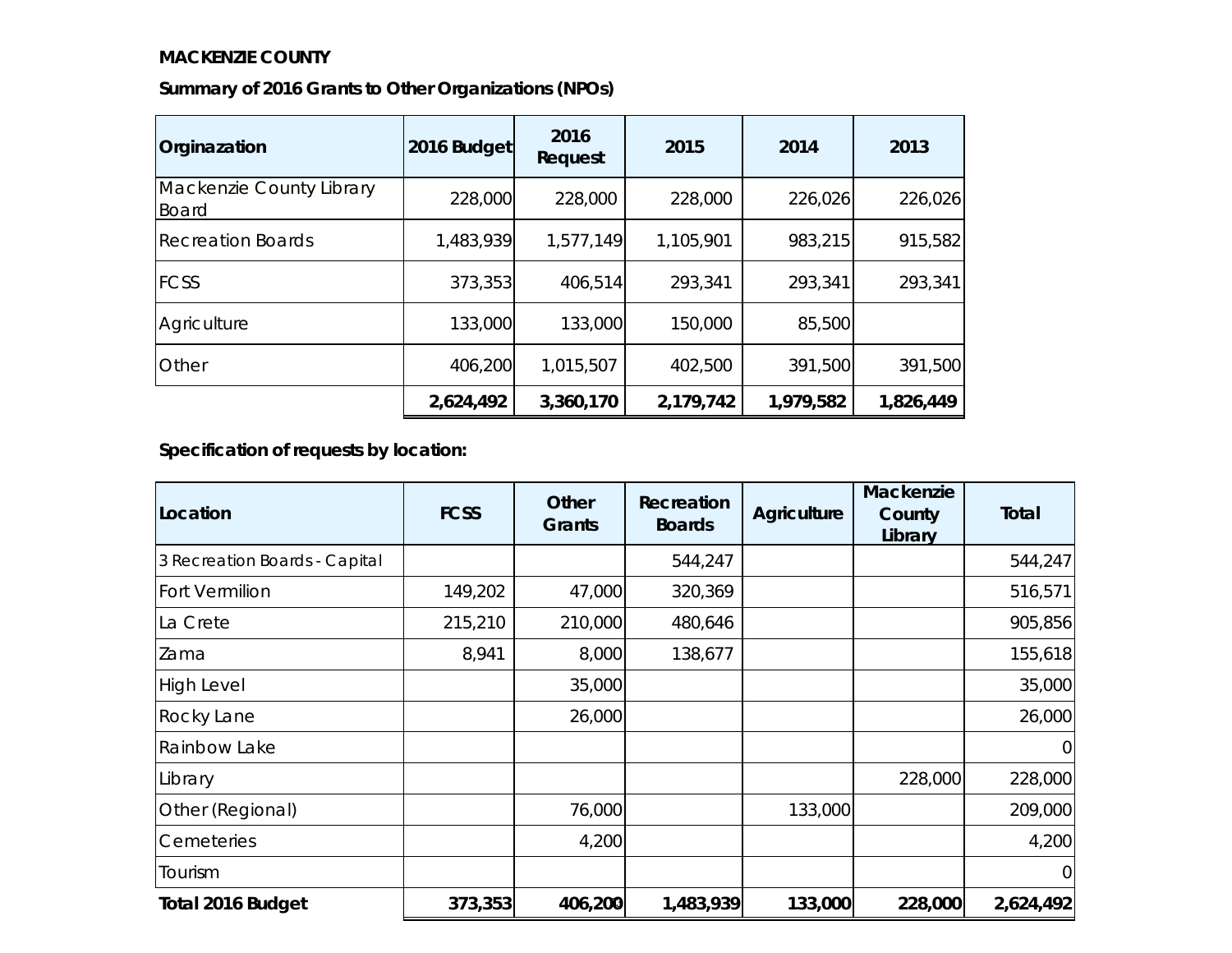### **Mackenzie County Library Boards**

*Mackenzie Library Board*

|                                  | 2016<br><b>Budget</b> | ₽        | 2016<br>Request | Φ<br>Ď<br><b>R</b> | 2015    | ත     | 2014    | ange      | 2013           | Φ<br>Ō<br>ar |
|----------------------------------|-----------------------|----------|-----------------|--------------------|---------|-------|---------|-----------|----------------|--------------|
| Mackenzie Library Board          | 212,500               | $0.00\%$ | 212,500         | $0.00\%$           | 212,500 | 0.94% | 210.526 | 0.15%     | 210.216 22.97% |              |
| Town of High level Cost Sharing* | 15.500                | 0.00%    | 15,500          | 0.00%              | 15,500  | 0.00% | 15,500  | $-1.96\%$ | 15.810         | $0.00\%$     |
| Total                            | 228,000               | 0.00%    | 228,000         | 0.00%              | 228,000 | 0.87% | 226.026 | $0.00\%$  | 226.026        | $0.00\%$     |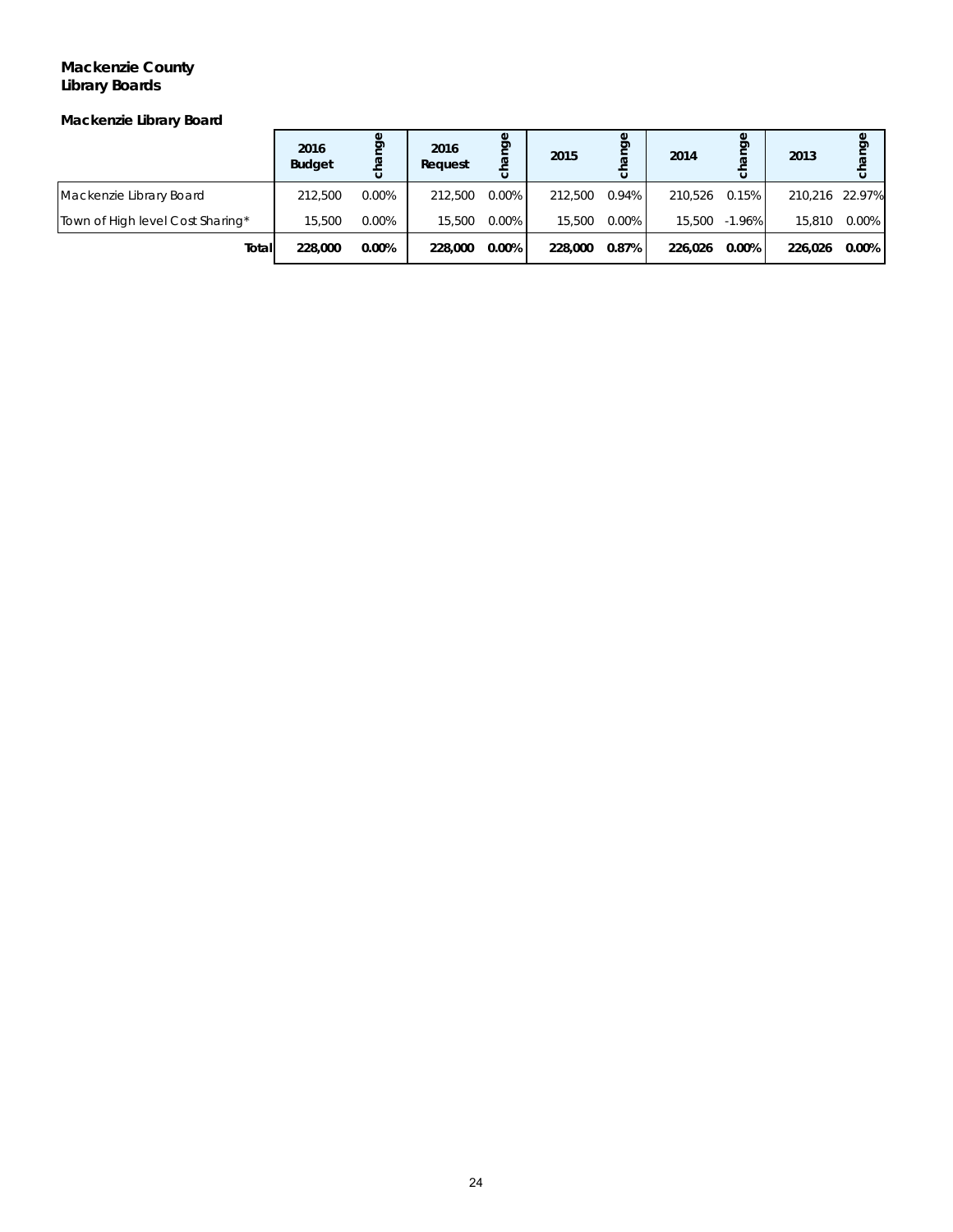### **Mackenzie County Recreation Boards**

| <b>FV Recreation</b> | Capital - see specification      | 60,000  | 50,000  | 129,500 | 53,500  | 64.862  |
|----------------------|----------------------------------|---------|---------|---------|---------|---------|
| Society              |                                  |         |         |         |         |         |
|                      | Operating - Board & Facilities   | 185,850 | 241,300 | 185,850 | 172,083 | 149,638 |
|                      |                                  |         |         |         |         |         |
|                      | Total requested                  | 245,850 | 291,300 | 315,350 | 225,583 | 214,500 |
|                      | Paid by County:                  |         |         |         |         |         |
|                      | Operating - utilities            | 116,527 | 116,527 | 110,978 | 114,064 | 109,470 |
|                      | Operating - insurance            | 17.992  | 17.992  | 17,555  | 17,794  | 16,030  |
|                      | Total requested + paid by County | 380,369 | 425,819 | 443,883 | 357,442 | 339.999 |

| <b>ILC Recreation</b> | Capital - see specification      | 454,247 | 502,007 | 82,030  | 220,000 | 86,000  |
|-----------------------|----------------------------------|---------|---------|---------|---------|---------|
| Society               |                                  |         |         |         |         |         |
|                       | Operating - Board & Facilities   | 298,600 | 298,600 | 242,585 | 224,616 | 195,318 |
|                       |                                  |         |         |         |         |         |
|                       | Total requested                  | 752.847 | 800.607 | 324,615 | 444.616 | 281,318 |
|                       | Paid by County:                  |         |         |         |         |         |
|                       | Operating - utilities            | 144,416 | 144,416 | 125,000 | 136,924 | 106,360 |
|                       | Operating - insurance            | 37.630  | 37.630  | 38,319  | 37.257  | 35,999  |
|                       | Total requested + paid by County | 934.893 | 982.653 | 487.934 | 618.797 | 423,677 |

| <b>Zama</b>             | Capital - see specification      | 30,000  | 30,000  | 78,200  | 43,500  | 31,000  |
|-------------------------|----------------------------------|---------|---------|---------|---------|---------|
| Recreation              |                                  |         |         |         |         |         |
| Society (excl.          | Operating - Board & Facilities   | 118,880 | 118,880 | 118,880 | 118,880 | 103,374 |
| <b>FCSS &amp; excl.</b> |                                  |         |         |         |         |         |
| Chamber of              | Total requested                  | 148,880 | 148,880 | 197,080 | 162,380 | 134,374 |
| Commerce)               | Paid by County:                  |         |         |         |         |         |
|                         | <b>Operating - Utilities</b>     | 13,907  | 13,907  | 8.975   | 11.150  | 11,292  |
|                         | Operating - Insurance            | 5,890   | 5,890   | 5,885   | 5,832   | 6,240   |
|                         | Total requested + paid by County | 168,677 | 168,677 | 211,940 | 179,362 | 151,906 |

| Summary                           | 2016<br><b>Budget</b> | 2016<br>Requests | 2015      | 2014      | 2013    |
|-----------------------------------|-----------------------|------------------|-----------|-----------|---------|
| Total capital (County's portion)  | 544.247               | 582.007          | 289,730   | 198.780   | 181,862 |
| Total operating                   | 603,330               | 658,780          | 547,315   | 515,579   | 448,330 |
| Total capital + operating         | 1,147,577             | 1,240,787        | 837.045   | 714,359   | 630,192 |
| County-paid utilities & insurance | 336,362               | 336,362          | 306,713   | 323,021   | 285,390 |
| <b>Grand total</b>                | 1,483,939             | 1,577,149        | 1,143,758 | 1,037,380 | 915,582 |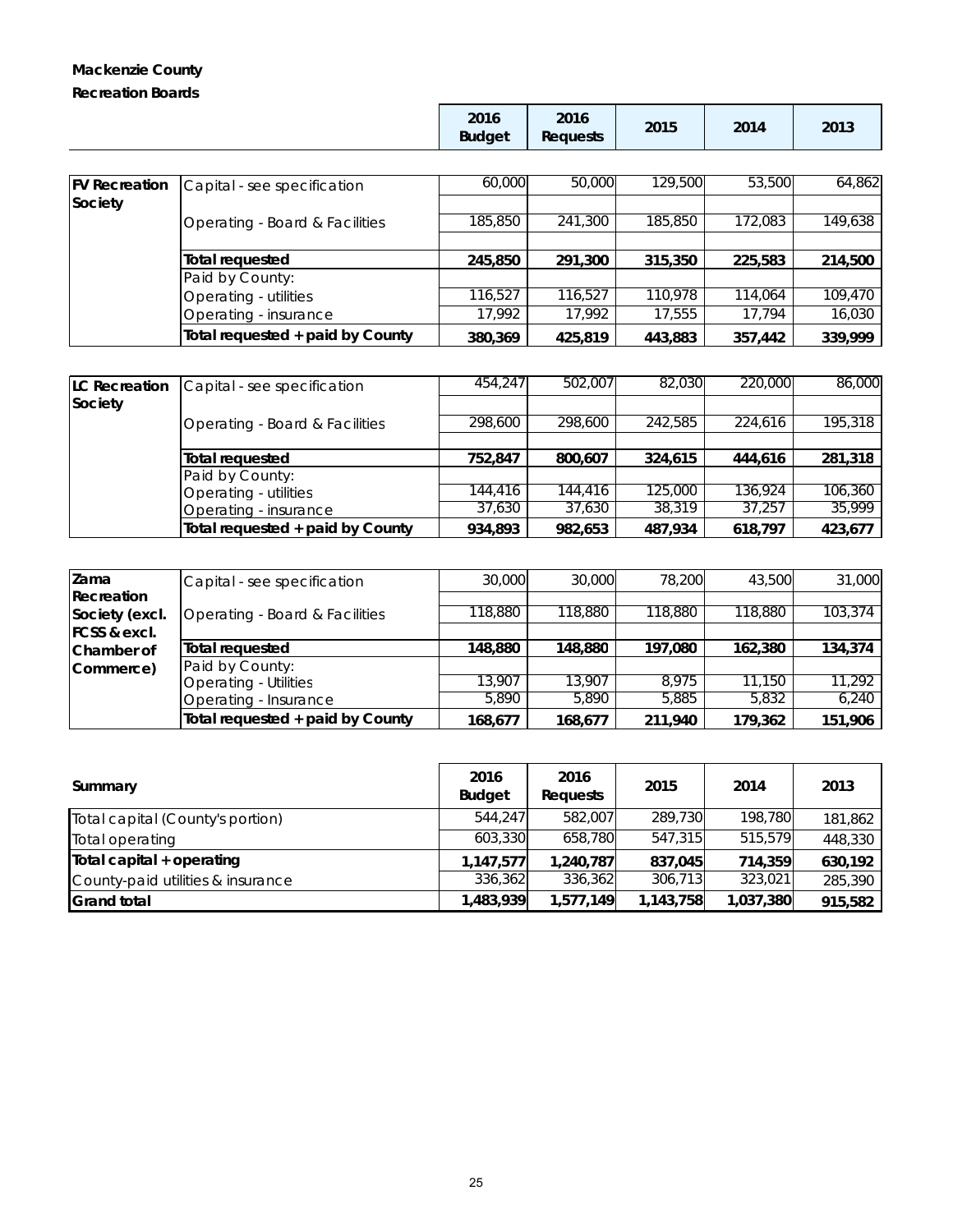|                                                                              |                  |                          | <b>Cost Allocation - Approved</b> |         |                                                                     |
|------------------------------------------------------------------------------|------------------|--------------------------|-----------------------------------|---------|---------------------------------------------------------------------|
| Specification of Capital Grant Requests for 2016<br>(includes non-TCA items) | 2016<br>Requests | Rec. Board<br>cost share | County<br>cost share              | Total   | <b>Notes</b>                                                        |
| Fort Vermilion Recreation Society:                                           |                  |                          |                                   |         |                                                                     |
| Rodeo Grounds                                                                | 20,000           | 20,000                   | 20,000                            | 40,000  |                                                                     |
| Covered Gazebo for Splash Park                                               | 10,000           |                          | 10,000                            | 10,000  |                                                                     |
| Playground Equipment                                                         | 10,000           |                          | 10,000                            | 10,000  |                                                                     |
| <b>Curling Rink Renovations</b>                                              | 10,000           |                          | 20,000                            | 20,000  |                                                                     |
| Subtotal - Fort Vermilion Recreation Society                                 | 50,000           | 20,000                   | 60,000                            | 80,000  |                                                                     |
| La Crete Recreation Society:                                                 |                  |                          |                                   |         |                                                                     |
| <b>Bluehills</b> rink                                                        | 30,000           |                          | 30,000                            |         | 30,000 Replace boards & repair shack                                |
| Outdoor lights (front arena & players' entrance)                             | 5,200            |                          | 5,200                             |         | 5,200 8 new lights out front of arena & players' entrance           |
| Upgrade counters & cupboards in minor hockey kitchen                         | 4,800            |                          | 4,800                             | 4,800   |                                                                     |
| Bowling Alley repairs & upgrade                                              | 20,147           |                          | 20,147                            |         | 20,147 Replace ball catchers & cupboards; sand bowling lanes        |
| 2 NHL nets                                                                   | 2.700            |                          | 2,700                             | 2.700   |                                                                     |
| Wheel chair lift for hall                                                    | 47,760           |                          |                                   |         | Requests received to make upstairs hall wheelchair<br>accessible    |
| Wind mesh for Blumenort tennis courts                                        | 3,500            |                          | 3,500                             | 3,500   |                                                                     |
| Painting pickleball courts                                                   | 1,500            |                          | 1,500                             | 1,500   |                                                                     |
| Outdoor Storage Facility (uninsulated)                                       | 11,000           |                          | 11,000                            | 11,000  | Uninsulated extension for Zamboni service & storage<br>behind arena |
| LA - Ice Chiller Replacement                                                 | 375,400          |                          | 375,400                           |         | 375,400 MOTION 16-02-064                                            |
| Subtotal - La Crete Recreation Society                                       | 502,007          |                          | 454,247                           | 454,247 |                                                                     |
| Zama Recreation Society:                                                     |                  |                          |                                   |         |                                                                     |
| Water Line to Outdoor Rink Shack                                             | 30,000           |                          | 30,000                            | 30,000  | Install on-demand hot water tank to be used for<br>floodina         |
| Subtotal - Zama Recreation Society                                           | 30,000           |                          | 30,000                            | 30,000  |                                                                     |
|                                                                              |                  |                          |                                   |         |                                                                     |
| <b>Total - Recreation Societies</b>                                          | 582,007          | 20,000                   | 544,247                           | 564,247 |                                                                     |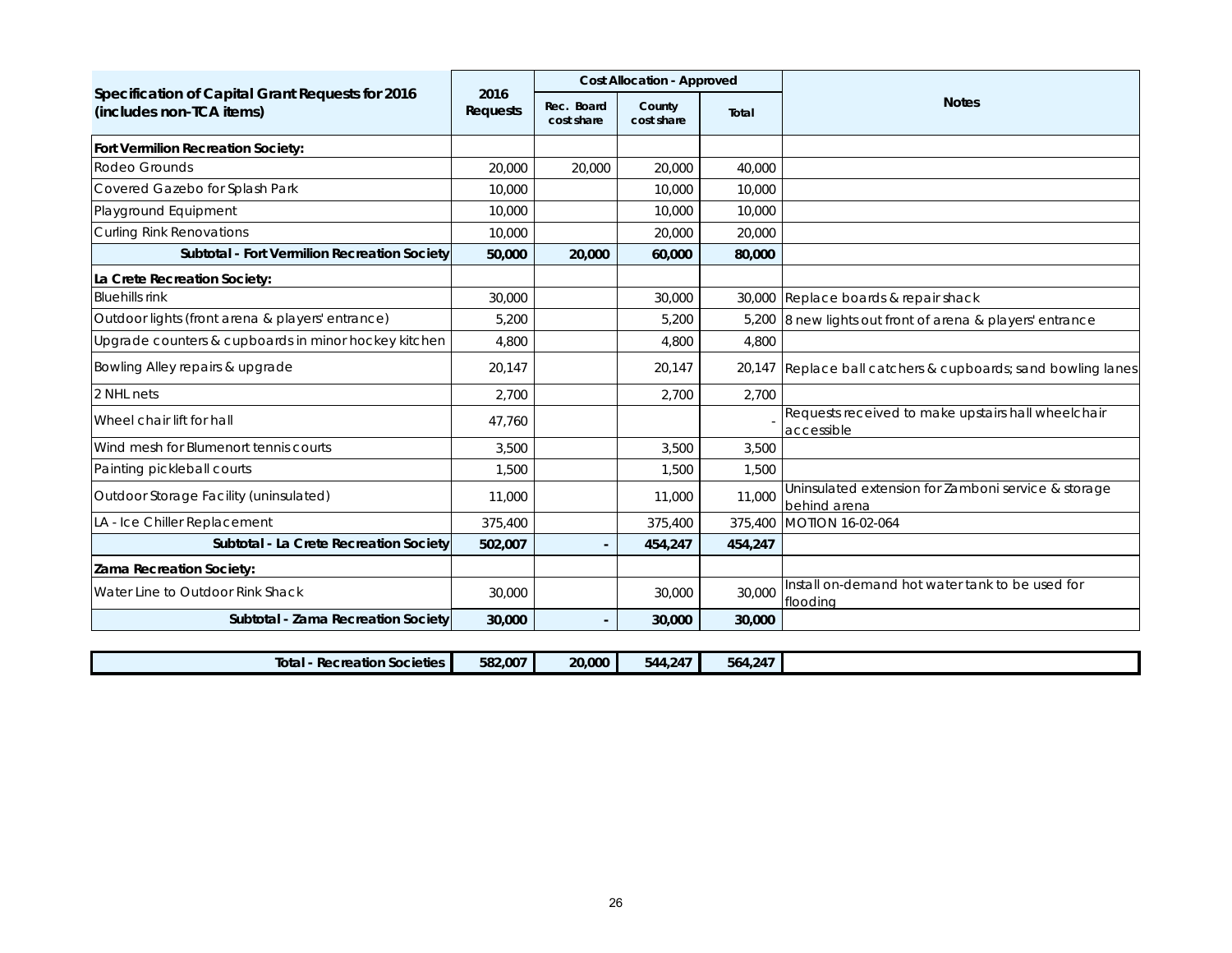### **Mackenzie County**

**Schedule of Recurring Grants - FCSS**

|                                           | 2016<br><b>Budget</b> | nge<br>cha | 2016<br>Requests | nge<br>cha | 2015<br><b>Budget</b> | nge<br>cha | 2014    | <b>ge</b><br>ω<br>$\circ$ | 2013    | Φ<br>ත<br>$\circ$ |
|-------------------------------------------|-----------------------|------------|------------------|------------|-----------------------|------------|---------|---------------------------|---------|-------------------|
| <b>Fort Vermilion FCSS</b>                | 149,202               | $-27%$     | 204,600          | 62%        | 126,019               | 7%         | 117,227 | 0%                        | 117,227 | 0%                |
| La Crete FCSS                             | 215,210               | 10%        | 194,889          | 7%         | 181,770               | 7%         | 169,089 | 0%                        | 169,089 | 0%                |
| Zama FCSS                                 | 8,941                 | 27%        | 7,025            | $-7%$      | 7,552                 | 7%         | 7,025   | 0%                        | 7,025   | 0%                |
| <b>Total FCSS Funding Requested:</b>      | 373,353               | $-8%$      | 406,514          | 29%        | 315,341               | 7%         | 293,341 | 0%                        | 293,341 | 0%                |
| Provincial FCSS Funding (80%)             | 298,682               | 0%         | 298,682          | 18%        | 252,273               | 7%         | 234,673 | 0%                        | 234,673 | 0%                |
| Municipal Share (20%)                     | 74,671                | $0\%$      | 74,671           | 18%        | 63,068                | 7%         | 58,668  | 0%                        | 58,668  | 0%                |
| Provincial + Municipal funding available: | 373,353               | $0\%$      | 373,353          | 18%        | 315,341               | 7%         | 293,341 | 0%                        | 293,341 | 0%                |
| Requested over funding available:         |                       |            | 33,161           |            |                       |            |         |                           |         |                   |

**The 20% municipal share is funded by the County's municipal taxes.**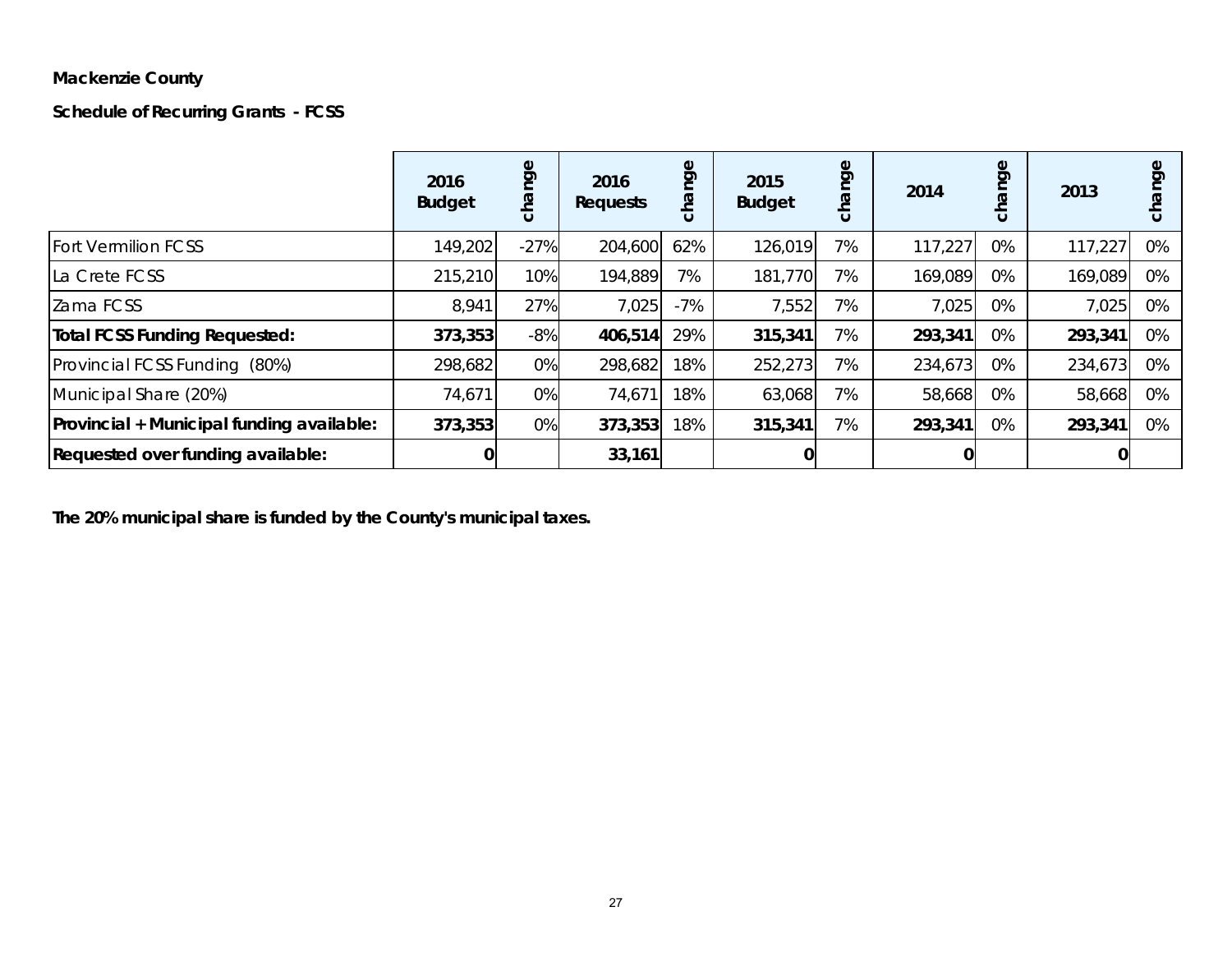### **Mackenzie County Grants to Other Non-Profit Organizations**

| Organization                                                     | Operating or<br>Capital | 2016<br><b>Budget</b> | 2016<br>Requests | 2015   |
|------------------------------------------------------------------|-------------------------|-----------------------|------------------|--------|
|                                                                  |                         |                       |                  |        |
| <b>FV Agricultural Society - Heritage Centre</b>                 | Operating               | 25,000                | 36,000           | 25,000 |
| FV Area Board of Trade                                           | Operating               | 12,000                | 23,500           | 12,000 |
| FV Royal Canadian Legion, Branch 243                             | Operating               | 6,000                 | 6,000            | 6,000  |
| <b>FV Seniors' Club</b>                                          | Operating               | 4,000                 | 4,000            | 4,000  |
| FV Friends of the Old Bay House Society                          | Capital                 |                       | 30,550           |        |
| La Crete Recreational Society - Rec.<br><b>Programs Director</b> |                         |                       |                  | 50,000 |
| LC Area Chamber of Commerce                                      | Operating               | 23,000                | 25,000           | 23,000 |
|                                                                  |                         |                       |                  |        |
| LC Agricultural Society - Mennonite                              | Capital                 | 10,000                | 23,025           | 10,000 |
| Heritage Village                                                 | Operating               | 35,000                | 75,000           | 35,000 |
|                                                                  | Operating               | 30,000                | 38,000           | 30,000 |
| LC Community Equine Centre                                       | Operating               | 100,000               | 250,000          |        |
| LC Ferry Campground Society                                      | Capital                 |                       | 25,000           |        |
|                                                                  |                         |                       |                  |        |
| LC Field of Dreams Stampede Committee<br>(Rodeo)                 | Capital                 |                       | 80,000           |        |
| <b>LC Meals for Seniors</b>                                      | Operating               | 4,000                 | 6,000            | 4,000  |
| LC Seniors Inn (drop-in centre)                                  | Operating               | 3,000                 | 3,000            | 3,000  |
| LC Walking Trails - in <b>TCA budget</b>                         | Operating               |                       |                  | 10,000 |
| LC Peace Country Gleaners Society                                | Capital                 |                       | 40,000           |        |
| <b>LC Polar Cats</b>                                             | Operating               | 5,000                 | 10,000           | 5,000  |
|                                                                  | Operating               | 10,000                | 10,000           | 10,000 |
| <b>HL Rural Community Hall</b>                                   | Capital                 | 10,000                | 10,000           | 7,000  |
| <b>HL Agricultural Society</b>                                   | Capital                 | 10,000                | 10,000           |        |
| Watt Mountain Wanderers                                          | Operating               | 5,000                 | 15,000           | 10,000 |
| Northern Lights Regional Humane Society                          | Operating               |                       | 10,000           |        |
|                                                                  | Capital                 | 12,000                | 12,000           | 14,000 |
| Rocky Lane Agricultural Society                                  | Operating               | 14,000                | 14,000           | 14,000 |
| Eagles Nest Bible Camp (SCA Int'l)                               | Capital                 |                       | 12,500           |        |
| ZA Chamber of Commerce                                           | Operating               | 8,000                 | 8,000            | 8,000  |
|                                                                  | Capital                 |                       | 11,619           |        |
| <b>Brighter Futures Society</b>                                  | Capital                 |                       | 5,113            |        |
|                                                                  | Capital                 |                       | 1,700            |        |
|                                                                  | Operating               | 50,000                | 50,000           | 50,000 |
| Mara                                                             |                         | 15,000                | 15,000           |        |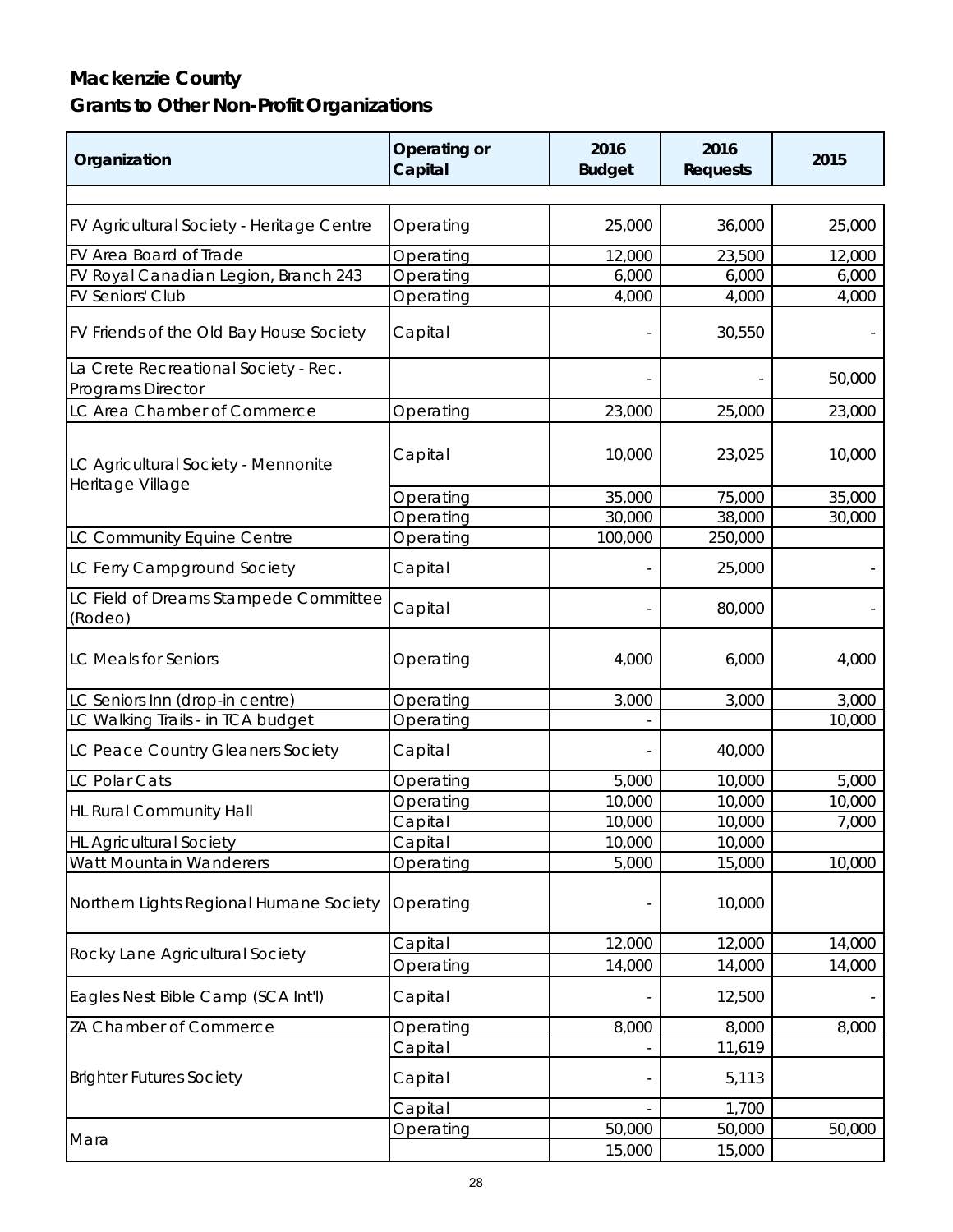| Organization                        | Operating or<br>Capital | 2016<br><b>Budget</b> | 2016<br>Requests | 2015    |
|-------------------------------------|-------------------------|-----------------------|------------------|---------|
|                                     |                         |                       |                  |         |
| <b>Frontier Veterinary Services</b> | Operating               | 66,000                | 66,000           | 100,000 |
| Farm Women's Conference/Farm Safety | Operating               | 2,000                 | 2,000            |         |
| <b>REDI</b>                         | Operating               | 20,000                | 28,000           | 28,000  |
| Mackenzie Tourism (DMO)             | Operating               | 15,000                | 15,000           | 15,000  |
| Mackenzie Golf                      | Project                 | 1,000                 | 1,000            | 1,000   |
| <b>High School Bursaries</b>        | Operating               | 25,000                | 25,000           | 25,000  |
| <b>Miscellaneous</b>                |                         | 15,000                | 15,000           | 15,000  |
| Cemeteries                          | Operating               | 4,200                 | 3,500            | 3,500   |
| Total                               |                         | 539,200               | 1,015,507        | 552,500 |